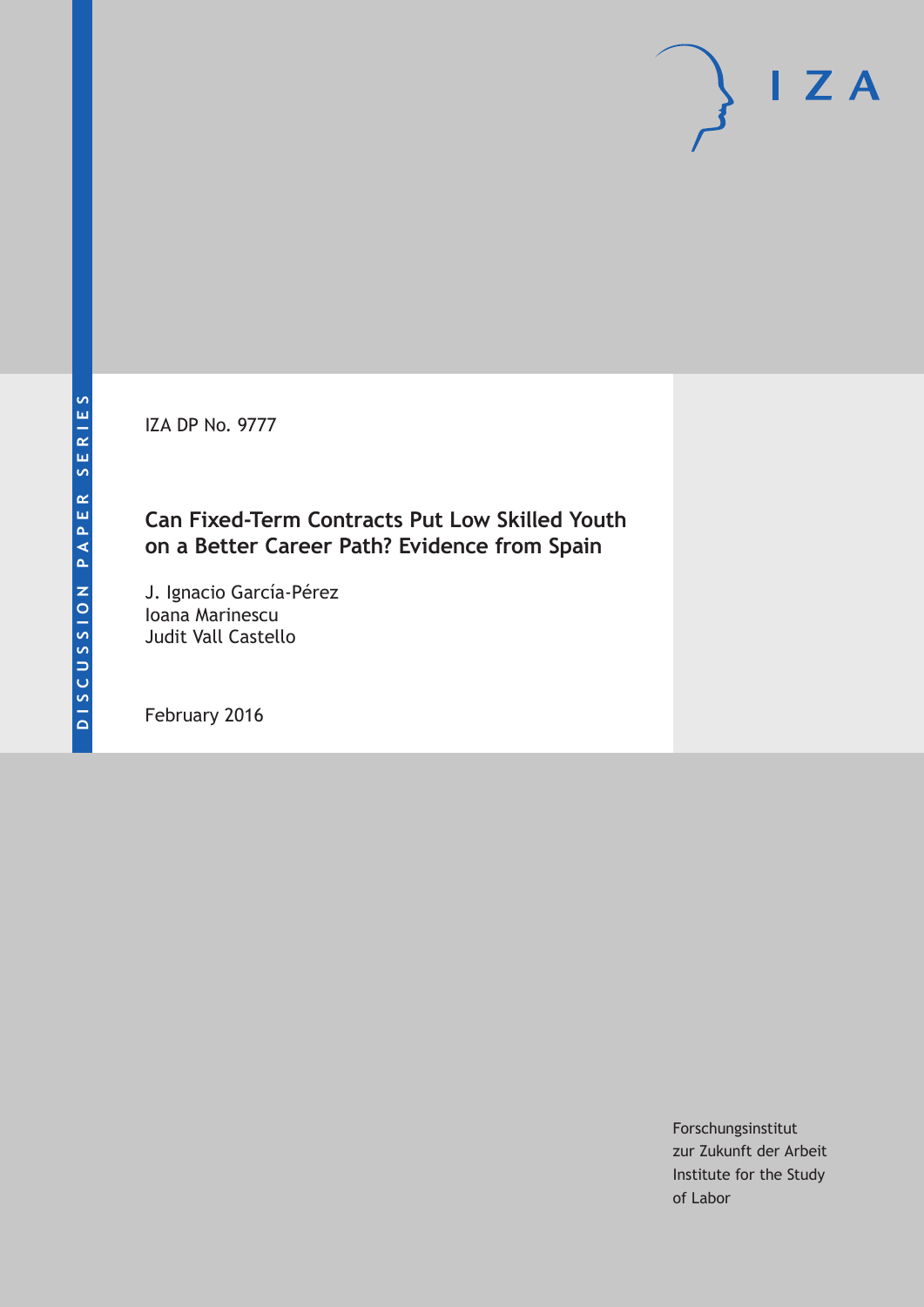# **Can Fixed-Term Contracts Put Low Skilled Youth on a Better Career Path? Evidence from Spain**

# **J. Ignacio García-Pérez**

*Universidad Pablo De Olavide and Fedea* 

### **Ioana Marinescu**

*University Of Chicago, NBER and IZA* 

## **Judit Vall Castello**

*CRES, Universitat Pompeu Fabra and IZA*

Discussion Paper No. 9777 February 2016

IZA

P.O. Box 7240 53072 Bonn **Germany** 

Phone: +49-228-3894-0 Fax: +49-228-3894-180 E-mail: iza@iza.org

Any opinions expressed here are those of the author(s) and not those of IZA. Research published in this series may include views on policy, but the institute itself takes no institutional policy positions. The IZA research network is committed to the IZA Guiding Principles of Research Integrity.

The Institute for the Study of Labor (IZA) in Bonn is a local and virtual international research center and a place of communication between science, politics and business. IZA is an independent nonprofit organization supported by Deutsche Post Foundation. The center is associated with the University of Bonn and offers a stimulating research environment through its international network, workshops and conferences, data service, project support, research visits and doctoral program. IZA engages in (i) original and internationally competitive research in all fields of labor economics, (ii) development of policy concepts, and (iii) dissemination of research results and concepts to the interested public.

IZA Discussion Papers often represent preliminary work and are circulated to encourage discussion. Citation of such a paper should account for its provisional character. A revised version may be available directly from the author.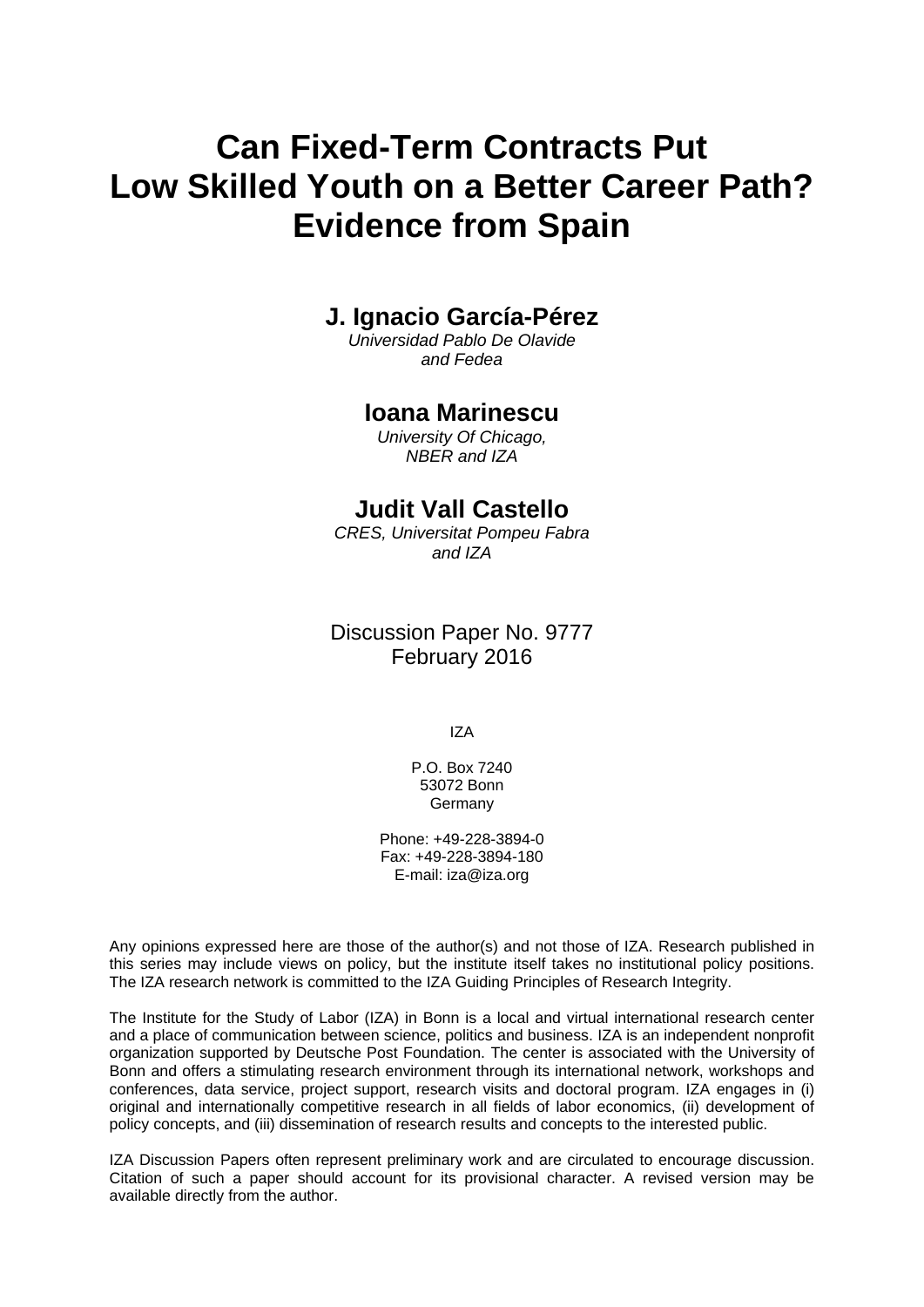IZA Discussion Paper No. 9777 February 2016

# **ABSTRACT**

# **Can Fixed-Term Contracts Put Low Skilled Youth on a Better Career Path? Evidence from Spain\***

By reducing the commitment made by employers, fixed-term contracts can help low-skilled youth find a first job. However, the long-term impact of fixed-term contracts on these workers' careers may be negative. Using Spanish social security data, we analyze the impact of a large liberalization in the regulation of fixed-term contracts in 1984. Using a cohort regression discontinuity design, we find that the reform raised the likelihood of male high-school dropouts working before age 19 by 9%. However, in the longer run, the reform reduced number of days worked (by 4.5%) and earnings (by 9%).

JEL Classification: J08

Keywords: temporary contracts, long-term impact, labour market career

Corresponding author:

 $\overline{\phantom{a}}$ 

Judit Vall Castelló Center for Research in Health and Economics (CRES) Department of Economics and Business Pompeu Fabra University Ramon Trias Fargas, 25-27 08005 Barcelona **Spain** E-mail: judit.vall@upf.edu

<sup>\*</sup> We gratefully acknowledge the support from research projects SEJ-6882/ECON and ECO2010-21706. Our thanks to A. Hijzen, S. Bentolila, and A. Novo for all their comments, and to the audience at Harris School of Public Policy (Chicago), the OECD Employment Directorate, the SAEe 2013 (Santander), the 8<sup>th</sup> IZA/World Bank Conference on Employment and Development, (Bonn), THEMA(University of Cergy-Pointoise, Paris), the ESPE-2014 (Braga), the Workshop on "Labour Markets during crises" (NUY Maynooth), the 3<sup>rd</sup> SEEK Conference at ZEW, Mannheim, the SOLE/EALE world meetings in Montreal 2015. The usual disclaimer applies.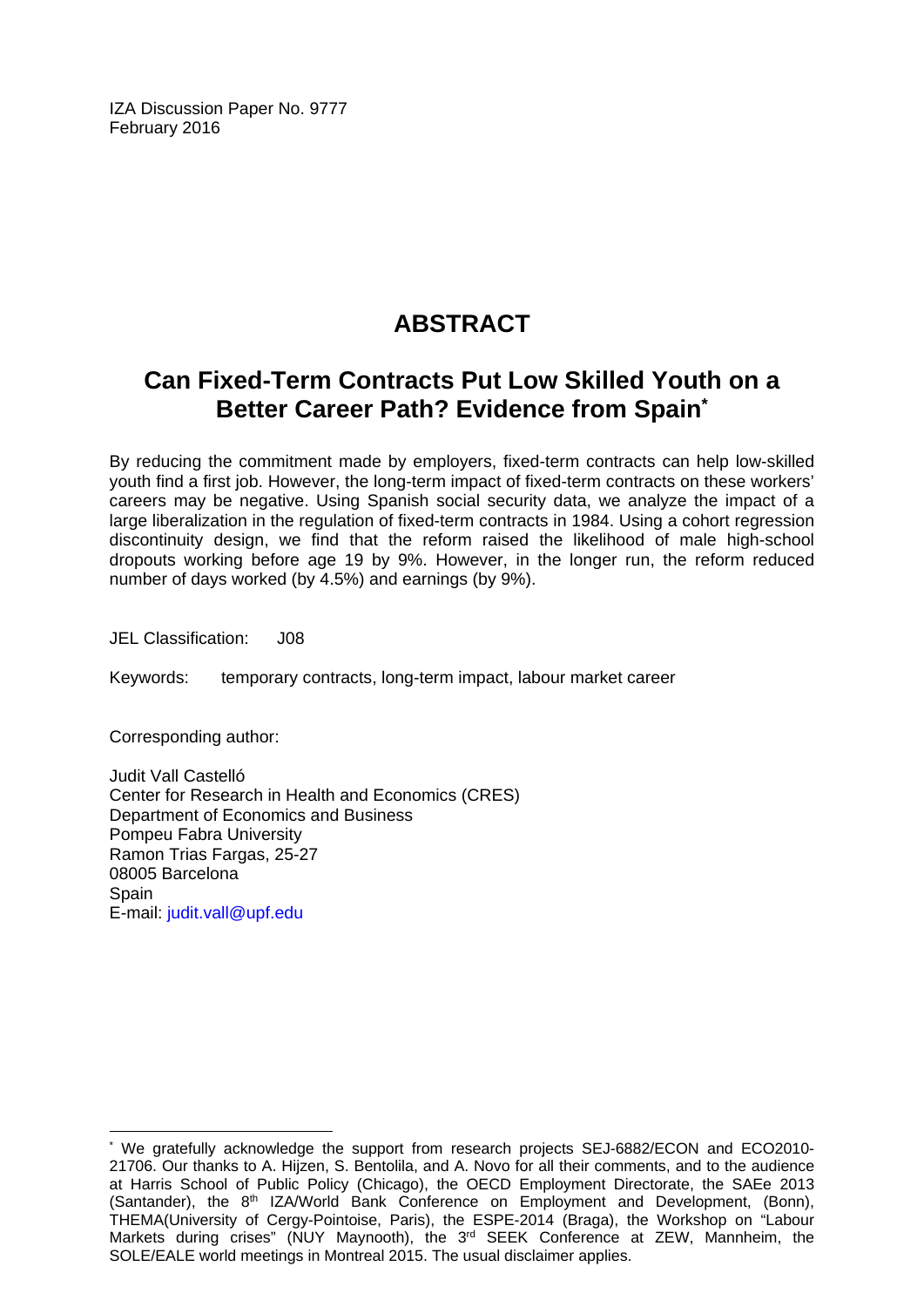#### **1 Introduction**

European countries typically have a high level of employment protection legislation (EPL), making it expensive to dismiss workers on permanent contracts. While EPL does not reduce overall employment, it has an adverse effect on the employment of workers with low and hard to observe productivity, such as youth (OECD, 2006). To address this problem, a number of European countries have made it easier for firms to use fixed-term contracts with lower firing costs. It was hoped that fixed-term contracts would help improve the labor market outcomes of low skilled workers in high EPL countries.

But do fixed-term contracts really help? In theory, fixed-term contracts, by decreasing firing costs, can help workers with uncertain credentials obtain employment. Moreover, fixed-term contracts may help workers accumulate human capital as well as gain contacts that can allow them to obtain better jobs in the future. On the other hand, there is a danger that workers go from fixed-term contract to fixed-term contract, leading to lower employment stability and no progression towards better jobs (Blanchard and Landier, 2002). In theory, the impact of fixed-term contracts on the labor market outcomes of affected workers is therefore ambiguous.

The empirical evidence on the impact of fixed-term contracts and temporary work on the labor market outcomes of affected workers is also mixed. A number of papers examine the stepping stone hypothesis according to which temporary work helps workers land permanent jobs. The evidence at the European level is mixed, with some papers finding evidence of the stepping-stone hypothesis (D'Addio and Rosholm (2005); Booth, Francesconi and Frank (2002), among others) while some other papers find that temporary contracts do not improve access to permanent contracts (Zijl, Van Den Berg and Heyma, 2004). The evidence on temporary help jobs is also mixed with the best identified study finding a somewhat negative impact of temporary work on earnings and employment in the US (Autor and Houseman, 2010), while studies using European data find a positive effect of temporary help jobs on securing permanent employment (e.g. Ichino, Mealli, and Nannicini, 2008).

Even if fixed-term contracts can help workers secure permanent jobs, the long-term effects of easily available fixed-term contracts remain uncertain. Indeed, when workers lose a permanent job, they may be back on a fixed-term contract and their return to stable employment may be delayed. The current literature only addresses the impact of temporary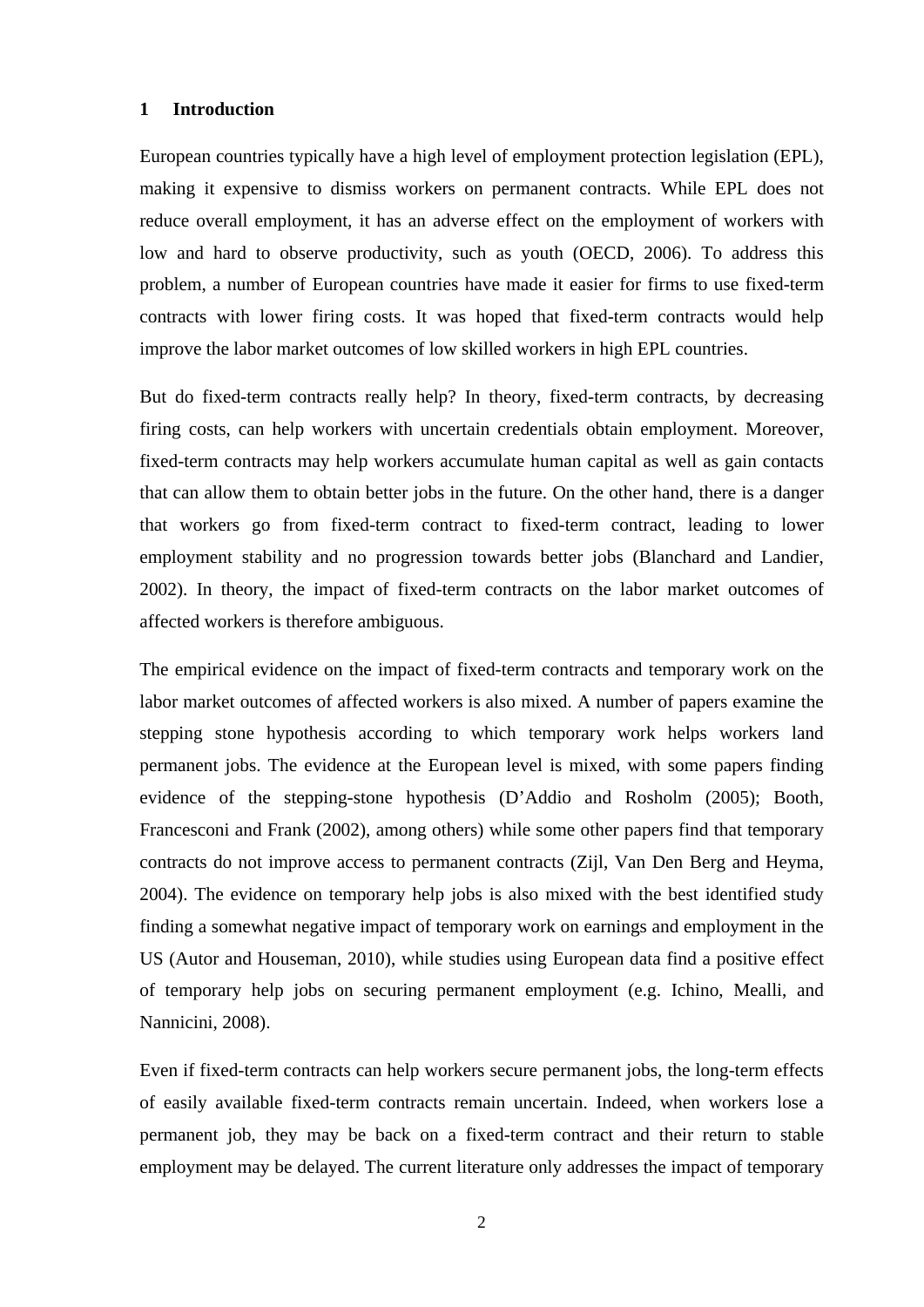work within a few months to a few years of the first temporary job, and the long-run impact remains unknown.

Another limitation of the existing literature is that it compares people who did and did not use temporary contracts (or temporary help agencies) within a given regulatory framework. This research cannot therefore directly inform us about what happens when the regulation of temporary work becomes less stringent. With a laxer regulation of fixed term contracts, some unemployed workers may get a fixed term contract fairly quickly and then transition to a permanent contract. However, it is possible, that, were fixed term contracts not easily available, the same workers would have transitioned to a permanent contract even more rapidly. Therefore, even if we believe the stepping stone hypothesis that, for an unemployed worker, taking a fixed term contract is better than staying unemployed, this does not imply that making fixed term contracts more easily available will increase the proportion of low skilled workers in permanent contracts and benefit their careers. Overall, both the long-term impact of temporary work on careers, and the overall impact of fixedterm contract regulation remain open questions.

In this paper, we use Spanish social security data to assess the long-term impact of fixedterm contract regulation on employment and earnings. Spain is an ideal ground for our research because fixed-term contract use was liberalized early and Spain subsequently became the OECD country with the highest share of fixed-term contracts (Dolado et al., 2002). To assess the impact of fixed-term contracts, we track cohorts of workers who enter the labor market before and after a 1984 reform that liberalized the use of fixed-term contracts. We focus specifically on male high school dropouts because they are most likely to be affected by the liberalization of this type of contracts. We assign their age of labor market entry to be 16 as this is the minimum legal age to work in Spain and we know that those individuals are high school dropouts.

Thus, using a cohort discontinuity design (see e.g. Borghans et al., 2014), we show that, compared to workers who entered the labor market (turned 16) in the trimester just before the reform, workers who enter the labor market (turned 16) in the trimester after the reform experience a larger probability of working before age 19. However, workers who enter the labor market after the reform also experience both lower days of work and lower earnings over their subsequent career. We find that these losses are largest in the first ten years of these workers' careers. Based on the first ten years of potential labor market experience, and after controlling for year and experience fixed effects, we estimate the loss in terms of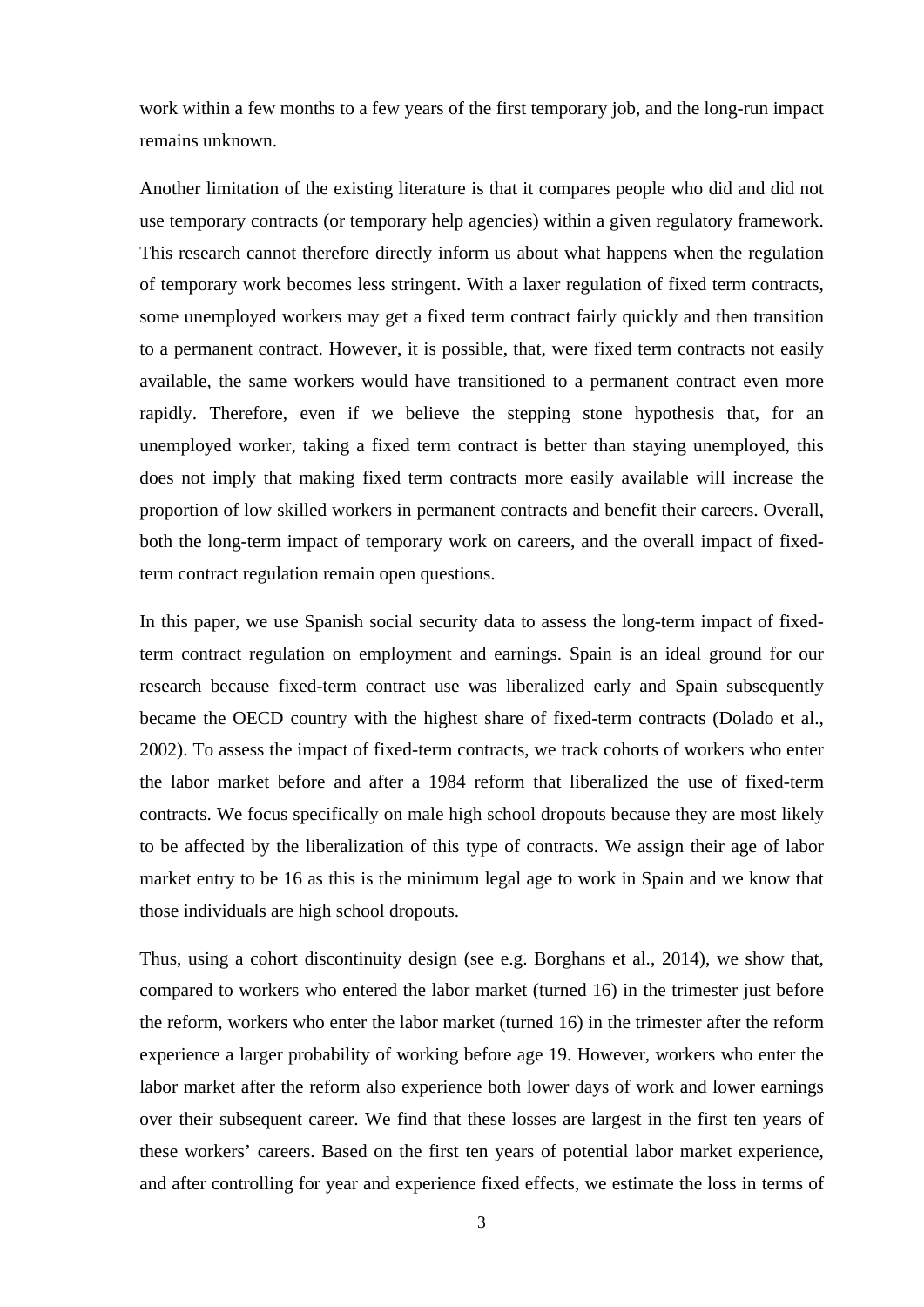days of work to amount to 9.8 days per year (4.5% of average days worked). The earnings loss is as high as 9% per year. Even for workers with more than ten years of potential experience, the reform still has a significant, if smaller, negative effect on days worked and earnings. Over 27 years of these high school dropouts' careers, yearly earnings losses due to the liberalization of fixed term contracts amount to 7.5%, a large and persistent effect.

We perform the same analysis for male high school graduates and find no effect of the reform on days worked or earnings in the first ten years in the labor market. Using the high school graduates as a control group, we can re-estimate the impact of the reform on high school dropouts. In this difference-in-differences specification, we find a statistically significant negative effect of the reform on days worked and earnings that is of similar magnitude to the results based on the cohort discontinuity alone. These difference-indifferences results alleviate the concern that the estimated impact of the liberalization of fixed-term contracts on high school dropouts is biased by other concurrent changes in the labor market.

We also investigate the channels through which the reform negatively affects the careers of male high school dropouts. One of the reasons why greater fixed-term contract availability at the beginning of a worker's career has a negative impact on long-run career outcomes is that workers are more likely to work under non-permanent contracts well after labor market entrance. This situation further exposes workers to the well known wage penalties associated to both unemployment and temporary work.

This paper makes two key contributions to the literature. First, while previous literature on the labor market impact of fixed term contracts has relied on regression adjustments and other non-experimental techniques for identification, we use a cohort discontinuity design and a difference-in-differences strategy that exploit a large change in Spanish regulation. Second, our paper innovates by examining the long-term impact of fixed-term contracts on young people's career: Social Security data allows us to have more than 20 years of follow up whereas previous literature examined outcomes over at most a few years. While most of the previous literature on European labor markets finds a positive short run effect of fixedterm contracts and temporary work, we find a negative impact of fixed term contracts on labor market outcomes in the long run. Our results are most similar to the quasiexperimental study of temporary help jobs in the US (Autor and Houseman, 2010). We conclude that the combination of examining long-run outcomes and using a quasiexperimental design allows us to uncover substantial and previously undocumented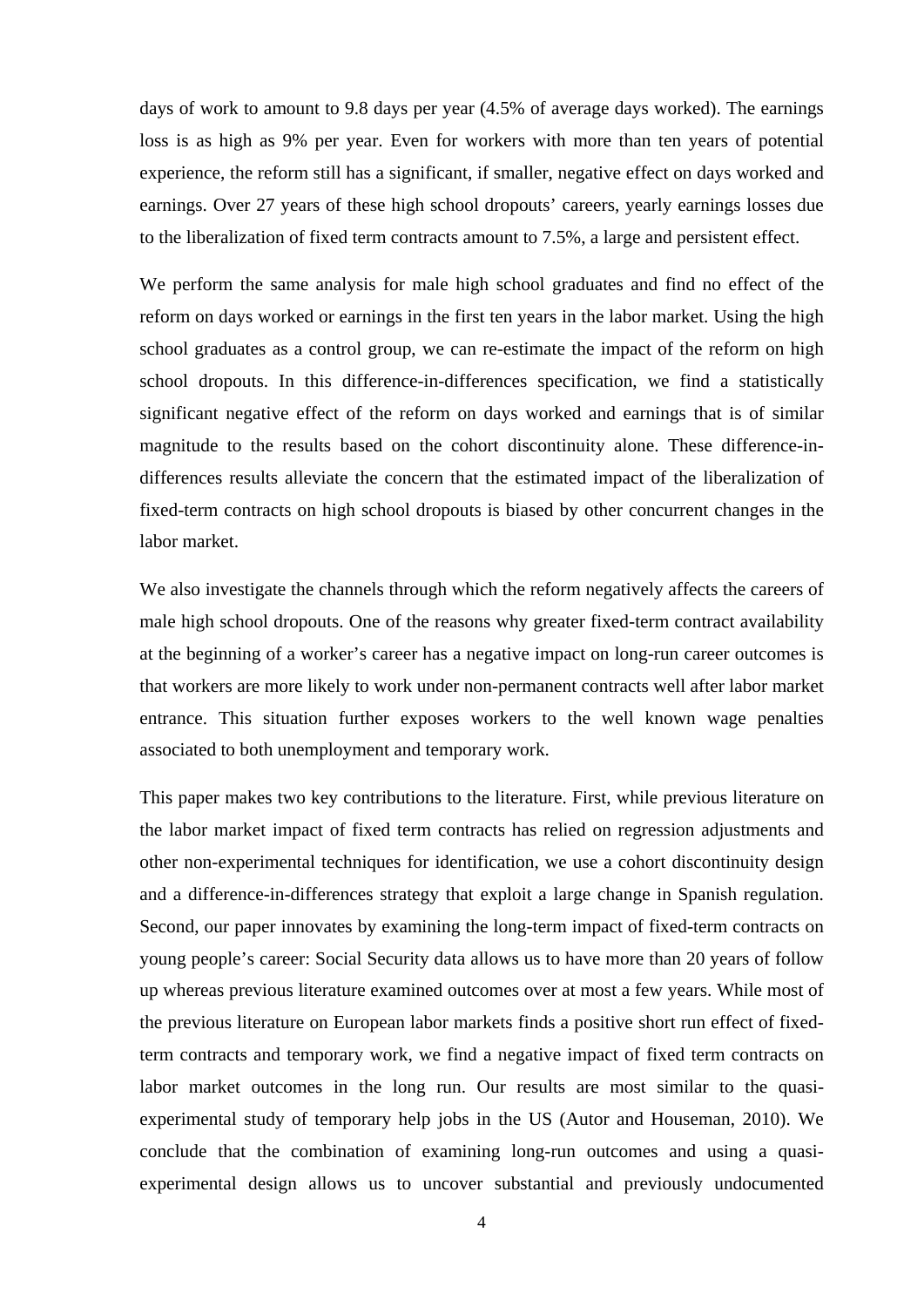negative effects of lax fixed-term contract regulation on the long-term labor market outcomes of low-skilled youth.

There have been a number of previous papers examining the use of fixed-term contracts in Spain, but focusing on somewhat different issues from our paper.<sup>1</sup> First, the previous literature has examined the impact of fixed-term contract duration on the probability of finding a permanent job. Most of those papers (see for example Güell and Petrongolo (2007) or García-Pérez and Muñoz-Bullón (2011)) agree that the effect of temporary contract duration on the probability of finding a permanent job is slightly increasing with tenure at the temporary contract but mainly concentrated at specific durations of the temporary contract (6, 12, 24 – the typical duration of these contracts-, and specially at the 36<sup>th</sup>. month, the maximum duration of such contracts in Spain). Second, the paper by Rebollo (2011) stresses the idea that not only the number of temporary contracts and job interruptions are important in determining the chances of a worker to find a permanent contract but also the number of firms for which this person has worked is an important determinant. Therefore, accumulating temporary contracts with the same firm reduces the probability of getting a permanent contract while moving from one firm to another with a temporary contract increases the chances of getting a permanent contract. Third, the literature has examined the impact of fixed-term contracts on firms' outcomes. Using the simulations of a dynamic labor demand model, Aguirregabiria and Alonso-Borrego (2014) evaluate the effects of the same labor market reform we are analyzing: the liberalization of fixed term contracts in 1984. They find that both total employment<sup>2</sup> and job turnover increased due to the reform in Spanish manufacturing firms.

Our paper is also related to a literature that examines the long-term labor market impact of entering the labor market under high unemployment. Kahn (2010), Moulton (2011) and Oreopoulos et al. (2012) all find negative long-run wage effects of entering the labor market under adverse economic conditions. Our work complements this literature by examining the long-term impact of policy rather than macroeconomic conditions. Although our regression discontinuity model identifies the impact of the policy by comparing two

1

<sup>&</sup>lt;sup>1</sup> Some recent papers as Bentolila, Cahuc, Dolado and Le Barbanchon (2012) or Costain, Jimeno and Thomas (2010) analyze the effect of temporary contracts in Spain within the current context of economic crisis. The former explores the extent to which the significantly larger increase in unemployment in Spain, versus France, during the ongoing recession can be accounted for by the difference in EPL between the two countries. The latter studies the extent to which the coexistence of permanent and temporary jobs accounts for the volatility of employment in Spain. An also recent paper by Fernández-Kranz et al. (2015) finds that having a permanent contract partially protects Spanish women against the part-time/full-time wage gap.

<sup>&</sup>lt;sup>2</sup> Examples of other papers analyzing the impact of employment protection legislation on firm outcomes are Autor, Kerr and Kugler (2007) for the US, and Cingano et al. (2015) for Italy.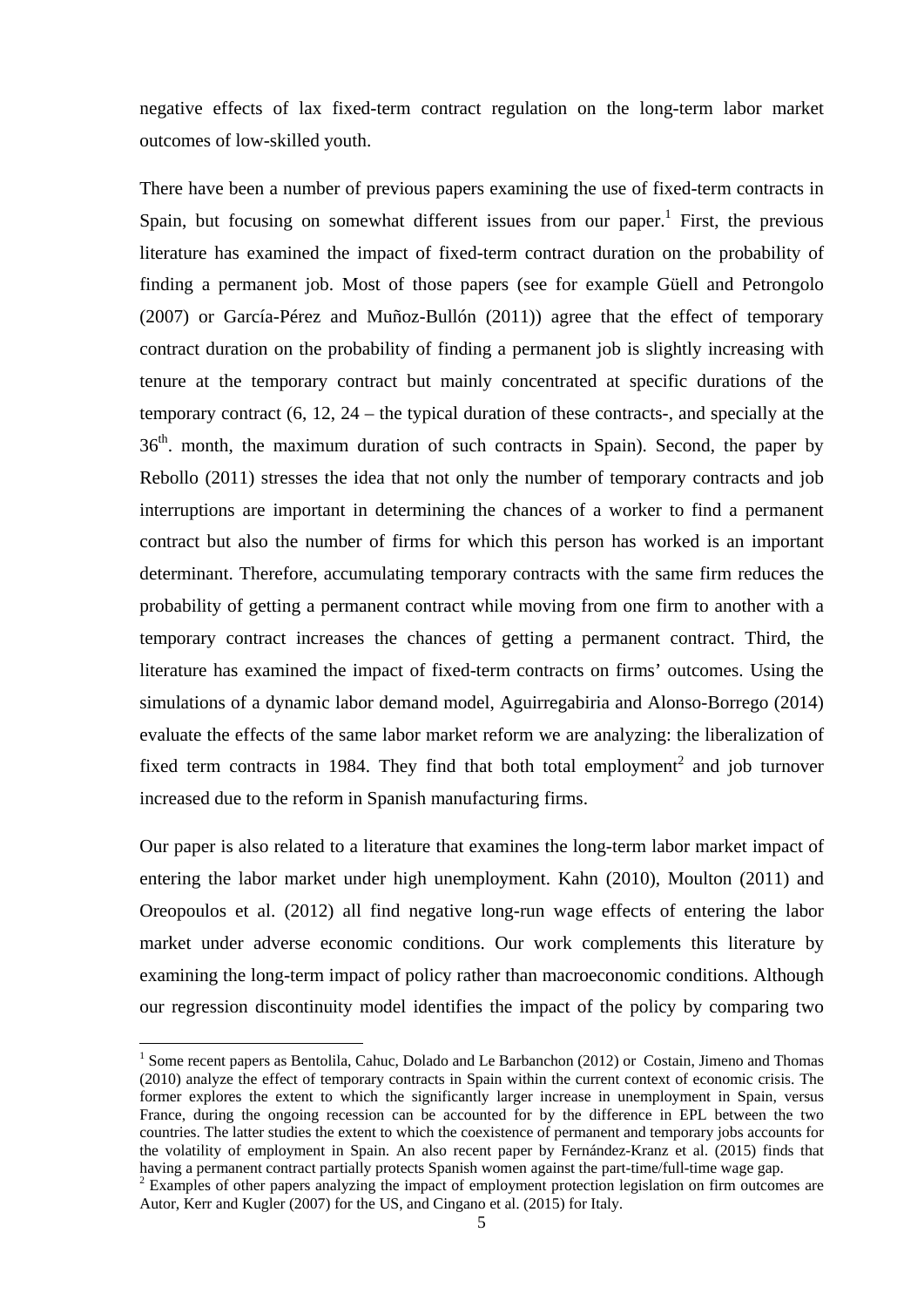cohorts that enter the labor market only one trimester apart, in the robustness test section we provide additional evidence that our results are not driven by different labor market conditions at entry in these two consecutive trimesters.

The paper proceeds as follows. In section 2, we discuss the history of temporary contracts in Spain. Section 3 describes the data and the empirical strategy. Section 4 presents the results and some discussion and robustness checks are performed in section 5. Section 6 concludes.

#### **2 History and current rules of temporary contracts in Spain**

#### **Historical background**

During the time of Franco's regime, the Spanish labor market was heavily regulated with a single trade union to which both employers and employees had to belong and with strong labor regulations to protect employment. This meant that, in reality, all jobs were full-time jobs of a permanent nature. After Franco's death in 1975 changes were introduced to relax some of the previous regulations. The most important one was the legalization of free trade unions and the abolishment of the single trade union in 1977.

It was not until 1980 that the strongest modernization of the labor relations system was introduced in Spain with the approval of the Workers' Statute. This law assumed every contract to be an open-ended contract as a general case, whereas temporary contracts were intended to be used only for jobs whose nature was temporary (seasonal jobs, temporary substitution of permanent workers, etc). Furthermore, the Worker's Statute kept most of the restrictions on dismissals. Dismissed permanent workers would receive severance payments that depend on whether the dismissal is fair or unfair. For fair dismissals, severance payments equal to 20 days of salary per year of job tenure with a maximum of one year wages, while for unfair dismissals severance payments amount to 45 days with a maximum of 42 months of wages. The reasons for the dismissal to be considered as fair are twofold: either the firm argues that the employee is incapable of performing his/her tasks or it argues that there are economic or technological reasons that require the dismissal of the worker. If a worker is dismissed under a fair dismissal by the firm but he/she does not agree with the fairness of the process, he/she can sue the firm and a legal process begins in which the firm has to pay the legal costs (in any case) as well as the wages of the worker if the dismissal is finally judged to be unfair by the court. In reality, labor courts effectively ruled most dismissals as unfair and so the costs of the legal process were usually higher for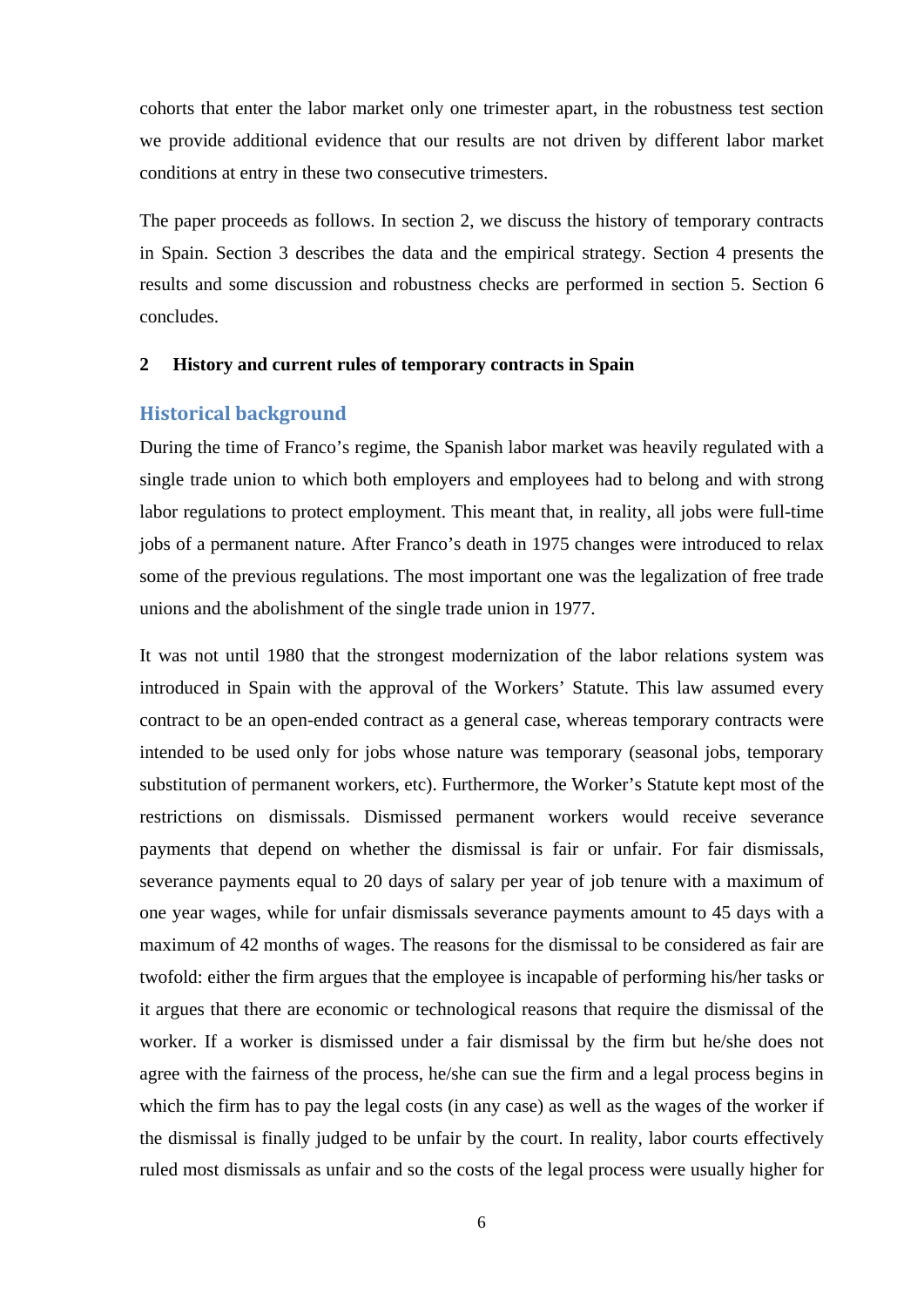the employer than the severance payment for unfair dismissals. Although temporary contracts had a much lower severance payment (8 days per year of seniority), the restrictions on the use of this type of contracts meant that their use was very limited during the first half of the 1980s (Aguirregabiria and Alonso-Borrego, 2014; García-Pérez and Muñoz-Bullón, 2011).

During the first half of the 1980s, the Spanish unemployment rate experienced a rapid growth and it went over 20%. This event prompted the Spanish government to introduce a new reform in 1984.<sup>3</sup> This was the first reform designed to liberalize the use of temporary contracts and to reduce dismissal costs for this type of contracts. The most important element of the reform is the fact that it eliminated the requirement that the activity associated with a temporary contract had to be of a temporary nature. Therefore, firms whose activities are not of a temporary nature could sign temporary contracts with any type of worker after the reform of 1984. These contracts can be signed for a period between a minimum of six months and a maximum of three years. After the three years, the contract cannot be renewed, and the worker must either be fired (in this case, the employer cannot hire any other worker for that job and has to wait for at least one year to hire the same worker) or must be offered a permanent contract by his/her current employer. Furthermore, another advantage of this type of contracts is that firing costs at termination are very low (8 days per year of tenure but they can even be zero in some cases) and this termination cannot be appealed in front of the courts. The reform in 1984 did not alter any of the conditions for permanent contracts explained above (Aguirregabiria and Alonso-Borrego, 2014), which made temporary contracts even more appealing for firms.

As a result of this legislative change, the proportion of male employees aged 15-24 under temporary contracts increased from less than 40% to over 70% in less than five years after the approval of the reform, as can be seen in Figure  $1<sup>4</sup>$  Between 1985 and 1994, over 95% of all new hires were employed through temporary contracts and the conversion rate from temporary into permanent contracts was only around 10% (Güell and Petrongolo 2007). Thus, the main concern with the liberalization of temporary contracts after 1984 was that it generated a huge segmentation in the Spanish labor market between unstable low-paying jobs and stable high-paying jobs, without helping to reduce unemployment.

1

<sup>&</sup>lt;sup>3</sup> The law was passed in August 2nd 1984 and the full implementation of the law was established in a "Real Decreto" in October 1984.

<sup>&</sup>lt;sup>4</sup> The rate of temporary employment in the Spanish labor market as a whole moved from less than 10% to over 30% in the same period. Data in Figure 1 is taken from the Spanish Labor Force Survey, which only reports information on the type of contract (temporary/permanent) from 1987. In the following section, we present evidence to show that the use of temporary contracts was very small before the 1984 reform.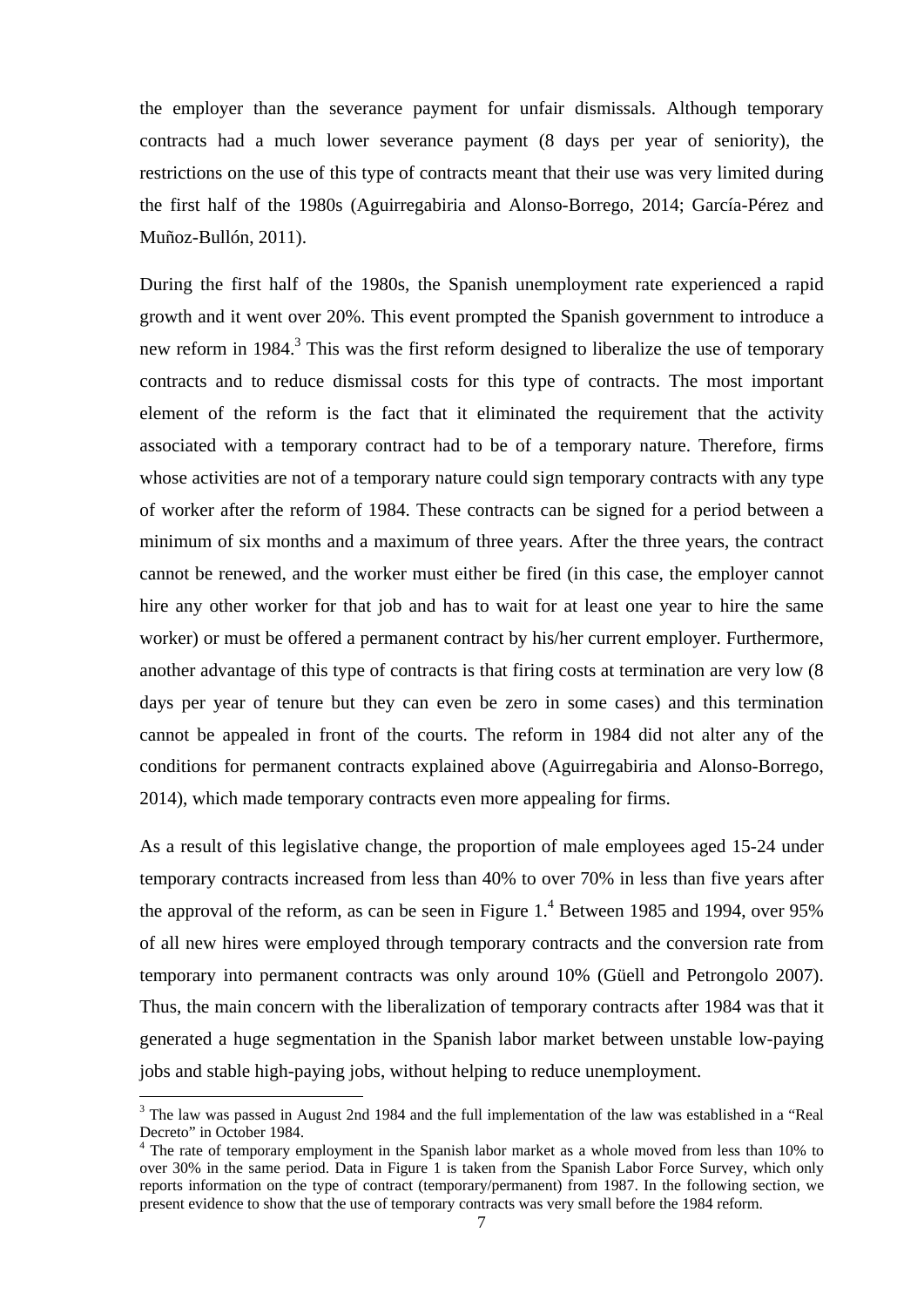Shifting direction in light of these concerns, in 1994 new regulations limited the use of temporary employment contracts to seasonal jobs. In addition, the 1994 reform slightly relaxed dismissal conditions for permanent contracts. In particular, the definition of fair dismissals was widened by including additional "economic reasons" for them. In practice, however, employers continued to hire workers under temporary contracts for all types of jobs and not just for seasonal jobs. This perceived ineffectiveness of the 1994 reform led to a new reform in 1997, which was eventually extended in 2001. As with the 1994 reform, the goal of the 1997 and 2001 reforms was to reduce the use of temporary contracts. The 1997 reform created a new type of permanent contract, with lower severance costs in case of unfair dismissal (33 days per year of seniority) and with fiscal incentives in the first two years of the contract (i.e., reductions of employers' payroll taxes).<sup>5</sup> However, rather than trying to limit the use of temporary contracts by further possibly ineffective regulation, these new reforms widened the employers' incentives to hire workers from certain population groups under permanent contracts.<sup>6</sup> The 2001 reform essentially extended the 1997 reform by applying lower subsidies to more worker groups than the previous reform (García-Pérez and Muñoz-Bullón, 2011). The consequences of these subsidies, however, have not been a reduction in the use of temporary contracts or an increase in workers' employment stability but, on the contrary, only negligible effects on both dimensions because of the important side-effects (basically substitution effects) such subsidies have entailed (see García-Pérez and Rebollo, 2009).

#### **Evolution of temporary contracts in Spain**

<u>.</u>

Although the Spanish Labor Force Survey only reports information on the type of contract from 1987, some data from a report published in 1988 (Mateos and Sebastián, 1988) show that temporary contracts represented a very low percentage of the total number of nonagricultural private sector employees in 1983 (below 3% until 1986). We can see in Figure 2 that the number of temporary contracts increased from the last trimester of 1984 when the new legislation on temporary contracts was passed.

<sup>&</sup>lt;sup>5</sup> This was the first time (in 1997) since the Workers' Statute in 1980 that severance costs were changed for permanent workers in Spain.<br><sup>6</sup> In perticular, the 1007 refer

In particular, the 1997 reform reduced dismissal costs for unfair dismissals by about 25% and payroll taxes between 40% and 90% for newly signed permanent contracts and for conversions of temporary into permanent contracts after the second trimester of 1997 for workers under 30 years-old, over 45 years-old, the long-term unemployed, women under-represented in their occupations, and disabled workers (see, in this respect, Kugler et al. 2005)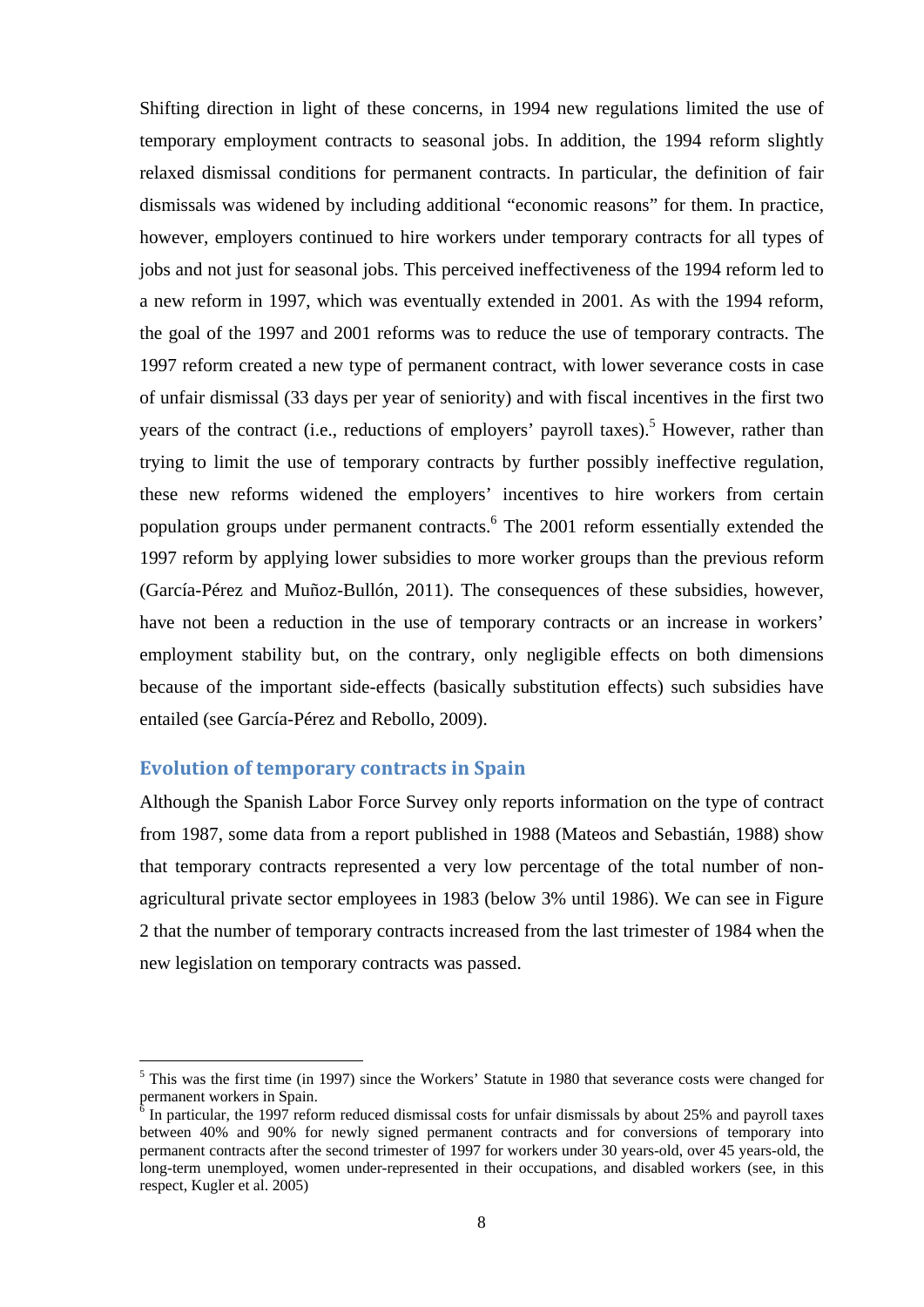On the other hand, the Spanish Labor Force Survey shows that the proportion of temporary contracts as a percentage of total employment was around 10% at the beginning of 1987 and was already around 35% in the mid-1990s. Therefore, very soon after the introduction of the 1984 reform, Spain was the country in Europe with the highest proportion of temporary contracts and this rate has been approximately three times larger than the average in OECD countries and approximately 2.5 times higher than the average in Europe until the second half of the 2000s (see Figure 1).

It has been widely recognized that the group of workers that has been most affected by the widespread use of temporary contracts in the Spanish economy is the youngest group of workers that enters the labor market. If we look at data from the OECD in Figure 1, we can see that the share of temporary contracts for the group of workers aged 15-24 was already 37.5% in 1984 (as opposed to 15.6% for the whole population of workers). If we restrict this age group even further, the Spanish Labor Force Survey shows that temporary contracts represented almost 50% of total employment for the age group 16-19 already by 1987 (as opposed to 15.6% for the whole population).

Again, data on temporary contracts before the introduction of the 1984 reform for the group of young workers is difficult to find but the same report mentioned above (Mateos and Sebastián, 1988) contains data on the number of apprenticeship contracts (which represent one part of the group of temporary contracts) from 1981 to 1986 as well as data on the percentage of these contracts with respect to the group of employees in the non-agricultural private sectors aged 16-19. We can see in Figure 3 that the percentage of these contracts for the group of individuals aged 16-19 increased from around 2% before 1984 to 15-16% in 1985 and 21% in 1986. Again, this represents only one type of temporary contracts (apprenticeship contracts) and for one group of workers (non-agricultural private sector workers) but it is quite impressive how the use of these contracts has increased since 1984.

Therefore, as our aim in this paper is to disentangle the long-term effects of the 1984 reform we will use a regression discontinuity strategy comparing high-school dropout men who reach the labor market entry age of 16 before and after the reform. As we have seen that this group of individuals is the most likely to be affected by the 1984 reform, we will compare individuals that entered the labor market when temporary contracts were not widely available with individuals that had their first labor market experience when the main restrictions for the use of temporary contracts were abolished. Therefore, even if we do not have individual information on the type of contract held in the first job, we know from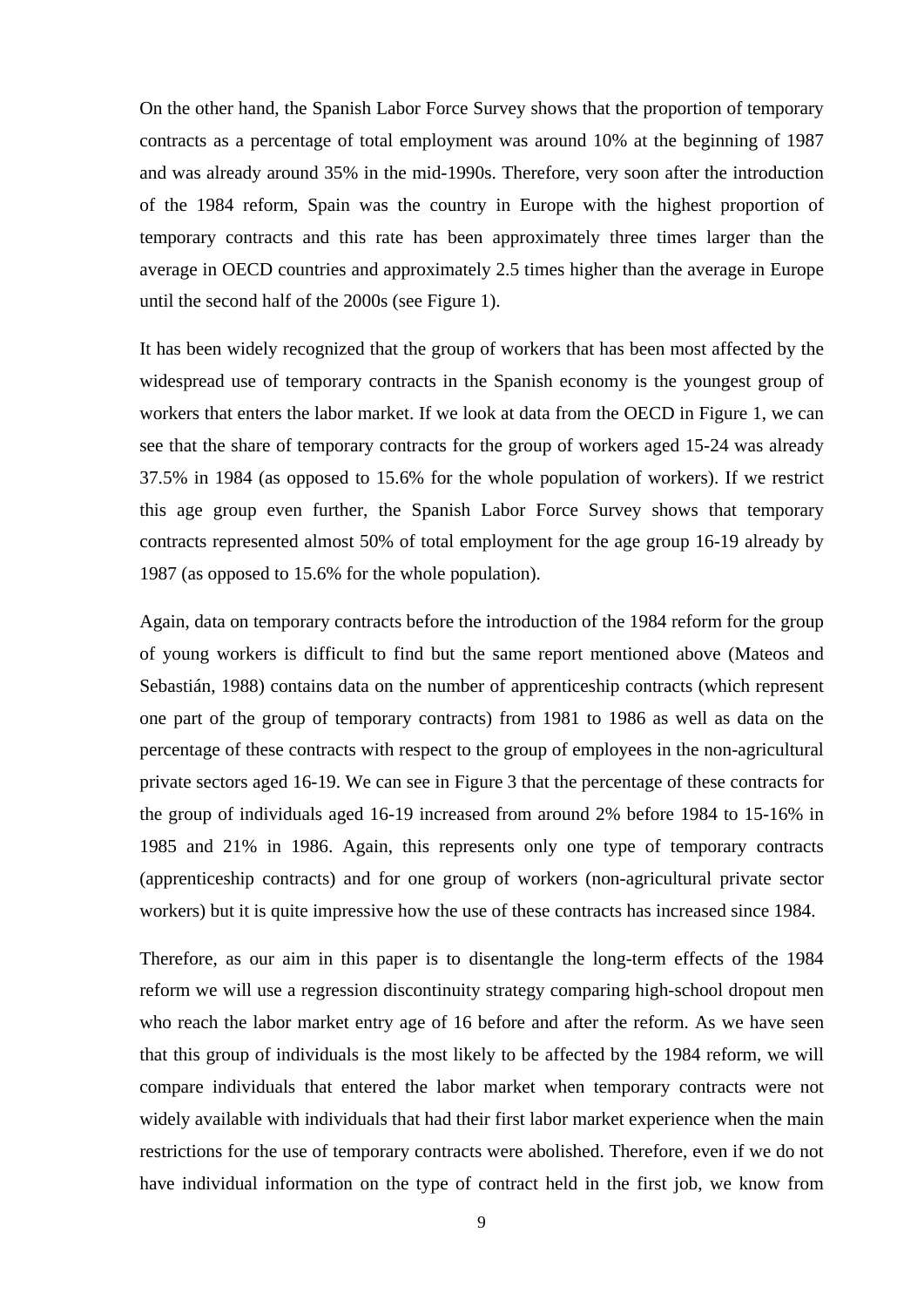previous evidence that just 2% of young workers had a temporary contract before the reform while 21% of them had a temporary contract by 1986 and almost 50% by 1987. Our aim is to understand whether entering the labor market under two very different labor market situations (with or without widely available temporary contracts) had any effect on long-term labor market outcomes.

#### **3 Data and empirical strategy**

#### **Data**

1

This study will use the Continuous Sample of Working Lives ("Muestra Continua de Vidas Laborales", MCVL) which is a microeconomic dataset based on administrative records provided by the Spanish Social Security Administration. Each wave contains a random sample of 4% of all the individuals who had contributed to the social security system (either by working or being on an unemployment scheme) or had received a contributory benefit (such as permanent disability, old-age, etc.) during at least one day in the year the sample is selected. Hence, the sample is not including those individuals without any contact to Social Security in such a year. This may create some risks of sample selection, especially among women, immigrants or young workers. Hence, in order to minimize the potential selection effects, we combine the database for seven waves, from 2006 to 2012. That is, we have everybody that had a relationship of at least one day during this seven year period with the Social Security administration. For them, we have their complete labor market history observed in the data. In our sample, we select the cohorts born between 1965 and 1972 so that individuals are aged 34-47 during 2006-2012. Therefore, it is very rare for native men at these ages not to have any relationship of at least one day with the Social Security administration during a seven year period. This may be a potential problem, however, for women or immigrants in the sample as they have a more interrupted and discontinuous labor market trajectory. Therefore, we restrict the analysis to the native male sample.

There is information available on the entire employment and pension history of the workers, including the exact duration of employment, unemployment and disability or retirement pension spells,<sup>7</sup> and for each spell, several variables that describe the

<sup>&</sup>lt;sup>7</sup> As explained in, for example, Garcia-Perez and Rebollo (2009), there exists a potential issue of measurement error in the number of employment and unemployment spells and their duration given that firms can offer contracts for very short periods but subsequently recall workers. When this occurs, we treat the employment spell as a continuous period, despite the short interruption that appears in between. More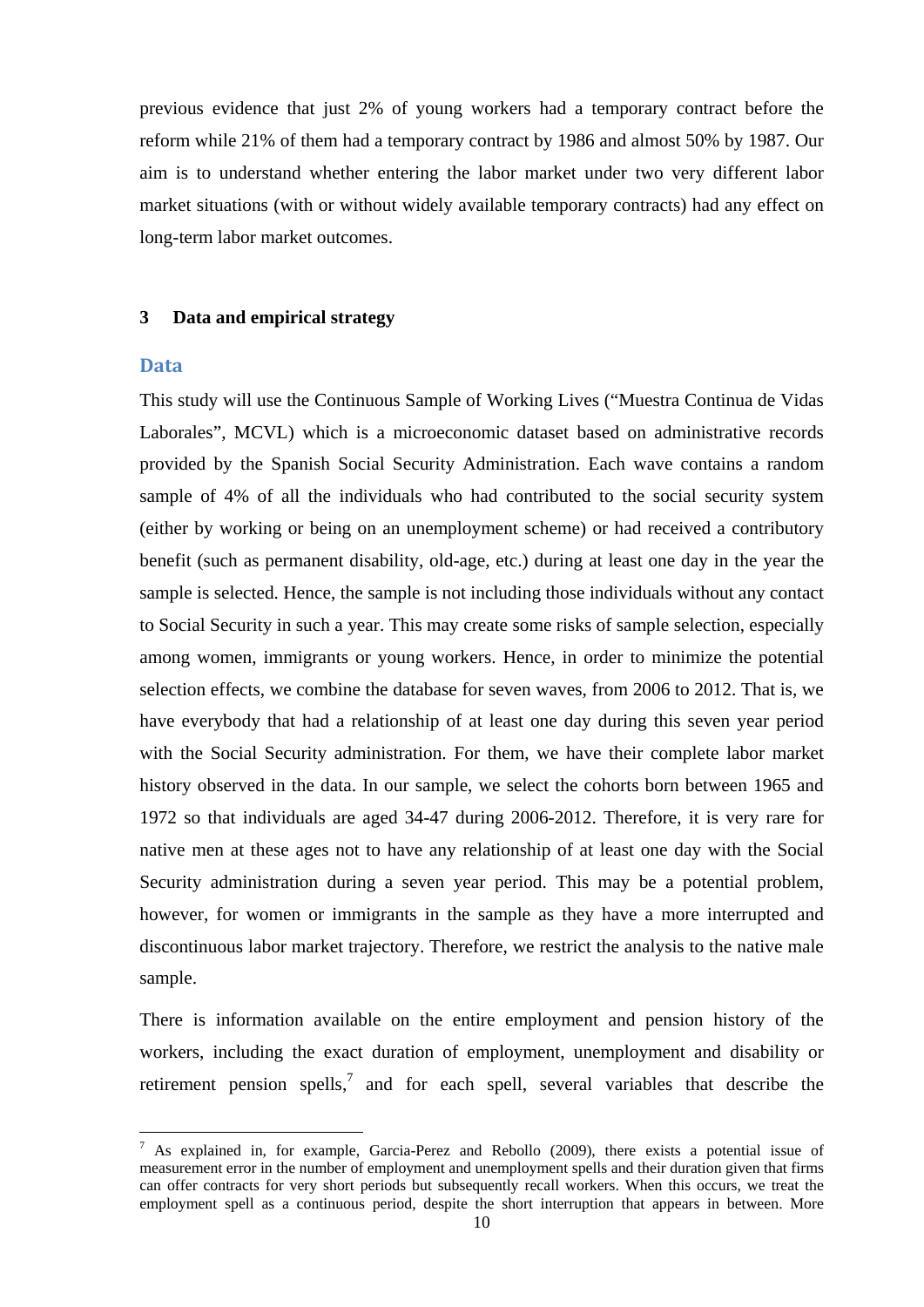characteristics of the job or the unemployment/pension benefits. There is also some information on personal characteristics such as age, gender, nationality and level of education.

Our main sample includes all high-school dropout native males who were born between the first trimester of 1965 and the fourth trimester of 1972. We determine their trimester of labor market entry to be the trimester they turn 16 as the minimum working age in Spain is set at 16 years old and these individuals are high school dropouts. Thus, we can compare cohorts who experienced the same labor market conditions, except that some entered the labor market in a tightly regulated fixed term contracts regime while others entered the labor market in a laxer fixed term contract regime. $8.9$  It is important to realize that we are not comparing a whole career spent under restrictive or lax fixed term contract regulation, but two careers, both exposed to lax fixed term contract regulation for most years, but that differ in the fixed term contract regulation in the first trimester of the career. As the reform was fully implemented by October 1984, individuals born in the third trimester of 1968 are used to determine what happens with a tight regulation of fixed-term contracts at entry whereas individuals born in the fourth trimester of 1968 (who turn 16 in Oct-Dec 1984) are used to assess what happens with a lax regulation of fixed-term contracts as they reach the age of labor market entry after the implementation of the reform.

We have 24.934 native males in the sample of high school dropouts, 14.732 workers born between 1962 and 1968 and 8.327 born between 1969 and 1975.<sup>10</sup> Descriptive statistics of the variables included for our sample can be found in Table 1 and Table 2.

On top of our main sample of high school dropouts, we also use a sample of 68.611 native male high school graduates. This sample is used to examine the impact of the reform on a group of workers who are more educated and should therefore experience fewer difficulties

specifically, we unify successive registers when they correspond to the same worker in the same firm with the same type of contract, and when the interruption lasts for less than 15 days.

<sup>&</sup>lt;sup>8</sup> The minimum legal age for working in Spain was 14 before 1980 and 16 since that year. However, in 1977 there was already a regulation that increased the age to 16 years old. As can be seen in Figure 11 in the appendix, essentially no one in our oldest cohort born in 1965 was working before age 16, so the working patterns anticipated the change in the minimum legal age of working. We drop the few individuals who start working before age 16.

<sup>&</sup>lt;sup>9</sup> As individuals can enter the labor market after the age of 16, we impose an extra sample restriction to include only those workers that begin working before age 21 in order to gain in sample homogeneity.<br>Therefore, we interpret these results as an "intent-to-treat" estimation.

<sup>&</sup>lt;sup>10</sup> The wage data is subject to bottom and top coding but the incidence of this in our estimation sample is quite low: there is no bottom code due to the possibility of working part-time and the percentage of workers in our sample with a wage in the top code is just 3.6%.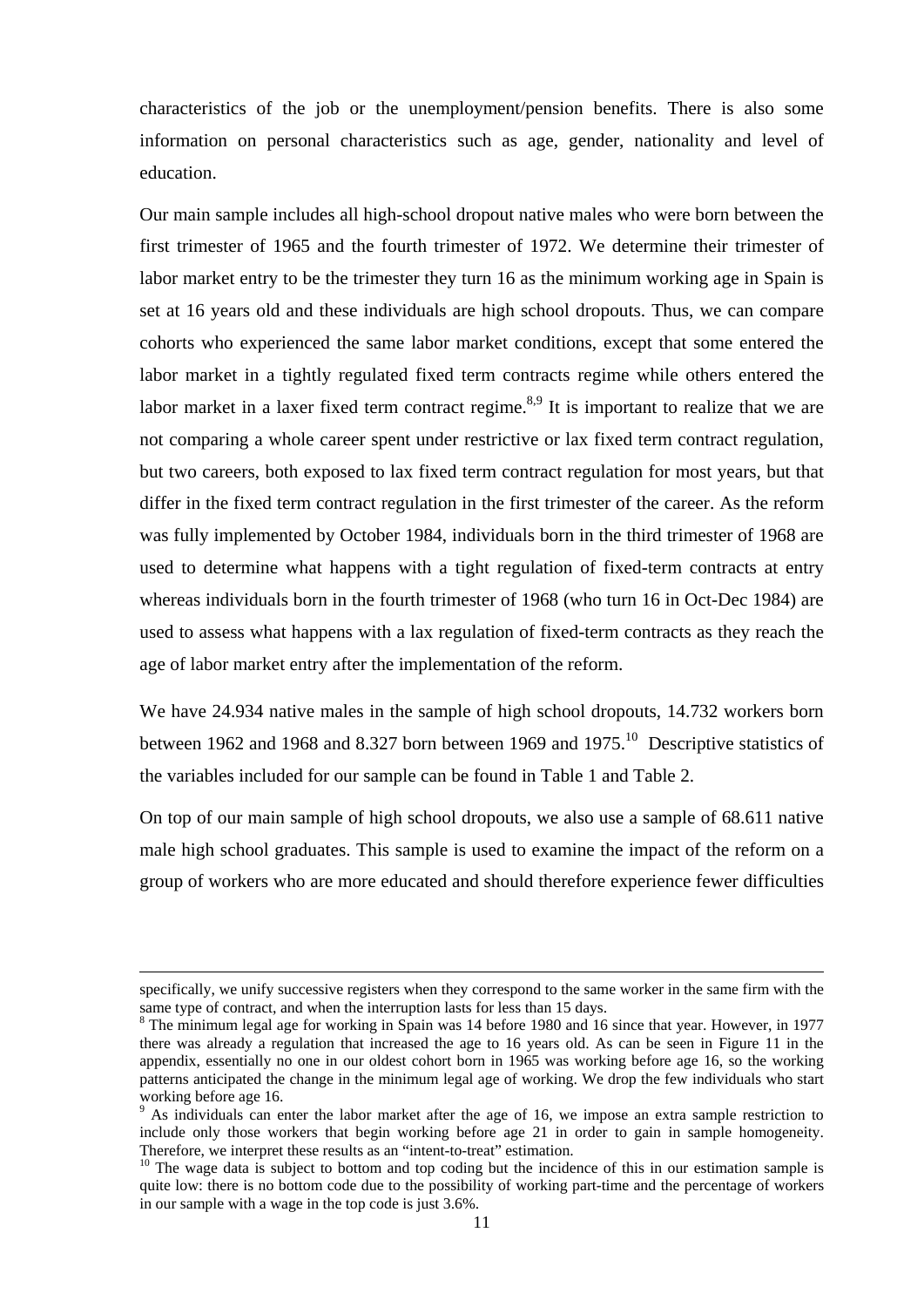in the labor market. For this sample, we retain cohorts born in  $1962-1969$ ,  $11$  and we keep only individuals who start working before age 22. In this sample, the first trimester cohort that could be affected by the reform is the cohort born in the first trimester of 1966. Indeed, in Spain, the cutoff for entering school is in January. So, those who are born in the first trimester of 1966 can graduate from high school in the summer of 1984 at the earliest and be affected by the liberalization of fixed-term contracts in the fall of 1984. In contrast, those who were born in the last trimester of 1965 can graduate from high school in 1983 the earliest, and would not be affected by the reform during their first year in the labor market if they graduated on time.

We will look at the effect of the reform on several labor market outcomes measured over the individual's labor market career. These outcomes include the number of non-permanent employment spells, the number of days worked, and the logarithm of the earnings.

#### **Empirical strategy**

<u>.</u>

We analyze the effect of the reform on a set of labor-market outcomes measured yearly. The key explanatory variable is the trimester of birth cohort, since this determines whether individuals enter the labor market before or after the liberalization of fixed-term contracts. We define the trimester of birth cutoff as the fourth trimester of 1968: that is, we consider as treated the cohort who turns 16 in October-December 1984, and older cohorts as untreated by the new policy at labor market entry (both cohorts are potentially affected in later years). Indeed, the law liberalizing fixed term contracts was passed in August 1984 but was only fully implement in October 1984. In robustness tests (Table 9 and Table 10), we will check the sensitivity of our results to dummying out the transition cohorts, i.e. those who turn 16 in the third or fourth trimester of 1984.

We expect the impact of the liberalization of fixed-term contracts to be stronger in the first ten years in the labor market. Therefore, we first restrict the data to the first ten years of potential labor market experience for each cohort (we will also show results with all years). We then collapse the individual data at the level of trimester of birth cohort (c) and calendar year (t), like in Oreopoulos et al. (2012). We collapse the data by year and not just by cohort in order to be able to add the following controls: year fixed effects to account for macro factors, and potential experience fixed effects. The data is collapsed at the calendar

 $11$  We have some missing values for wages for cohorts born 1962-1963 because wages were not properly measured (or were missing) in this dataset before 1990.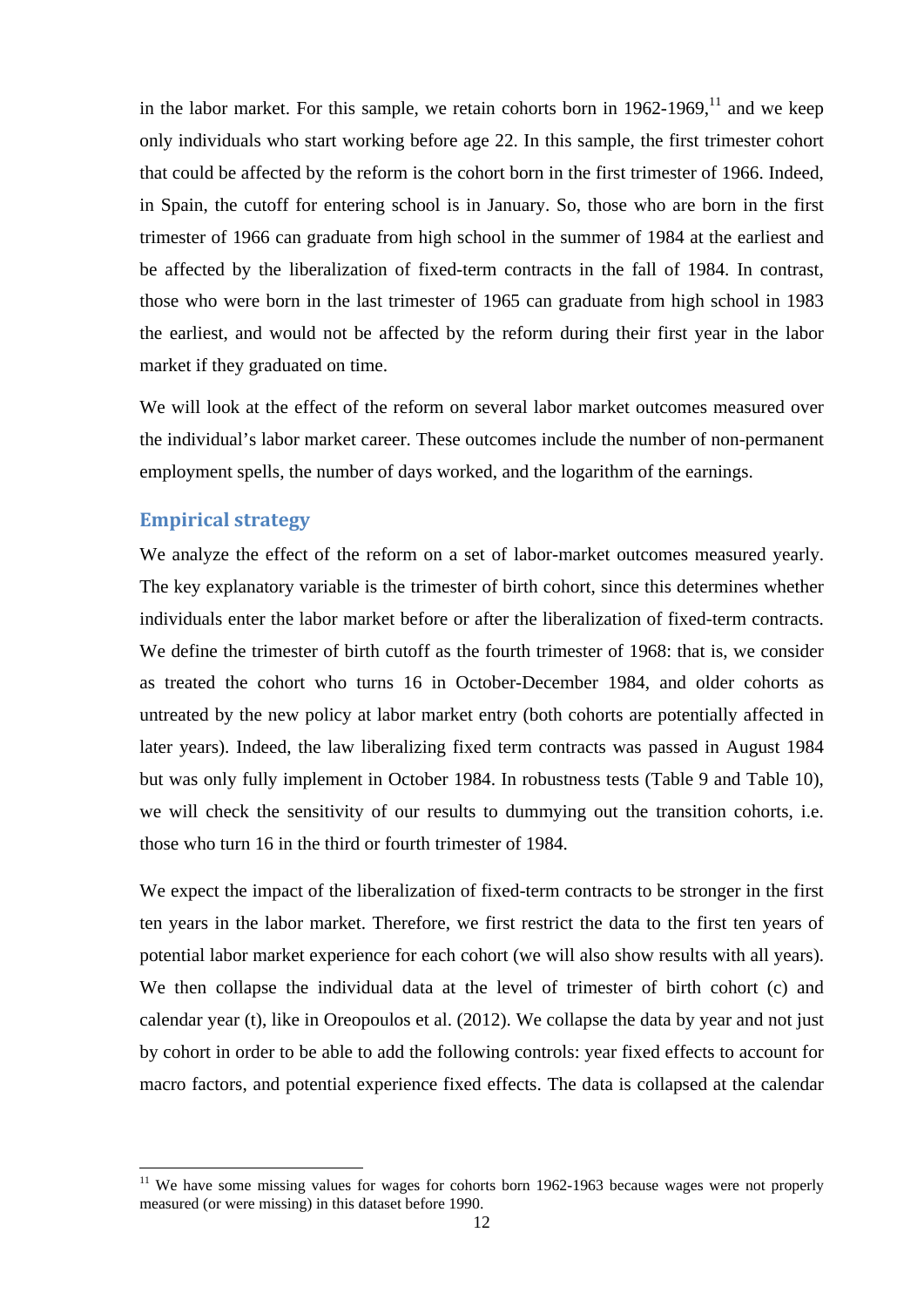year level and not at the trimester level because the outcomes in the data such as earnings or days worked are only observed at the calendar year level.

We run the following baseline specification for the cohort discontinuity design (weighing by cell size):

$$
\bar{y}_{ct} = \alpha + \beta_1 (BirthTrim_c - C) + \beta_2 (BirthTrim_c - C)reform_c + \beta_3 reform_c + \phi_t + \gamma_{ct} + u_{ct}
$$
\n(1)

Where the cutoff point C is the cohort born in the fourth trimester of 1968. The model includes a linear cohort trend consisting of a birth year cutoff (C) subtracted from the cohort's birth trimester ( $BirthTrim_c - C$ ) which estimates the trend<sup>12</sup> in the outcome variable analyzed, for all birth cohorts. This trend is then interacted with the reform indicator  $reform_c$  (this is equal to one for all cohorts born at the cutoff C or later) to allow for a change of trend in the post-reform cohorts.  $\phi_t$  is a calendar year fixed effect and  $\gamma_{ct}$  is a years of potential labor market experience fixed effect, and  $u_{ct}$  is the error term. We cluster the standard errors by cohort.

The variable that captures the effect of the policy is  $reform_c$ , an indicator variable that equals 1 if the individual is born at or after the trimester cutoff, so that  $\beta_3$  is the shift in the intercept of the post-cutoff trend which represents the effect of the treatment. How can the coefficient of interest  $\beta_3$  be interpreted? For example, when log earnings is the outcome  $\bar{y}_{ct}$ ,  $\beta_3$  tells us the percentage effect impact of the liberalization of fixed-term contracts on annual earnings (on average over the career), and after accounting for macro variables (time effects,  $\phi_t$ ) and labor market experience ( $\gamma_{ct}$ ). Accounting for years of labor market experience is particularly important when earnings are on the left-hand side, since experience has a strong impact on earnings in the first years of a workers' career.

In order for the effect to be correctly identified, regression discontinuity models require that the running variable (in our case the trimester of birth) cannot be manipulated so that the probability of being on each side of the discontinuity is exogenous. This is obviously satisfied in our sample for the date (trimester) of birth. However, as we also select individuals that are high-school dropouts in order to assume that they enter the labor market at age 16, it could be the case that the reform affected the probability of individuals

<u>.</u>

 $12$  We have also estimated the model with higher-order polynomials for the cohort trend (Table 9 and Table 10).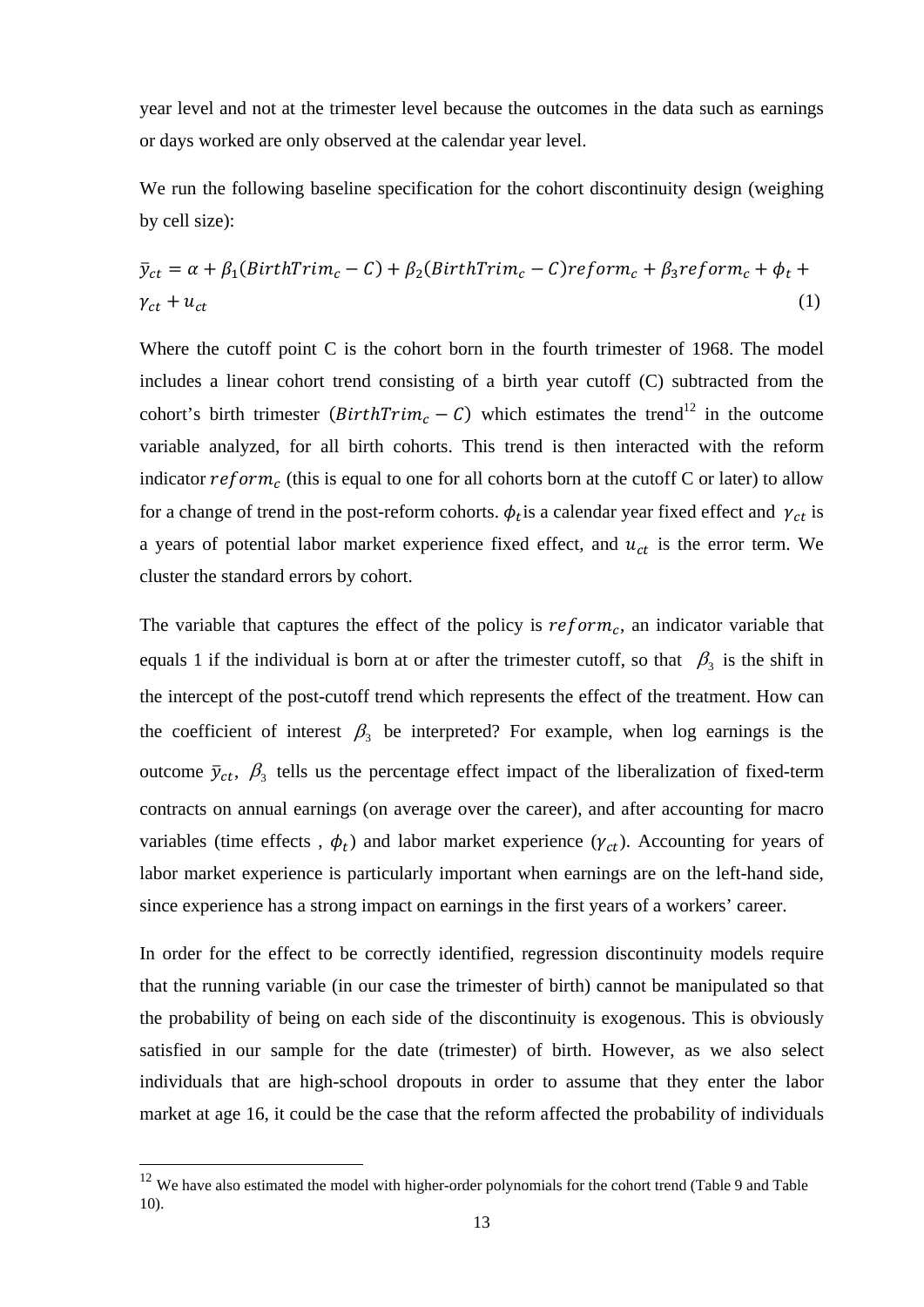studying more or less. In this case, we would observe a jump in the number of individuals in our sample for the cohort entering the labor market after the implementation of the reform. We can see in Figure 4 that this is not the case, as the percentage of men of each cohort who are high-school dropouts, and therefore are in our sample, declines over time. This is a steady decline due to the progressive increase in the amount of education for each subsequent cohort and we can observe that there is no discontinuity for individuals born in the fourth trimester of 1968.

In Table 3, we also formally test<sup>13</sup> for an impact of the reform on the probability of dropping out of high school. We restrict the sample to males who are either high school dropouts or high school graduates. We find no significant impact of the reform on dropping out of high school, whether we use a linear (col. 1-2) or quadratic (col. 3-4) trend for birth cohorts. We thus conclude that the reform did not affect high school graduation.

The key identification assumption for the cohort discontinuity design is that the only discontinuous change at the cutoff is the liberalization of fixed-term contracts. In practice, the concern is that there may be important changes in the Spanish labor market in the fourth trimester of 1984 as compared to the third trimester of 1984 (when our treated and control cohorts respectively enter the labor market) and that these changes could bias our estimate of the impact of the reform. To address this concern, we use a control group: male high-school graduates. We expect the liberalization of fixed-term contracts to have less of an effect on high-school graduates because they tend to be more employable than highschool dropouts (Blazquez Cuesta (2008) and Dolado et al. (2013), among others, document this fact for the Spanish case). We first estimate the impact of the reform on male high-school graduates using the same cohort discontinuity design as for the high-school dropouts (equation 1), and restricting the data to the first 10 years in the labor market. We then use a difference-in-differences specification where the data is collapsed by trimester of birth, year, and education  $(e)$ :

$$
\bar{y}_{ect} = \alpha + \beta_1 (BirthTrim_c - C_e) + \beta_2 (BirthTrim_c - C_e) \text{reform}_{ce} + \beta_3 \text{reform}_{ce} + \beta_4 \text{treat}_e + \beta_5 \text{treat}_e \text{reform}_{ce} + \phi_t + \gamma_{ct} + u_{ct}
$$
\n
$$
(2)
$$

This specification is similar to the previous specification (1). The cutoff  $C_e$  is now specific to an education group: the cohort born in the last trimester of 1968 for high school dropouts, and the cohort born in the first trimester of 1966 for high school graduates (for

<u>.</u>

<sup>&</sup>lt;sup>13</sup> We cannot use the popular McCrary (2008) test because our forcing variable, trimester of birth, is not sufficiently close to being continuous.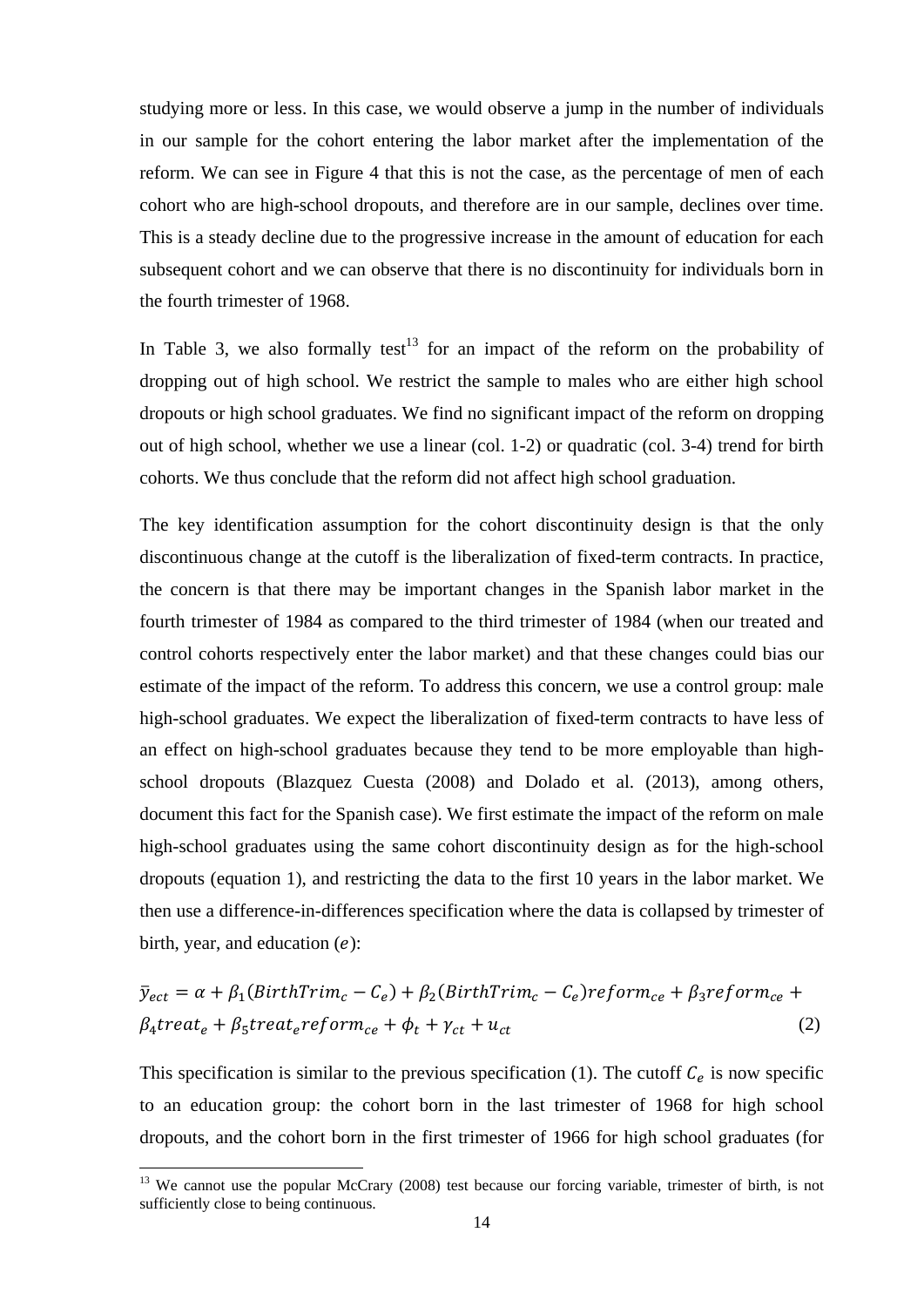high school graduates to enter the labor market in the fall of 1984, they must have graduated in the summer of 1984). The post-reform cohort indicator  $reform_{ce}$  is also specific to an education group. The dummy  $treat_e$  is equal to 1 for high school dropouts and 0 otherwise. The difference-in-differences estimate is the coefficient  $\beta_5$  on the interaction between the high school dropout dummy and the post-reform cohort dummy.

#### **4 Results**

<u>.</u>

We are interested in evaluating the long-term impact of entering the labor market under a regime where fixed term contracts are easy for firms to use. Specifically, we would like to answer the following question: does greater availability of fixed term contracts lead to more days of employment and higher accumulated earnings in the long run?

#### **Number of non‐permanent contracts and labor market insertion**

We first investigate whether the reform led to a greater number of fixed-term contracts or non-permanent contracts<sup>14</sup> using the cohort discontinuity design described by equation (1). Because the data on the type of employment contract is low quality before 1990, we use years 1990-2012 to assess the impact of the reform on the number of fixed-term and nonpermanent contracts. In Table 4, Panel A, we find that the impact of the reform on the number of fixed-term contracts is positive but falls short of statistical significance (P-value of 0.14 in col. 2) for high school drop-outs. The impact of the reform on high-school graduates is close to 0 and not statistically significant (Panel A, col. 4). When we use the difference-in-differences specification (Panel A, col. 5, coefficient on After\*Treat), we find that high school dropout men who entered the labor market in the fourth trimester of 1984 had a larger number of fixed-term contracts per year between 1990 and 2012 than men who entered the labor market in the third trimester of 1984. This effect is statistically significant: entering the labor market under a lax fixed term contract regulation increases the annual number of fixed-term contracts by 0.043 per year, which means 14.6% more fixed-term contracts per year.

When we analyze the impact of the reform not only on fixed-term contracts but on all nonpermanent contracts, we find stronger results. Thus, we find a positive and significant

<sup>&</sup>lt;sup>14</sup> In order to capture a deeper understanding about instability in labor market careers, we include in this measure not only all fixed-term contracts but also all self-employment and special regimes' employment spells. The latter deals with employment in agriculture, fisheries, training programmes, etc. The average number of non-permanent contracts in our sample is 0.313 per year between 1990 and 2012, that is, about 7 employment spells in total between 1990 and 2012.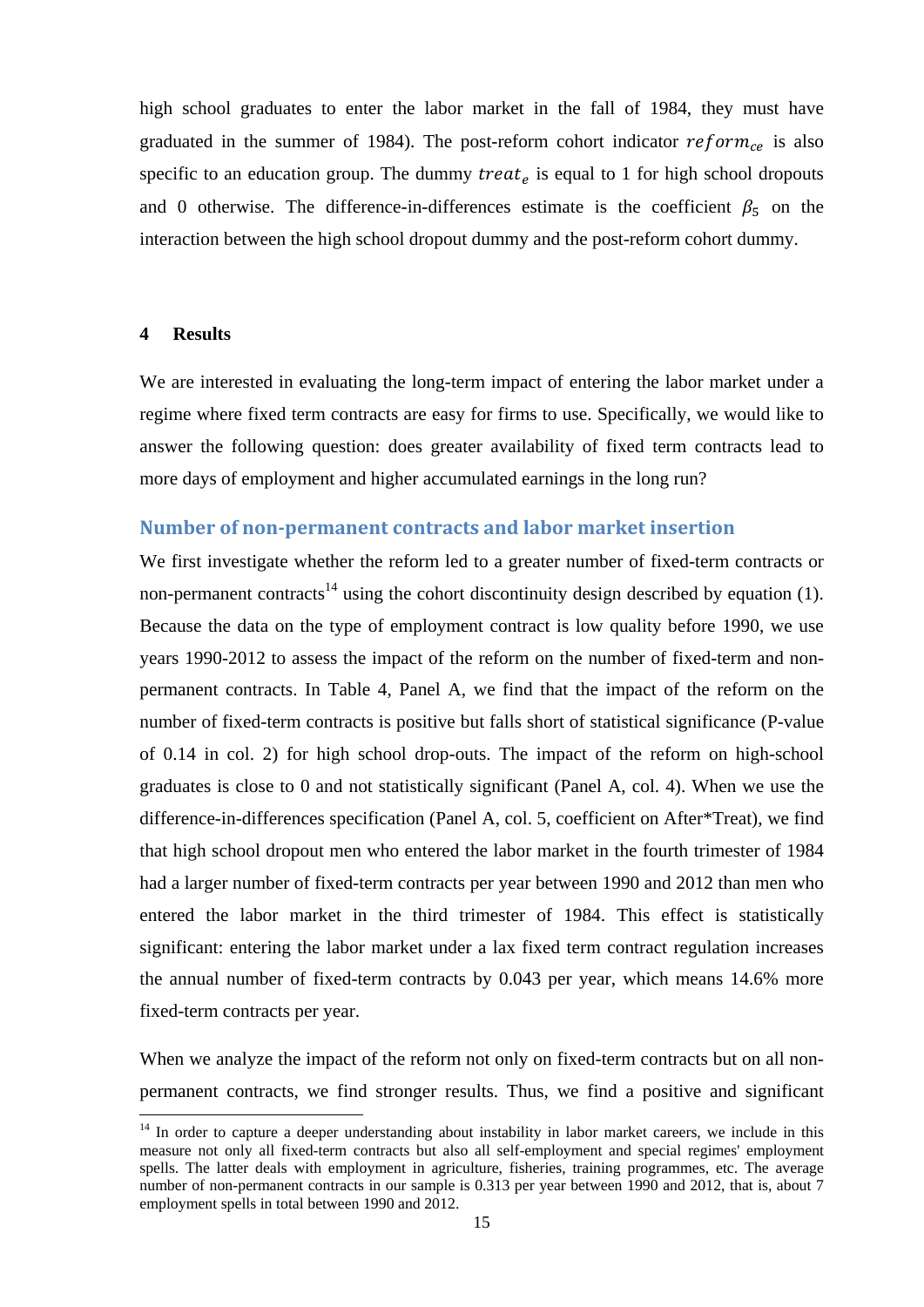impact of the reform on the number of non-permanent contracts held by male high-school dropouts (Table 4, Panel B, col. 2). Again, there is no effect of the reform on the number of non-permanent contracts held by high school graduates (Panel B, col. 4). The difference-indifferences specification (Panel B, col. 5) shows that the reform led to male high-school dropouts holding 0.052 (17.7%) more non-permanent contracts per year between 1990 and 2012.

The fact that the impact of the reform is larger and more significant on all forms of nonpermanent work suggests that fixed-term contracts beget not only more fixed-term contracts but more precarious work (see footnote 15 above for the definition of nonpermanent work). Overall, these results show that men who entered the labor market under lax fixed term contracts regulation were more likely to hold non-stable employment contracts even years after their entry into the labor market.

Before examining long-run employment effects, we show the impact of the introduction of fixed term contracts on the initial labor market insertion of youth. Specifically, we investigate the impact of the reform on the probability of working before age 18 or before age 19. Graphically, the results are suggestive of a positive impact of the reform on the probability of finding a first job before age 18 (Figure 5) or 19 (Figure 6), especially if we exclude the transition cohorts born in the third and fourth trimester of 1968. We then use a regression on individual level data, with one observation per individual and using the cohort discontinuity design described by equation (1). Regression results (Table  $5$ )<sup>15</sup> show the policy change had a positive and significant impact on the probability of working before age 18 (when we dummy out the transition cohorts in col. 2) or 19 (col. 3 and 4). Those low educated native male workers who began working just after the 1984 reform are 9% (col. 4) more likely to work before age 19. Thus, the reform may have facilitated the integration in the labor market for young people.

#### **Employment and earnings**

<u>.</u>

We now look at employment outcomes over the long-run. Since we expect the results to be concentrated in the first 10 years in the labor market, we first show graphs for outcomes in the first ten years of potential experience (Figure 7 and Figure 8). Employment and earnings trends were positive prior to the reform, with each cohort doing better than the previous cohort. In the trimester of the reform however, we see a large downward jump.

<sup>&</sup>lt;sup>15</sup> Regressions also control for trimester of birth because there are important differences in the outcome depending on the trimester of birth (seasonality).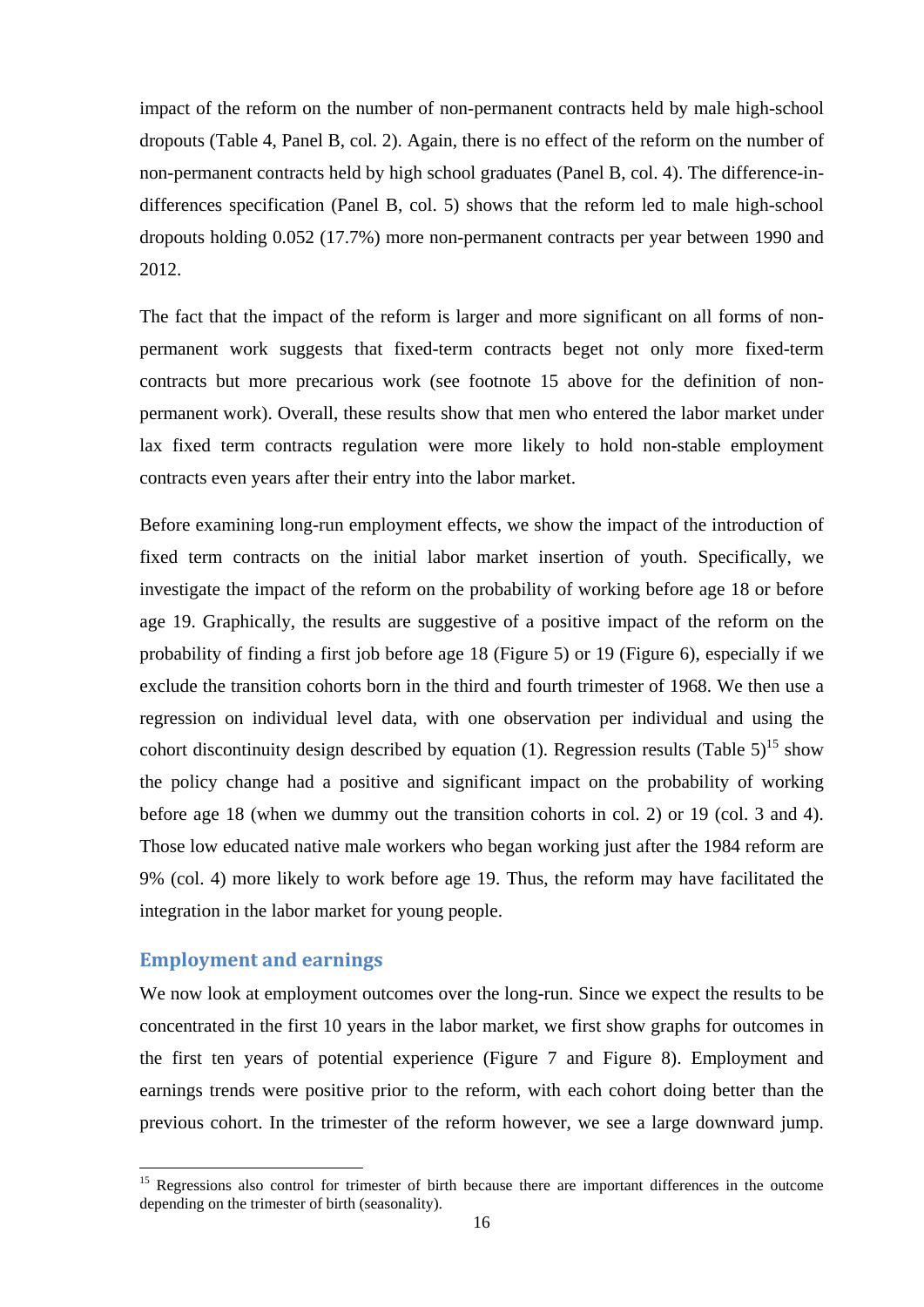Furthermore, the trend in both employment and wages becomes negative after the reform, with each cohort doing worse than the previous one. This negative post-reform trend may be due to the reform itself, given that the use of fixed-term contracts continued to grow after the reform (see Figure 2 and Figure 1). Thus, male high-school dropouts who entered the labor market under a lax fixed-term contract regime had lower employment and earnings during the first ten years of their careers.

Regressions in Table 6 confirm the negative impact of the reform on employment. Without controls, the reform is found to have decreased annual days of employment by 12 days. After controlling for macro factors (year effects) and potential labor market experience, the reform still has a negative and highly significant effect on yearly days worked: it reduces yearly days worked by 9.8 days (4.5% of average yearly days worked in the first 10 years of potential experience by the pre-reform cohort born in the third trimester of 1968). For high school graduates, the impact of the reform on days worked is small and statistically insignificant (col. 3 and 4). In the difference-in-differences specification (2), where high school graduates serve as a control for high school dropouts, we find that the reform decreased the annual days worked by high-school dropouts by 17 days (col. 5). The fact that the difference-in-differences estimate is of the same order of magnitude as the estimates based on the cohort discontinuity alone is supportive of the assumption that our estimate of the impact of the reform is not driven by other changes in the labor market around the time of the reform.

Finally, we investigate the very long-run effects of the reform. In Table 6, column 6, we use all the years in our data and find that the reform decreased the yearly number of days worked by 6.5 days (2.4% of average yearly days worked up to 2012 by the pre-reform cohort born in the third trimester of 1968). This effect corresponds to a total of 175.5 days of employment lost over 27 years by male high-school who entered the labor market under a lax fixed-term contract regulation. This negative employment effect is likely due to the fact that, as shown above, under a lax fixed term contract regulation, more non-permanent contracts are used, which likely leads to workers losing employment more often.

Apart from employment we also look at yearly earnings during the first ten years of potential labor market experience. Regressions in Table 7 show that men who entered the labor market under a laxer regulation of fixed term contracts accumulated lower earnings.<sup>16</sup>

<u>.</u>

<sup>&</sup>lt;sup>16</sup> Among individuals with a fixed-term contracts some differences in wage growth patterns can also exist as there are diferent types of fixed-term contracts with diferent durations. In this line, the paper by Amuedo-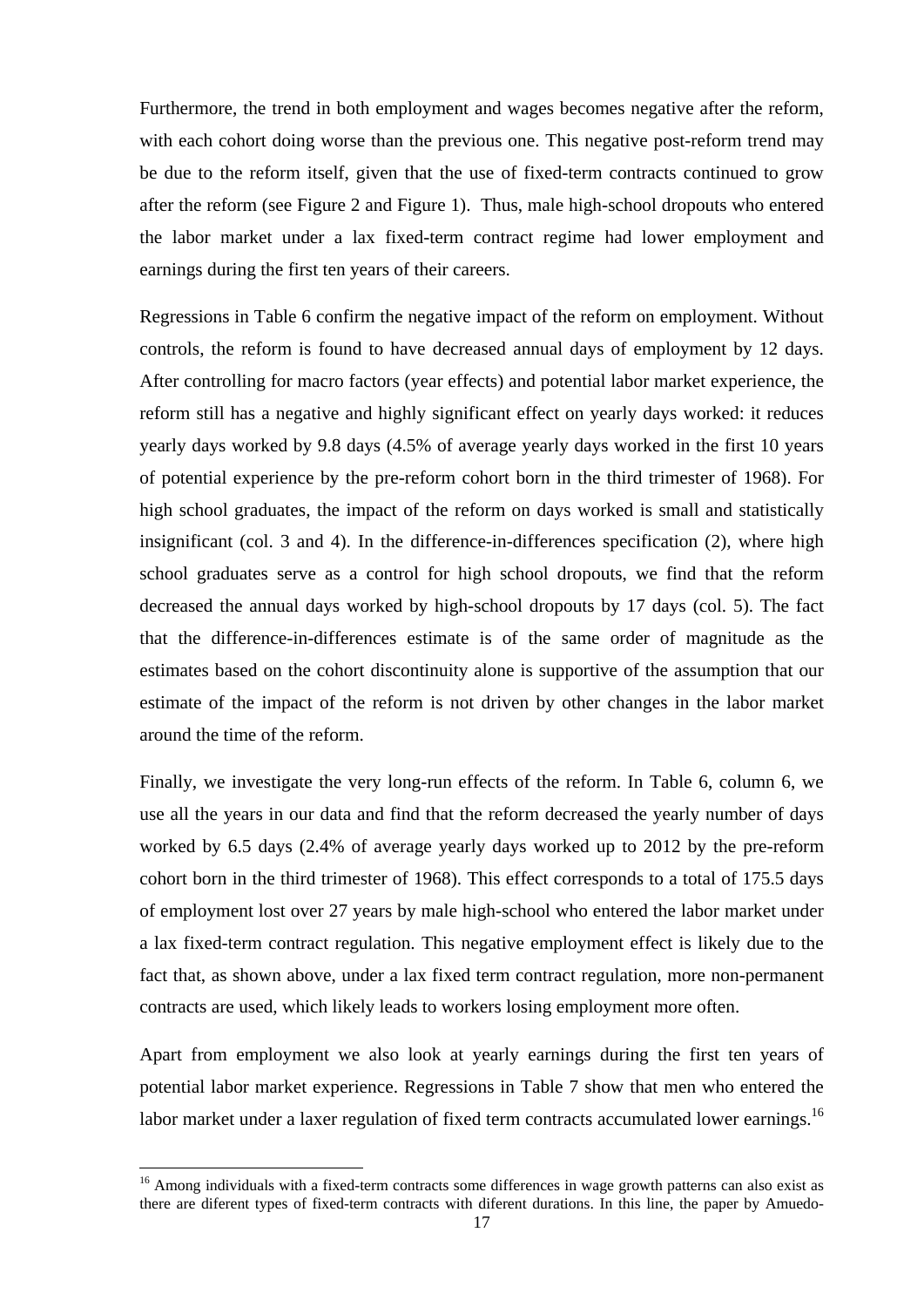The yearly earning loss is estimated to be 9% when we include year and experience fixed effects (second column of Table 7). Can this earnings loss be explained by the lower days of employment accumulated by the cohort entering the labor market during a lax fixed-term contract regulation (cohort born in the fourth trimester of 1968)? If we estimate the effect of the reform in percentage points, we get that the reform made affected workers to spend 4.5% fewer days in employment. Given the estimated wage gap, we can see that about half of the large earnings loss experienced by the cohort entering the labor market after the reform could be explained by the fewer days of work accumulated by this cohort. The rest might be connected to the well-known wage gap between permanent and temporary workers observed in Spain since the beginning of the nineties (See Jimeno and Toharia, 1993). Furthermore, as documented in García Pérez and Rebollo (2005), Spanish workers suffer important wage losses (of about 11%) due to involuntary job interruptions.

Next, we explore the impact of the reform on high-school graduates and find that the liberalization of fixed term contracts had no significant effect on log earnings (Table 7, col. 4) after controlling for year and experience fixed effects. The difference-in-differences estimate implies that the reform decreased the earnings of high school dropouts by 6.5% (col. 5), an estimate that is similar to our baseline estimate in col. 2. Finally, the very long term impact of the liberalization of fixed-term contracts on earnings is found to be negative and significant with a 7.5% yearly earning loss (col. 6) over 27 years.

We have investigated the impact of the liberalization of fixed term contracts on employment and earnings by comparing the birth cohort that enters in the trimester before the reform with the birth cohort that enters in the trimester right after. However, as noted before based on the graphical analysis, each post-reform cohort was doing worse than the previous one in terms of days of work and earnings. Regressions confirm that the effect of the reform on the trend is significant and negative for both days of employment and earnings (see the coefficient on After\*Trend in col. 2 in Table 6 and Table 7). The post reform-trend is negative (adding the coefficient on Trend and After\*Trend). This evidence is thus consistent with the impact of the reform being more negative for younger cohorts entering the labor market after the reform, as the use of fixed-term contracts was ramping up.

Dorantes and Serrano-Padial (2007) shows that job-stayers with fixed-term contracts are more able to narrow their wage gap with respect to workers with permanent contracts (than job-movers with fixed-term contracts).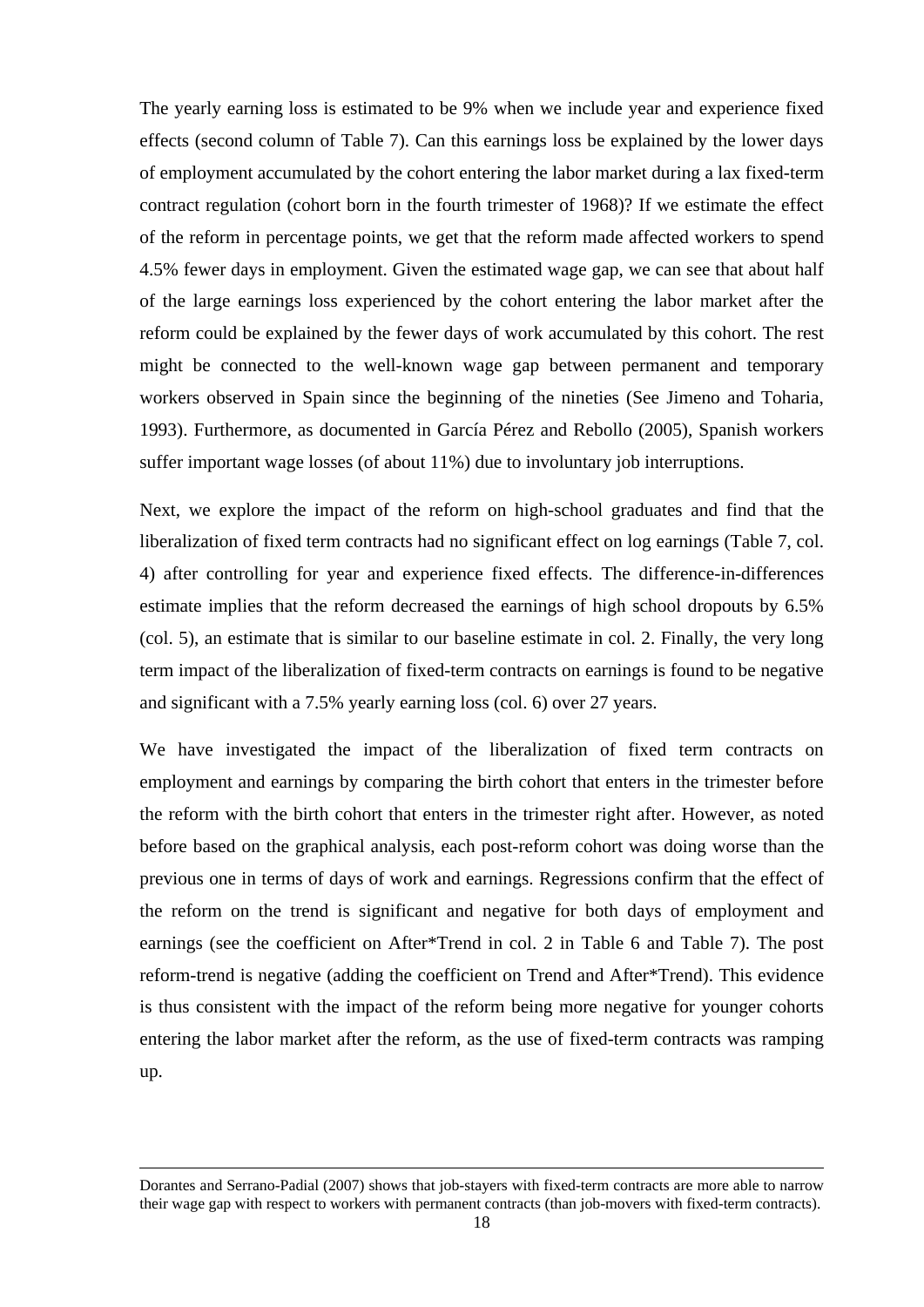Finally, we explore the timing of the impact of the liberalization of fixed-term contracts, to test our assumption that the impact of the reform is concentrated in the early years in the labor market. In Table 8, we estimate the impact of the reform separately for different levels of potential labor market experience: 0 to 9 years, 10 to 19 years, and more than 20 years. We find that the impact on both days worked and earnings is largest in the first ten years of labor market experience. The impact of the reform on yearly days worked is about 50% as large but still negative and significant for years of experience 10-19 and over 20 (col. 1). For earnings, the impact of the reform is more persistent: the negative impact of the reform is about 70% as large for years of experience 10-19 and over 20 (col.2). The liberalization of fixed term contracts had a negative impact on days worked and earnings in the first ten years of potential experience, and this negative effect was persistent if smaller at higher levels of labor market experience up to 27 years.

#### **5 Discussion and robustness checks**

#### **Discussion**

<u>.</u>

Our results differ from some of the findings in prior literature. In particular, our results differ from the ones in Aguirregabiria and Alonso-Borrego (2014) in the sense that they find an increase in job turn-over, as we do, but also an increase in total employment. This may be due to the fact that they analyze the firm's maximization problem for a sample quite different from the one we have.<sup>17</sup> They find that these firms react to the reform by substituting permanent workers by temporary ones, all this process resulting in a 3.5% increase in total employment but a null effect on productivity. They also find an increase in turnover what makes easier to exit from unemployment, especially for high-qualified workers who may be working more in equilibrium as the former paper finds. But, at the same time, this process makes it much easier for low-skilled workers to be unemployed, which results in a less stable career for this type of workers (the ones we analyze in this paper). Thus, in a similar flavor to the results from Aguirregabiria and Alonso-Borrego (2014), we do find an increase in employment at earlier ages, that we interpret as the reform facilitating the initial labor market insertion of young workers. However, we also find that the reform fostered a more unstable labor market career for low-skilled workers due to the increase in the number of non-permanent employment spells. Therefore, we go a

 $17$  They analyze the results of introducing temporary contracts with a sample of 2,356 Spanish manufacturing firms during the period 1982-1993. Hence, they focus on a group of firms larger than the average for the Spanish economy and where the typical worker is a medium-high qualified one with a permanent contract, both before and after the 1984 reform. As Table 1 shows, we have just 17.4% of workers in our sample working in manufacturing firms.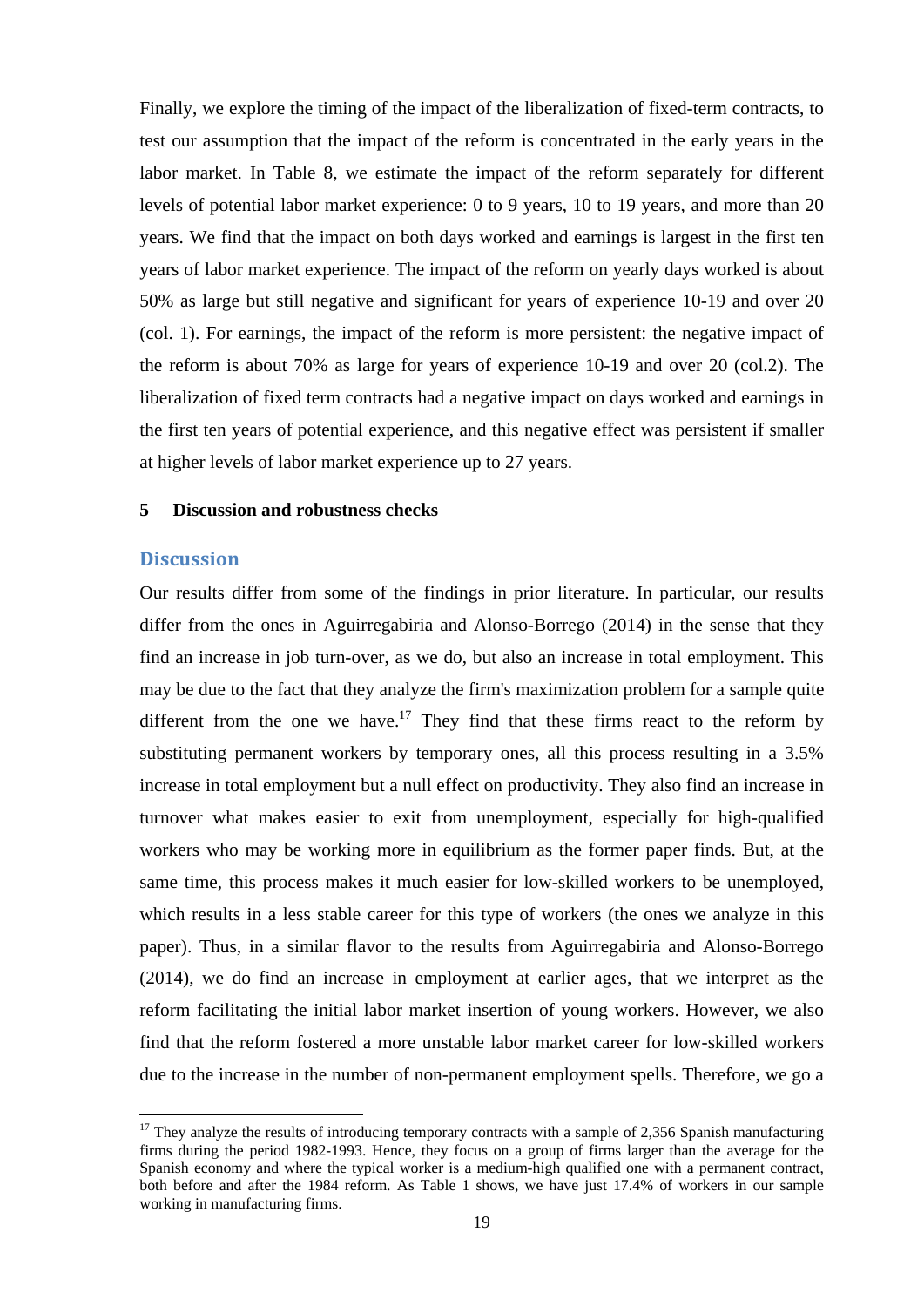step further from the current literature in providing evidence of the negative long-term effects of the introduction of temporary contracts.

#### **Robustness tests**

In our baseline results, we include 4 cohort-years (16 trimesters) before and 4 cohort-years after the reform. As a robustness test we reduce the bandwidth to 2 cohort years (8 trimesters) or 3 cohort years (12 trimesters). In both cases, the impact of the reform on days worked (col 1-2, Table 9) and earnings (col. 1-2 Table 10) is significant and quantitatively almost the same as in our baseline results. The negative impact of the liberalization of fixed-term contracts on employment and earnings is thus robust to the choice of bandwidth.

Linear trends are used in our baseline results. As a robustness test, we use second and third degree polynomials for the cohort trends. The negative impact of the reform on days worked is robust to the inclusion of these polynomial trends (col. 3-4, Table 9). For earnings, the impact of the reform is negative and significant with a quadratic trend (col. 3, Table 10), but loses significance with a cubic trend, though the point estimate is still negative (col. 4, Table 10) and not statistically significantly different from our baseline estimate. Overall, our results are thus generally robust to controlling for higher order polynomials.

In specification (1), we include all cohorts from the first trimester of 1965 to the fourth trimester of 1972. The reform was approved in August of 1984 but the law was not fully implemented until October 1984, so those born in the third trimester of 1968 may have been partially affected. At the same time, those born in the fourth trimester of 1968 may not have been fully affected if it took time for firms to adopt fixed-term contracts. Thus, we run the same model including dummies for these two transition cohorts (third and fourth trimester of 1968). The results of this model are reported in col. 5 Table 9 for days worked and in col. 5 Table 10 for earnings. The negative impact of the reform on days worked and earnings is thus robust to excluding transition cohorts from the estimation of the reform's impact.

Our baseline specification controls for years of potential experience, as is customary in wage regressions. However, one may be concerned that, to the extent that the post-reform cohort is one trimester younger than the pre-reform cohort, failing to control for this difference in potential experience may be biasing the results. Regression in Table 9 col. 6 and Table 10 col. 6 control for quarterly potential experience dummies. The negative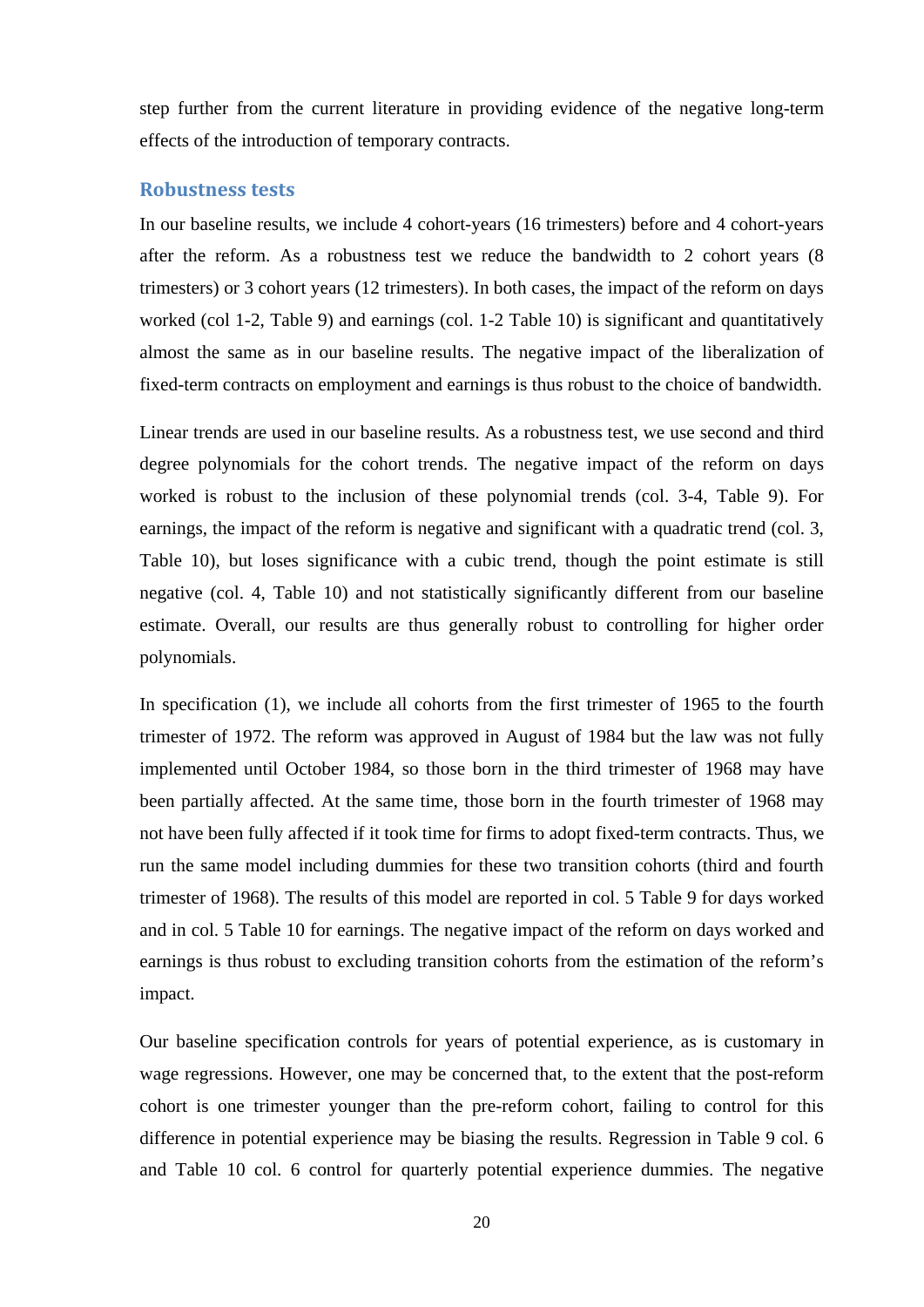impact of the reform on days worked and earnings is still highly significant, and is thus not driven by a failure to control for potential experience at the quarterly level.

One concern with our baseline estimates is that they could be biased by changes in the labor market that occurred in the same trimester as the reform. This concern is already made less acute by the fact that the difference-in-differences estimates show the same result as our baseline estimate. Furthermore, as we include the pre and post reform trends in our empirical model, we are only focusing on differences in long-term labor market outcomes between two trimester cohorts that enter the labor market only three months apart. Thus, we can expect the labor market conditions to be quite similar in a time span of only three months. Still, here, we explore the sensitivity of our results to trends in economic conditions. Indeed, prior to the reform, youth unemployment rate in Spain was very high and increasing (Figure 1). So one may worry that the worsening economic conditions are biasing the results. To address this concern we follow two alternative strategies. First, we split the sample into regions with average high (7 percentage points) and low  $(3.1)$ percentage points) growth in unemployment during the period 1982-1986. While the impact of the reform on days worked is negative in both low and high (Table 11) unemployment regions, the impact tends to be larger and more significant in low unemployment regions. This suggests that the negative impact of the reform on days worked was not driven by regions where unemployment was growing particularly rapidly. The second strategy we follow to account for the impact of labor market conditions is to include the unemployment rate of the trimester of labor market entry for each trimester cohort. Our main specification already controls for year fixed effects to account for macroeconomic conditions after entering the labor market. Thus, including the control for trimester unemployment rate accounts for differences in initial trimester economic conditions given the macroeconomic conditions in the current year (which are controlled for by the year fixed effects). We can see in Table 12 that the results including this additional variable remain negative and significant and the point estimates are somewhat larger (more negative) than our baseline results reported in Tables 6 and 7. Additionally, the unemployment rate coefficient is not significantly different from zero, consistent with the idea that labor conditions in the trimester before and after the introduction of the reform are not sufficiently different to turn the coefficient significant.

It has to be noted that this result is not comparable to the results found in the literature that study the long term effects of bad economic conditions at labor market entry. We are using a trimester cohort regression discontinuity approach in order to isolate the impact of the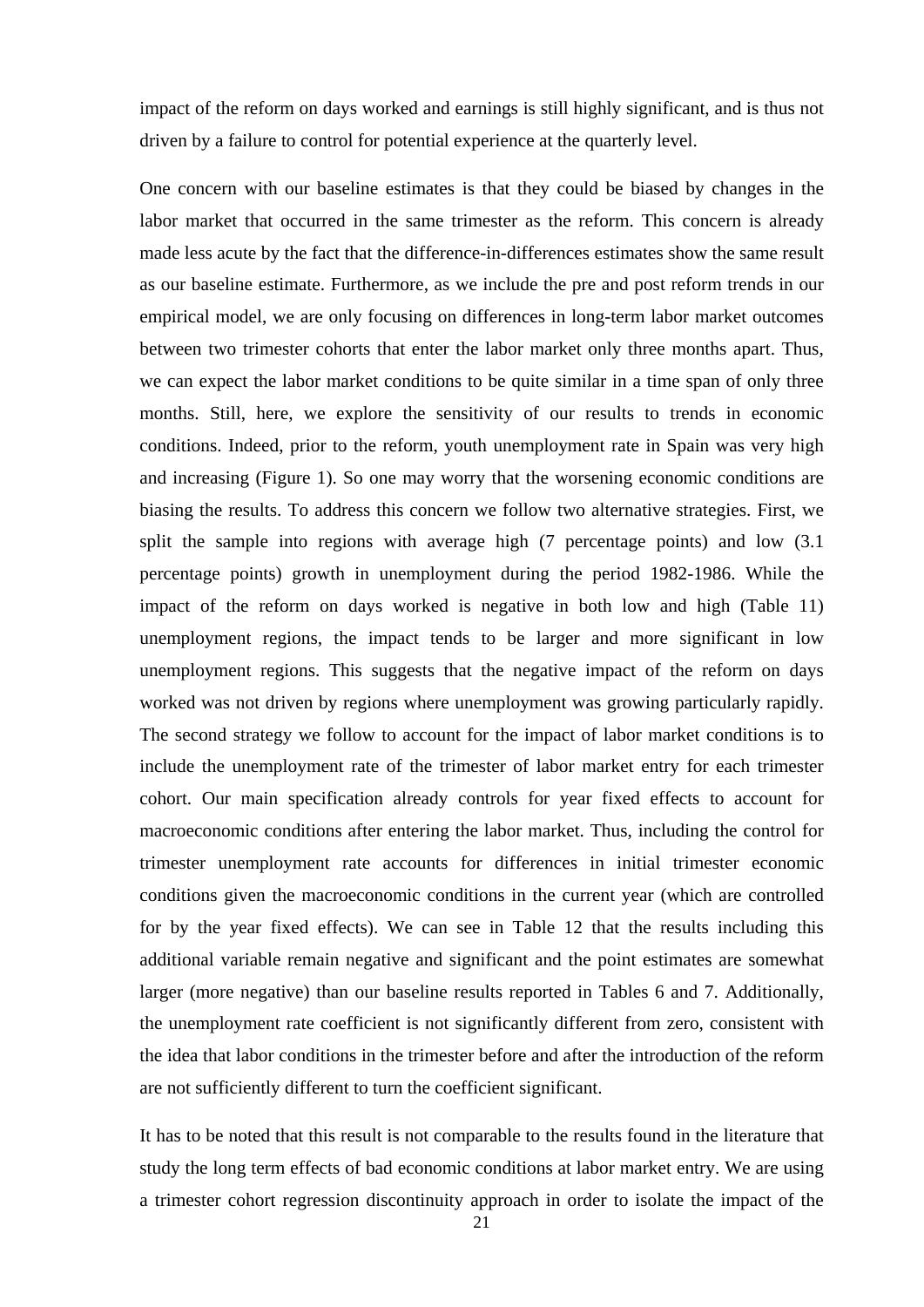1984 reform by comparing only two trimester cohorts and controlling for differences in pre and post reform cohorts with the trends. On the other hand, the literature on long-term effects of economic conditions exploits the differences in unemployment rates at the time of labor market entry across all cohorts and regions. In fact, Garcia Perez and Vall Castelló (2015) use the same administrative data for Spain but follow the strategy in Oreopoulus et al. (2012) and report significant negative long-term employment and wage effects for highschool dropouts entering the labor market in bad economic conditions in Spain.

Finally, we perform placebo tests in which we simulate the policy to take place in a number of pre and post reform years (from 1966 to 1971). We use the specification from equation (1). The negative impact of the reform on days worked (appendix Figure 12) and earnings (appendix Figure 13) is largest for the true date. At the same time, the impact of the placebo reform is almost as negative though generally insignificant for dates after the reform. This can be explained by the fact that there is both a jump and a change in the cohort trend at the time of the reform, and linear trends are too coarse to capture such complex changes. To allow for a more local estimate of the cohort trend, we have performed these placebo tests with a narrower bandwidth of 2 cohort years instead of 4 cohort years. In this case, the impact of the reform on days worked is only negative and significant for the true date of the reform (Figure 9), and the placebo estimates for dates prior to or after the reform are close to zero. A similar picture emerges when the logarithm of yearly earnings is the outcome (Figure 10). These placebo tests reinforce our conclusion that the liberalization of fixed-term contracts use had a negative effect on the long-run employment and earnings outcomes for male high school dropouts.

#### **6 Conclusion**

In this paper, we have investigated the impact of entering the labor market under a lax regulation of fixed-term contracts on subsequent labor market outcomes. Using Spanish social security data, we found that the trimester-of-birth cohort of native male high school dropouts who entered the labor market under a lax regulation of fixed-term contracts experienced worse labor market outcomes than the cohort that just preceded them. Specifically, entering the labor market under a lax regulation of fixed-term contracts leads to 4.5% fewer days worked and a 9% reduction in earnings in the first ten years in the labor market. This is the case despite the fact that the reform likely increased the probability of working before age 19. The source of those negative effects on long-term outcomes is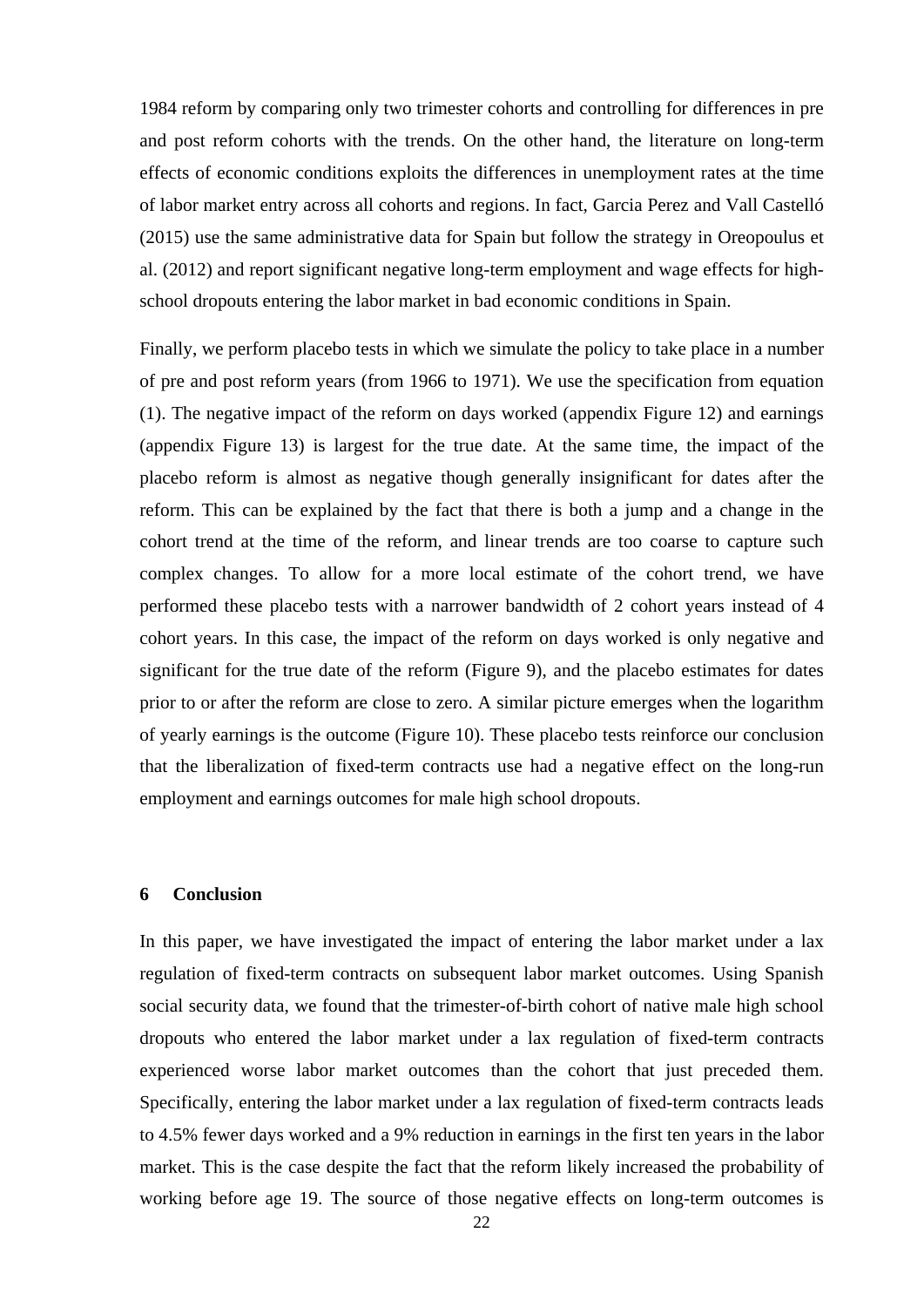likely to be the larger probability of working under non-permanent contracts well after labor market entry, which also makes it more likely to be subject to the well known wage penalties due to unemployment and temporary work (see, for example, Jimeno and Toharia (1993), García Pérez and Rebollo (2005) or Fernández-Kranz et al. (2015)).

Hence, our findings suggest that, on balance, making fixed-term contracts more readily available reduced the welfare of low skilled workers. Even though these contracts seem to allow low skilled workers to secure a first job more rapidly, the long-run consequences are negative. Fixed-term contracts ultimately reduce the long-run employment and earnings prospects of low skilled workers. Far from being a stepping stone, fixed-term contracts are a stumbling block for the career of low skilled workers.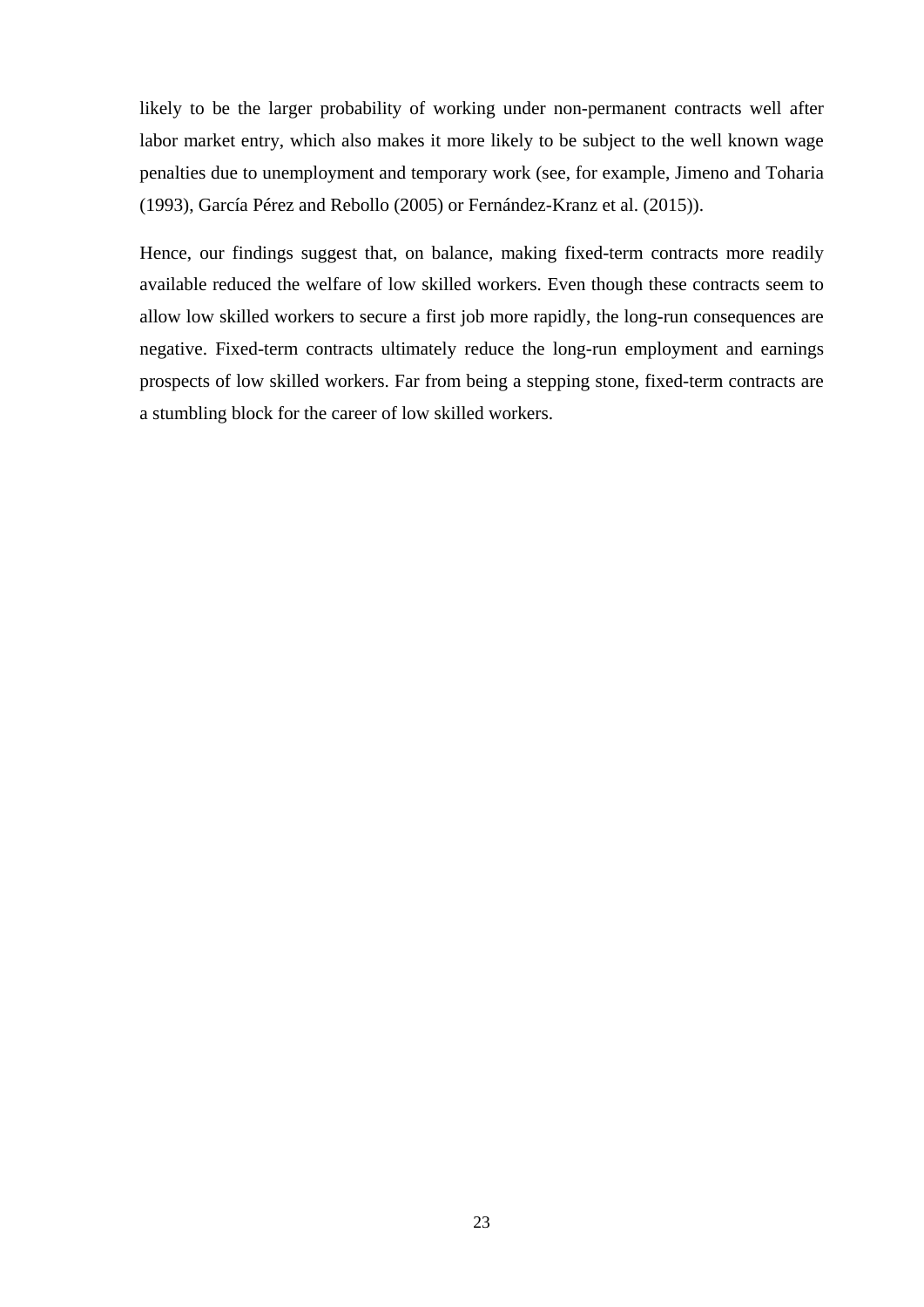#### **REFERENCES**

Aguirregabiria, V. and C. Alonso-Borrego (2014): Labor Contracts and Flexibility: Evidence from a Labor Market Reform in Spain. *Economic Inquiry*, Vol. 52, No. 2, April 2014, 930-957.

Amuedo-Dorantes, C. and R. Serrano-Padial (2007): Wage Growth Implications of Fixed-Term Employment: An Analysis by Contract Duration and Job Mobility. *Labour Economics, 14, 829-847*.

Autor, D. and S. Houseman (2010): Do Temporary Help Jobs Improve Labor Market Outcomes for Low-Skilled Workers? Evidence from 'Work First'. *American Economic Journal: Applied Economics*, 2(3), July 2010, 96-128.

Autor D., Kerr W., Kugler A. (2007), "Do Employment Protections Reduce Productivity?

Evidence from U.S. States", *Economic Journal*, vol. 117, issue 521.

Bentolila, S., Dolado, J., Cahuc P. and T. Le Barbanchon (2012): Two-Tier labour Markets in the Great Recession: France vs. Spain. *Economic Journal*, 122, F155–F187.

Blanchard, O. and A. Landier (2002): The Perverse Effects of Partial Labor Market Reform: Fixed-term Contracts in France. *Economic Journal*, 112, 214-244.

Blázquez Cuesta M. (2008): Low-wage Employment and Mobility in Spain, *LABOUR*, 22, 115-146.

Booth, S., Francesconi, M. and J. Frank (2002): Temporary Jobs: Stepping Stones or Dead Ends?. *Economic Journal*, 112, 183-213.

Borghans, Lex, Anne C. Gielen, and Erzo F. P. Luttmer. 2014. "Social Support Substitution and the Earnings Rebound: Evidence from a Regression Discontinuity in Disability Insurance Reform." *American Economic Journal: Economic Policy* 6 (4): 34–70. doi:10.1257/pol.6.4.34.

Cingano F., Leonardi M., Messina J. and Pica G. (2015), "Employment Protection Legislation, Capital Investment and Access to Credit: Evidence from Italy", *Economic Journal*, DOI: 10.1111/ecoj.12212.

D'Addio, A.C. and M. Rosholm (2005): Exits from Temporary Jobs in Europe: A Competing-Risk Analysis. *Labour Economics*, 12, 449-468.

Costain, J., Jimeno, J and C. Thomas (2010): Employment fluctuations in a dual labour market, Bank of Spain Working Paper No. 1013.

Dolado, J.J., Garcia-Serrano, C. and J.F. Jimeno (2002): Drawing Lessons from the Boom of Temporary Jobs in Spain. *Economic Journal*, 112, 270-295.

Dolado, J.J., Jansen M., Felgueroso F., Fuentes A. and A.Wölfl (2013): Youth Labour Market Performance in Spain and its Determinants. A Micro-Level Perspective, OECD Econ. DepartmentWorking Paper No. 1039.

Fernández-Kranz, D., Paul, M., and N. Rodriguez-Planas (2015): Part-Time Status, Fixed-Term Contracts, and the Returns to Experience. *Oxford Bulletin of Economics and Statistics*,77-4, 512–541.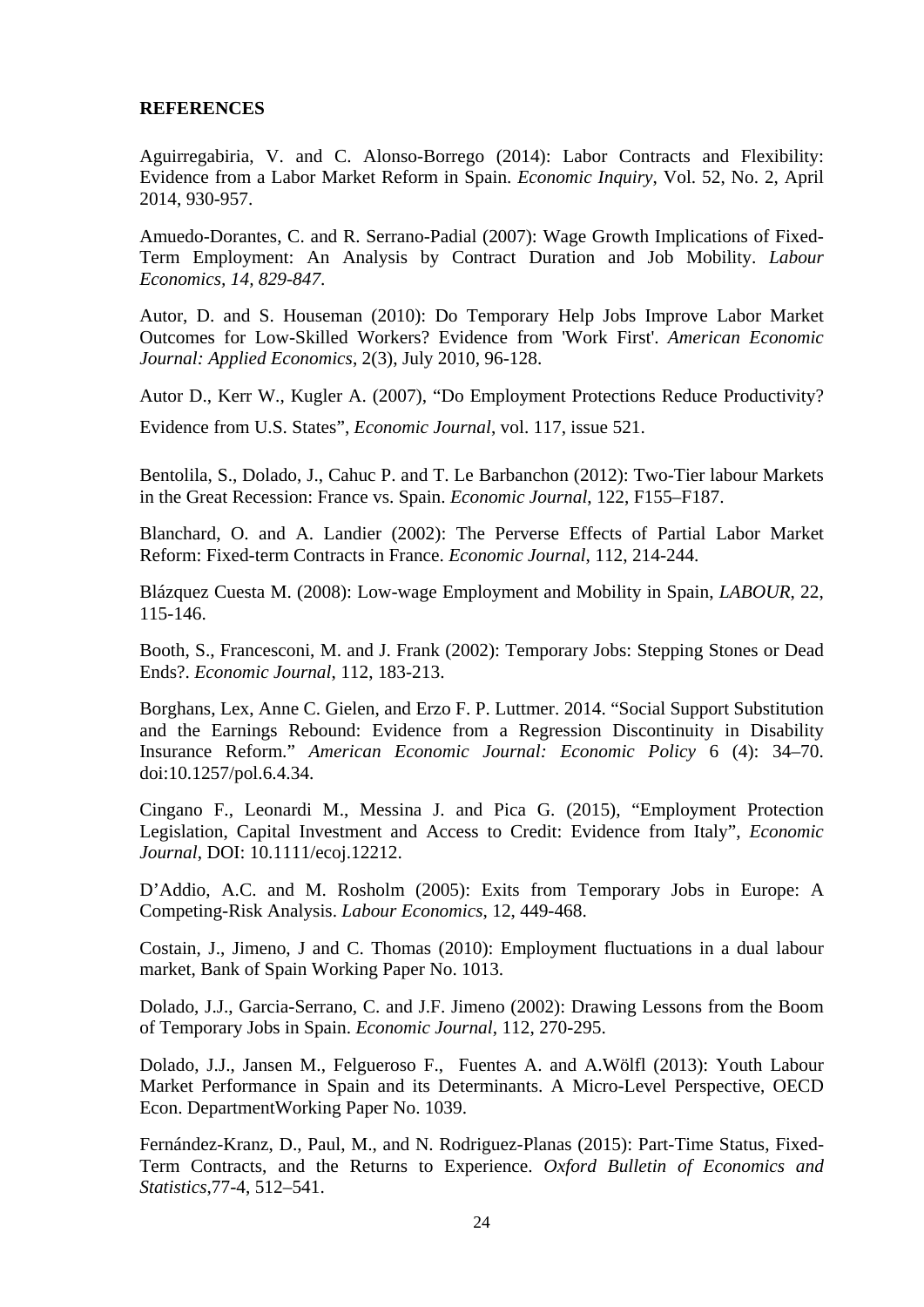García Pérez J.I. and Y. Rebollo (2005): Wage changes through job mobility: does unemployment mean a penalty in Europe?- *Labour Economics*, Vol 12, Issue 4, pp. 531- 556.

García Pérez J.I. and Y. Rebollo (2009): The use of permanent contracts across Spanish regions: do regional wage subsides work? . *Investigaciones Económicas*, XXXIII(1), 97- 130.

Garcia-Perez, J.I. and F. Muñoz-Bullón, (2011): Transitions into Permanent Employment in Spain: An Empirical Analysis for Young Workers. *British Journal of Industrial Relations*, 49, 103-143.

Garcia-Perez, J.I. and J. Vall Castelló (2015): Youth Unemployment in Spain: More Issues than just High Unemployment. In *No country for young people? Youth labour market problems in Europe*, edited by Juan J. Dolado, CEPR Press, A VoxEU.org book, pp.117- 128.

Güell, M. and Petrongolo, B. (2007): How Binding are Legal Limits? Transitions from Temporary to Permanent Work in Spain. *Labour Economics*, 14, 153-183.

Ichino, A., Mealli, F. and Nannicini, T. (2008): From temporary help jobs to permanent employment: what can we learn from matching estimators and their sensitivity?. *Journal of Applied. Econometrics.*, 23: 305–327. doi: 10.1002/jae.998.

Jimeno, J. F. and Toharia L. (1993): The effects of Fixed-term Employment on Wages: Theory and Evidence from Spain, *Investigaciones Económicas*, 27, 475-494.

Kahn, L. (2010): The Long-Term Labor Market Consequences of Graduating from College in a Bad Economy. *Labour Economics*, Vol. 17, No. 2, April, 2010.

Kugler, A., Jimeno, J.F., and V. Hernanz (2005): Employment Consequences of Restrictive Employment Policies: Evidence from Spanish Labor Market Reforms. Mimeo.

Mateos, B., and C. Sebastián (1988): Los Programas de Fomento y la Evolución del Empleo. In *Estudios sobre participación activa, empleo y paro en España*, Estudios de FEDEA number 7, pp. 411-444.

Documento elaborado para la Comisión de Expertos para el estudio del desempleo en España. Mimeo.

McCrary, Justin. 2008. "Manipulation of the Running Variable in the Regression Discontinuity Design: A Density Test." *Journal of Econometrics*, The regression discontinuity design: Theory and applications, 142 (2): 698–714. doi:10.1016/j.jeconom.2007.05.005.

Moulton, G. J. (2011): Great Depression of Wages: An Investigation of the Impact of Entering the Labor Market during the Great Depression using a Regression Discontinuity Approach, working paper.

Nagore, A., and A. Van Soest (2014): Unemployment Transitions to Stable and Unstable Jobs Before and During the Crisis. IZA Discussion Paper No. 8121.

OECD (1987): Employment Outlook.

OECD (1993): Employment Outlook.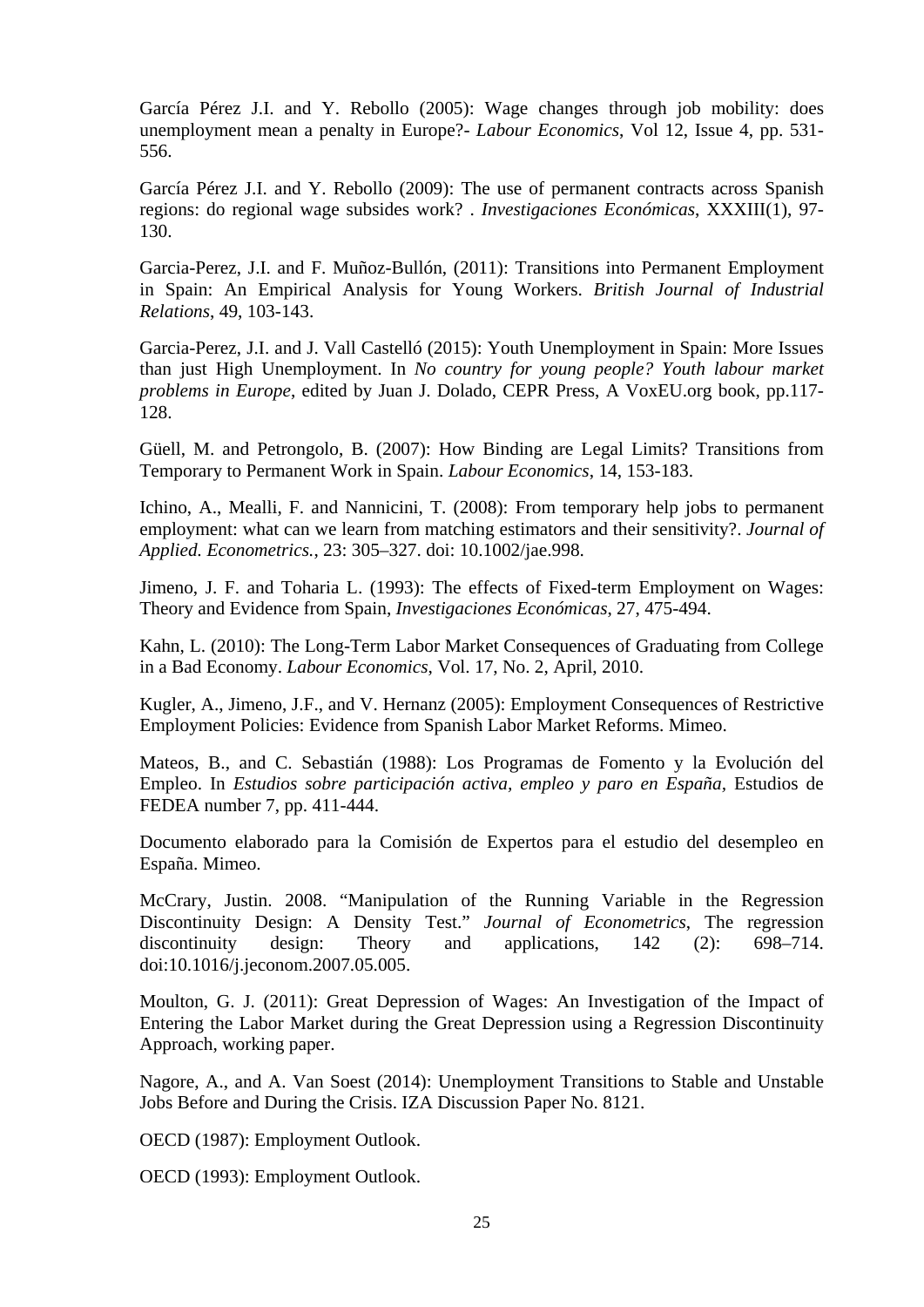OECD (2006), Employment Outlook, chapter 7

Oreopoulos, P.,Von Wachter, T., and A. Heisz (2012). The Short and Long Term Career Effects of Graduating in a Recession. *American Economic Journal: Applied Economics*, Vol. 4(1), 1-29.

Rebollo, Y. (2011): Landing a Permanent Contract in Spain: Do Job Interruptions and Employer Diversification Matter?. The Manchester School, 79 (6), 1197-1236.

Zijl, M., Van Den Berg, G. and A. Heyma (2004): Stepping Stones for the Unemployed: The Effect of Temporary Jobs on the Duration until Regular Work. IZA Discussion Paper 1241.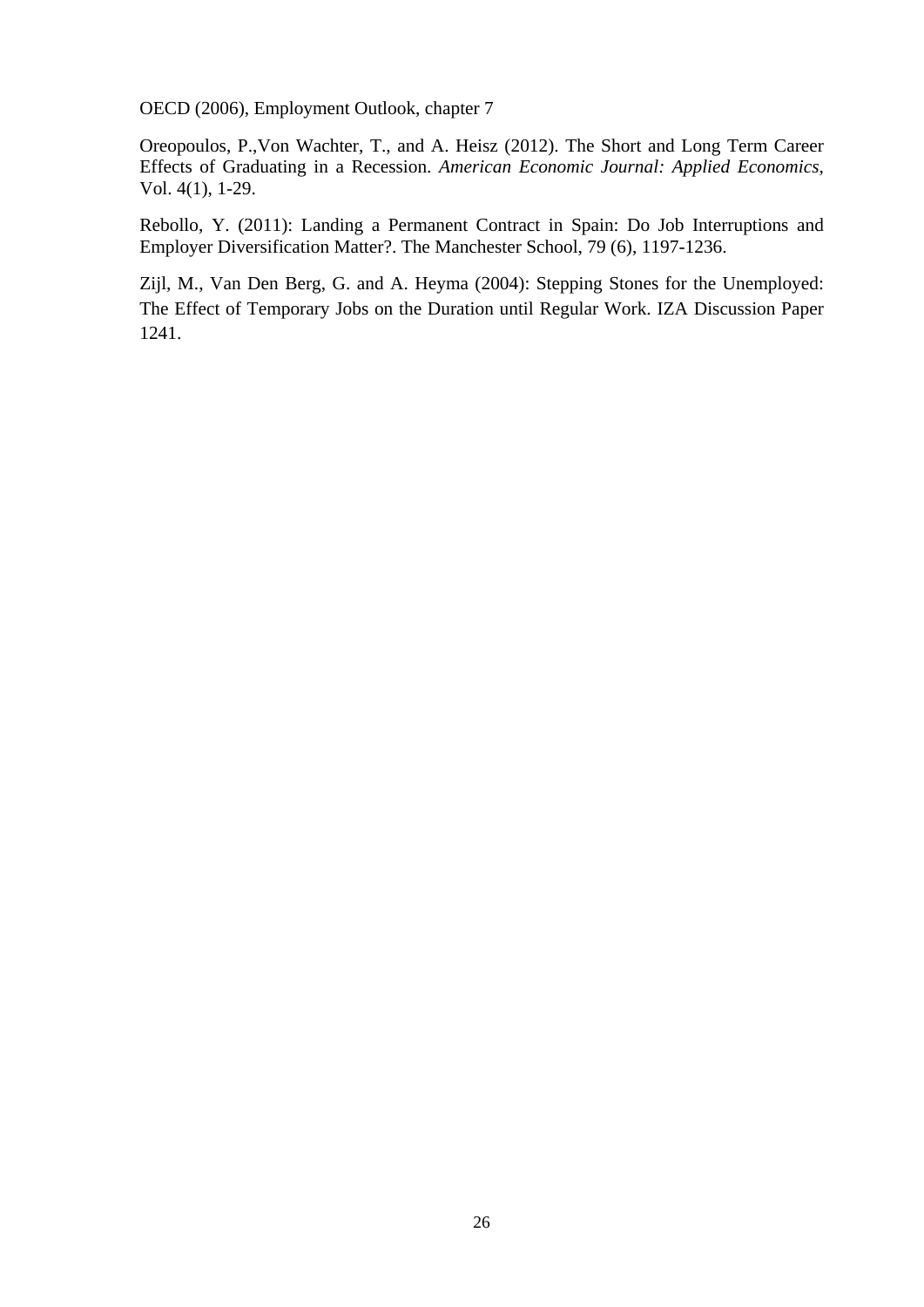

**Figure 1. Unemployment rate in Spain for workers with less than 25 years old; share of temporary contracts for men aged 15-24 in Spain and average share of temporary contracts for men aged 15-24 in the OECD.** 

Source: Own elaboration from data from the OECD and the Spanish National Institute of Statistics (EPA).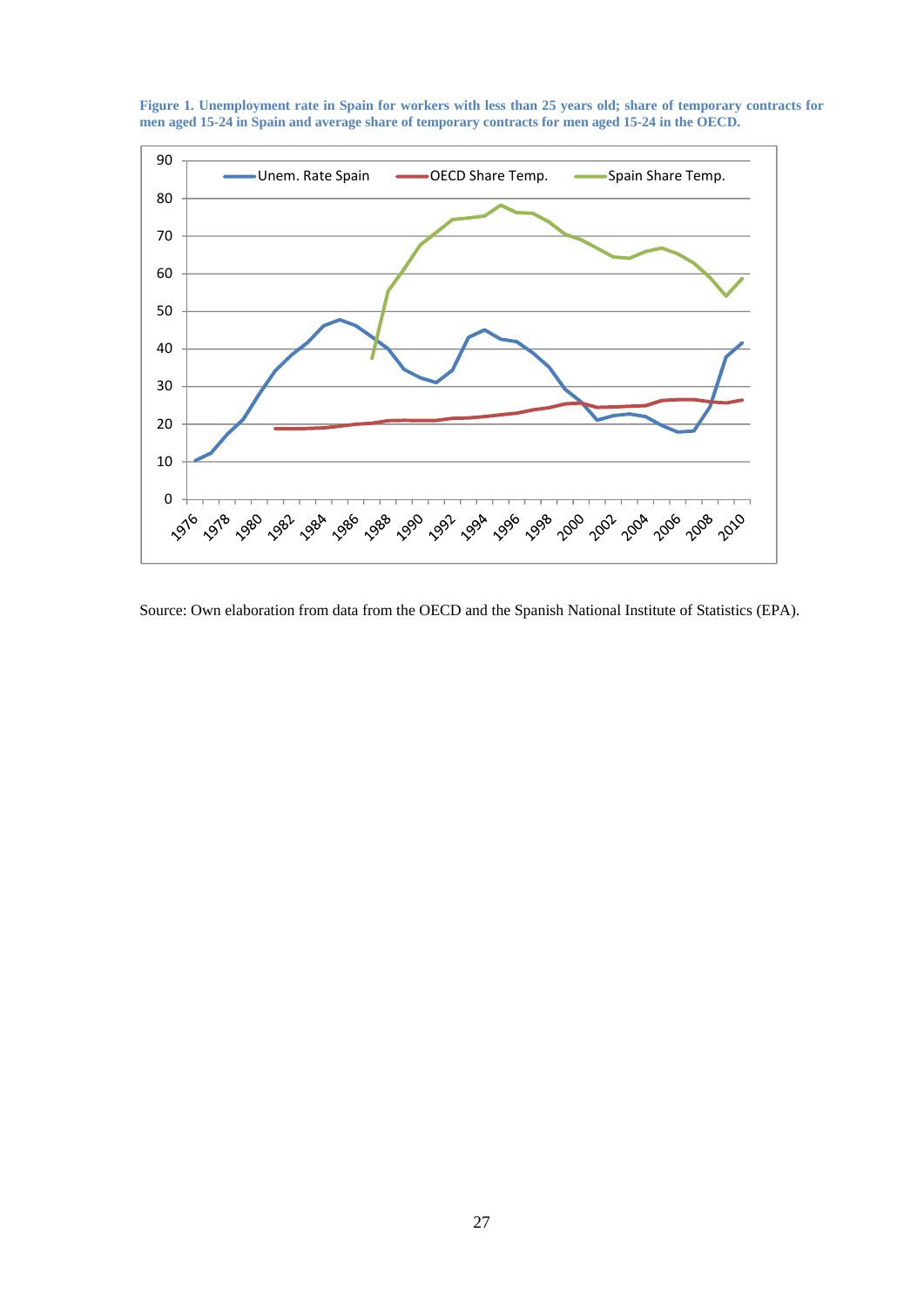

**Figure 2. Total number of temporary contracts and total number of employees in non-agricultural private sectors.** 

Source: Own elaboration from data from the Spanish National Institute of Statistics (EPA).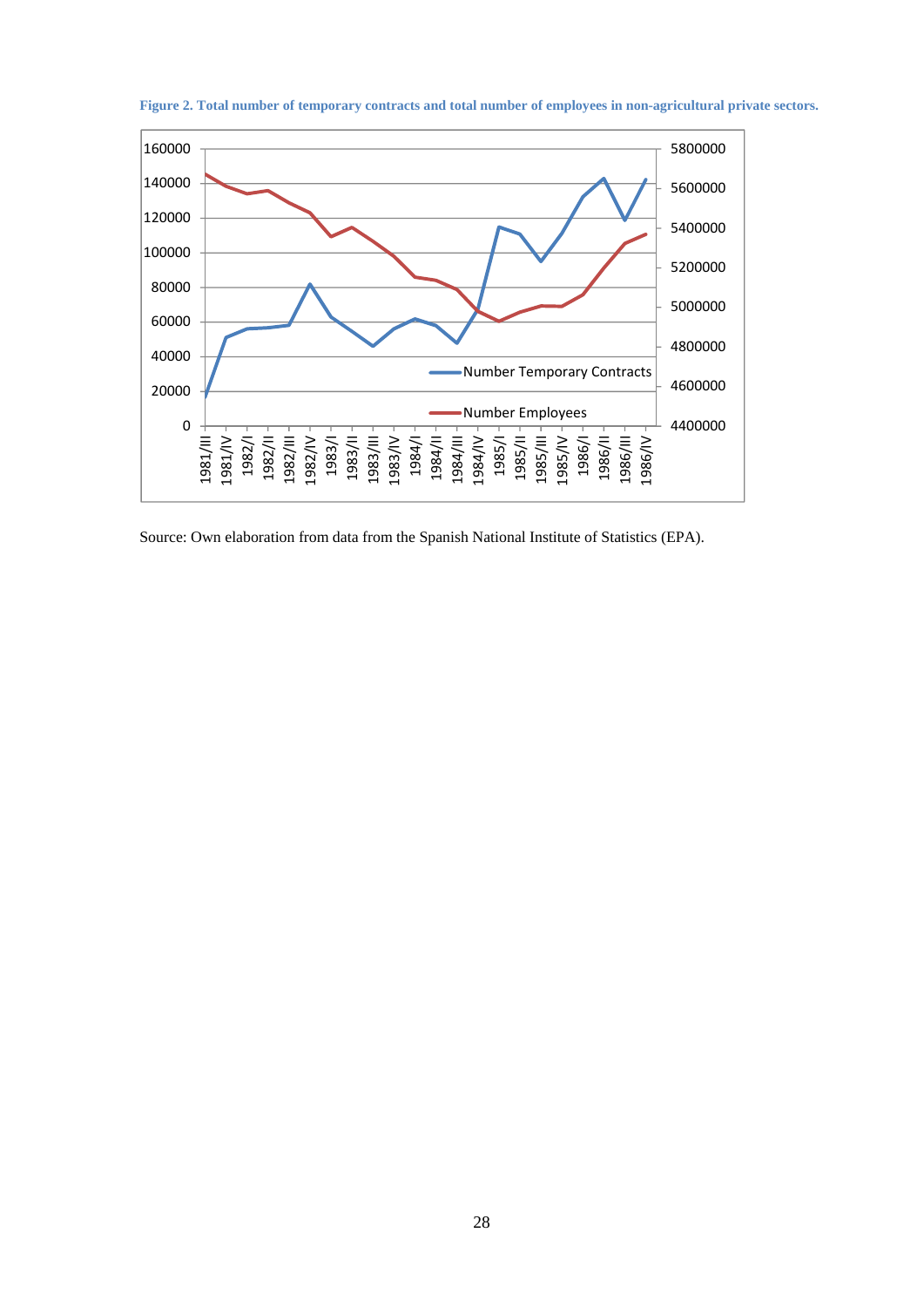



Source: Own elaboration from data from the Spanish National Institute of Statistics (EPA).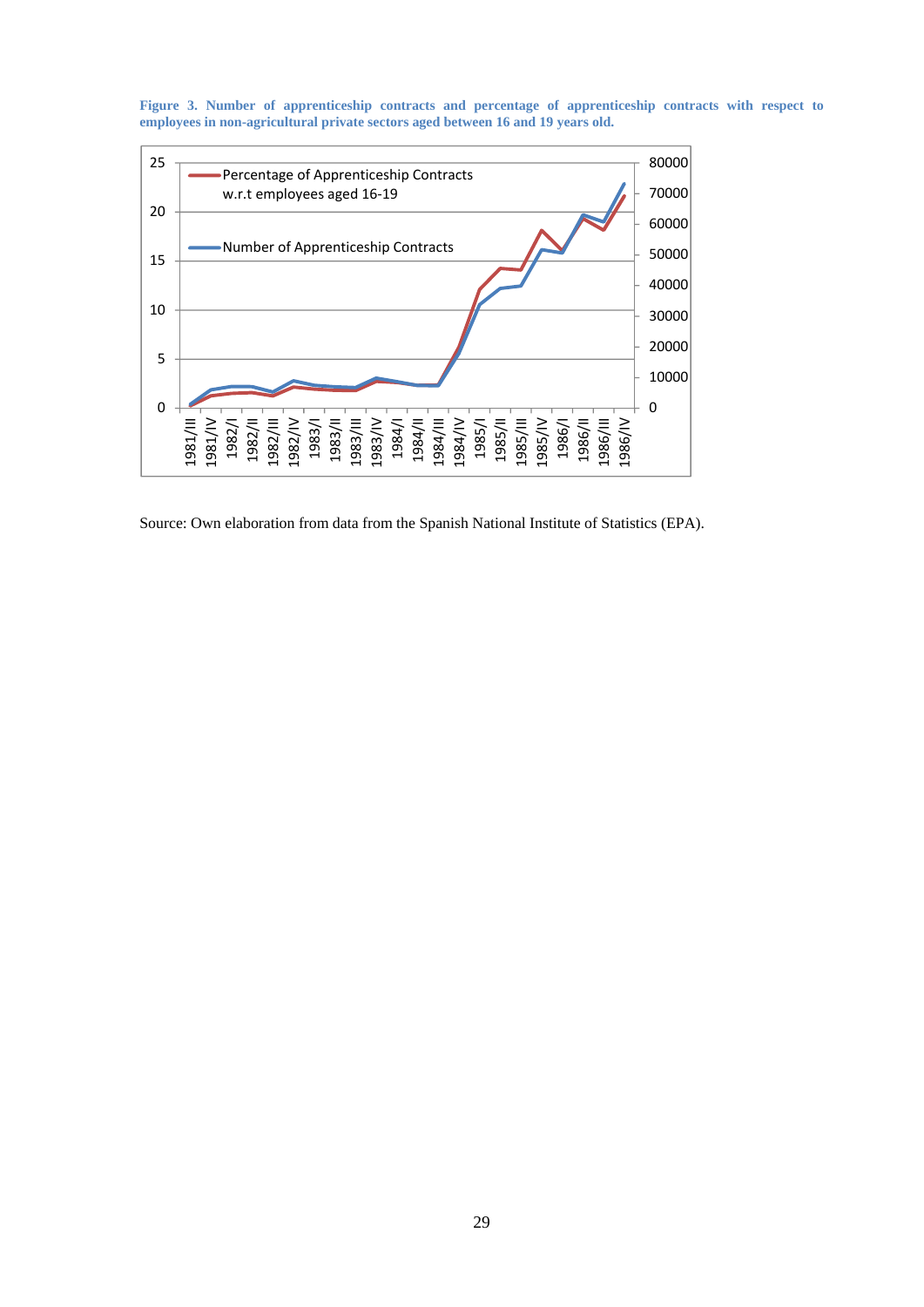# Table 1. Descriptive Statistics<sup>18</sup>.

|                                 |        | <b>HIGH SCHOOL</b><br><b>DROPOUT</b> |        | HIGH SCHOOL<br><b>GRADUATE</b> |
|---------------------------------|--------|--------------------------------------|--------|--------------------------------|
|                                 | Obs    | Mean                                 | Obs    | Mean                           |
| Unempl. Rate Region at LM Entry | 24.934 | 19.05                                | 68.611 | 18.70                          |
| <b>REGION AT LM ENTRY</b>       |        |                                      |        |                                |
| Andalucia                       | 6.409  | 25.70                                | 13.469 | 19.63                          |
| Aragon                          | 417    | 1.67                                 | 1.897  | 2.76                           |
| Asturias                        | 476    | 1.91                                 | 1.558  | 2.27                           |
| <b>Baleares</b>                 | 534    | 2.14                                 | 1.832  | 2.67                           |
| Canarias                        | 1.707  | 6.85                                 | 3.214  | 4.68                           |
| Cantabria                       | 298    | 1.20                                 | 882    | 1.29                           |
| Cast. Leon                      | 1.403  | 5.63                                 | 3.189  | 4.65                           |
| Cast. Mancha                    | 1.270  | 5.09                                 | 3.970  | 5.79                           |
| Catalunya                       | 3.304  | 13.25                                | 10.485 | 15.28                          |
| Valencia                        | 2.841  | 11.39                                | 7.214  | 10.51                          |
| Extremadura                     | 1.022  | 4.10                                 | 2.097  | 3.06                           |
| Galicia                         | 1.637  | 6.57                                 | 4.093  | 5.97                           |
| Madrid                          | 1.911  | 7.66                                 | 7.698  | 11.22                          |
| Murcia                          | 800    | 3.21                                 | 2.203  | 3.21                           |
| Navarra                         | 172    | 0.69                                 | 955    | 1.39                           |
| Pais Vasco                      | 624    | 2.50                                 | 3.402  | 4.96                           |
| Rioja                           | 109    | 0.44                                 | 453    | 0.66                           |
| <b>SECTOR OF FIRST JOB</b>      |        |                                      |        |                                |
| High Tech. Manufacturing        | 1.585  | 6.36                                 | 5.735  | 8.40                           |
| Low Tech. Manufacturing         | 2.862  | 11.48                                | 8.415  | 12.32                          |
| High Tech. Services             | 552    | 2.21                                 | 2.682  | 3.93                           |
| Finance                         | 47     | 0.19                                 | 201    | 0.29                           |
| Health and Education            | 234    | 0.94                                 | 798    | 1.17                           |
| Trade                           | 3.553  | 14.25                                | 12.792 | 18.73                          |
| Hotels and Catering services    | 2.301  | 9.23                                 | 7.089  | 10.38                          |
| Other low tech. Activities      | 986    | 3.95                                 | 3.382  | 4.95                           |
| Agriculture                     | 4.643  | 18.62                                | 7.137  | 10.45                          |
| Mining and Energy               | 124    | 0.50                                 | 343    | 0.50                           |
| Construction                    | 4.608  | 18.48                                | 10.105 | 14.80                          |
| Public Administration           | 1.001  | 4.01                                 | 2.550  | 3.73                           |
| Real State                      | 97     | 0.39                                 | 360    | 0.53                           |
| Temporary Help Agencies         | 55     | 0.22                                 | 282    | 0.41                           |
| Missing                         | 2.286  | 9.17                                 | 6.416  | 9.40                           |

Source: Muestra Continua de Vidas Laborales (MCVL).

1

<sup>&</sup>lt;sup>18</sup> See table 12 in the appendix for a more detailed explanation of each sector.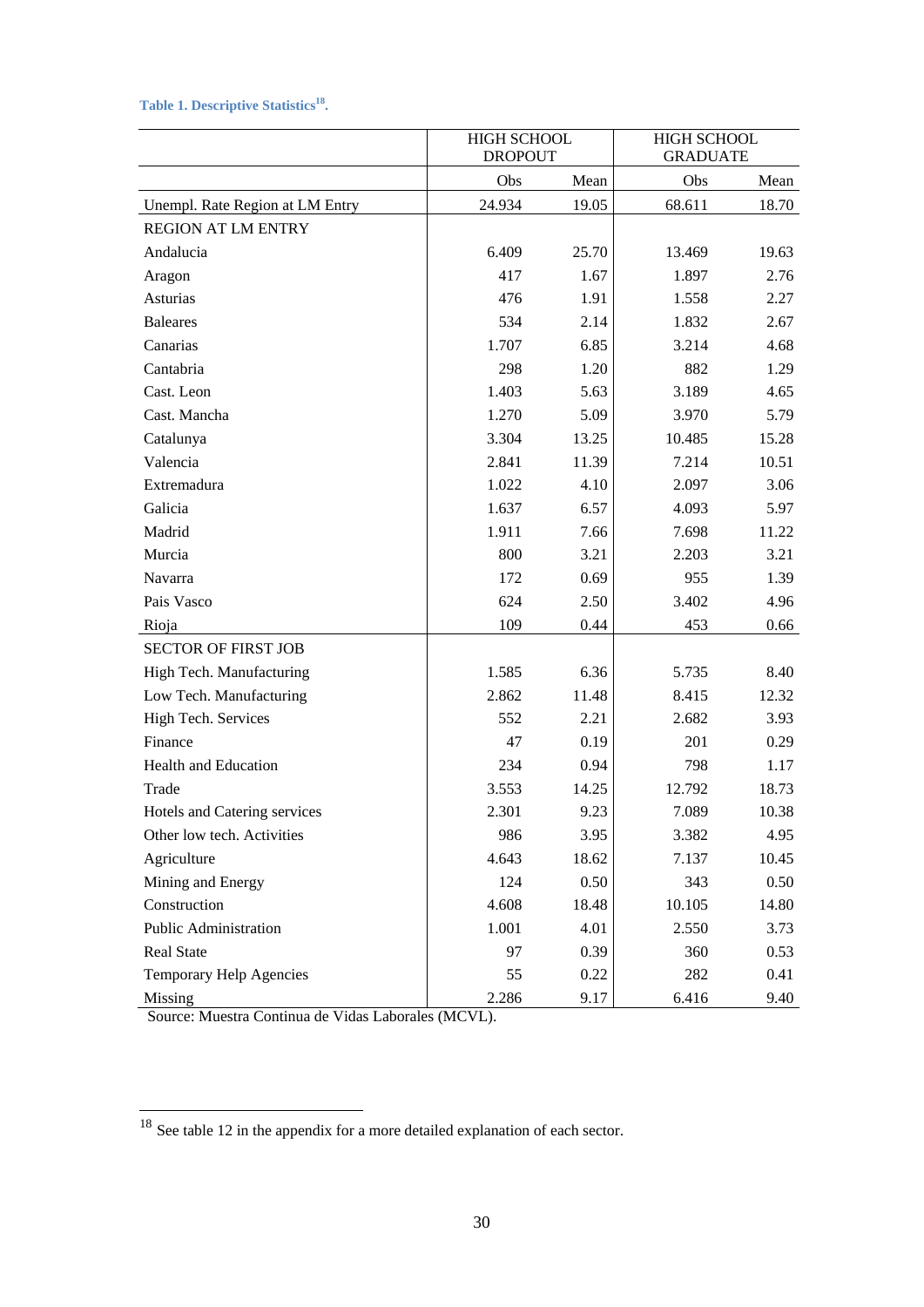#### **Table 2. Distribution of cohorts in the sample**

|               | <b>HIGH SCHOOL</b><br><b>DROPOUT</b> |      | <b>HIGH SCHOOL</b><br><b>GRADUATE</b> |      |
|---------------|--------------------------------------|------|---------------------------------------|------|
|               | Obs                                  | Mean | Obs                                   | Mean |
| <b>COHORT</b> |                                      |      |                                       |      |
| 1962          | 2.265                                | 9.08 | 4.556                                 | 6.67 |
| 1963          | 2.285                                | 9.16 | 4.641                                 | 6.80 |
| 1964          | 2.289                                | 9.18 | 4.957                                 | 7.26 |
| 1965          | 2.009                                | 8.06 | 4.709                                 | 6.90 |
| 1966          | 2.104                                | 8.44 | 4.809                                 | 7.04 |
| 1967          | 1.988                                | 7.97 | 4.765                                 | 6.98 |
| 1968          | 1.792                                | 7.19 | 4.846                                 | 7.10 |
| 1969          | 1.653                                | 6.63 | 4.818                                 | 7.06 |
| 1970          | 1.618                                | 6.49 | 4.835                                 | 7.08 |
| 1971          | 1.495                                | 6.00 | 5.173                                 | 7.58 |
| 1972          | 1.440                                | 5.78 | 5.005                                 | 7.33 |
| 1973          | 1.401                                | 5.62 | 4.956                                 | 7.26 |
| 1974          | 1.271                                | 5.10 | 5.042                                 | 7.38 |
| 1975          | 1.324                                | 5.31 | 5.175                                 | 7.58 |

Source: Muestra Continua de Vidas Laborales (MCVL).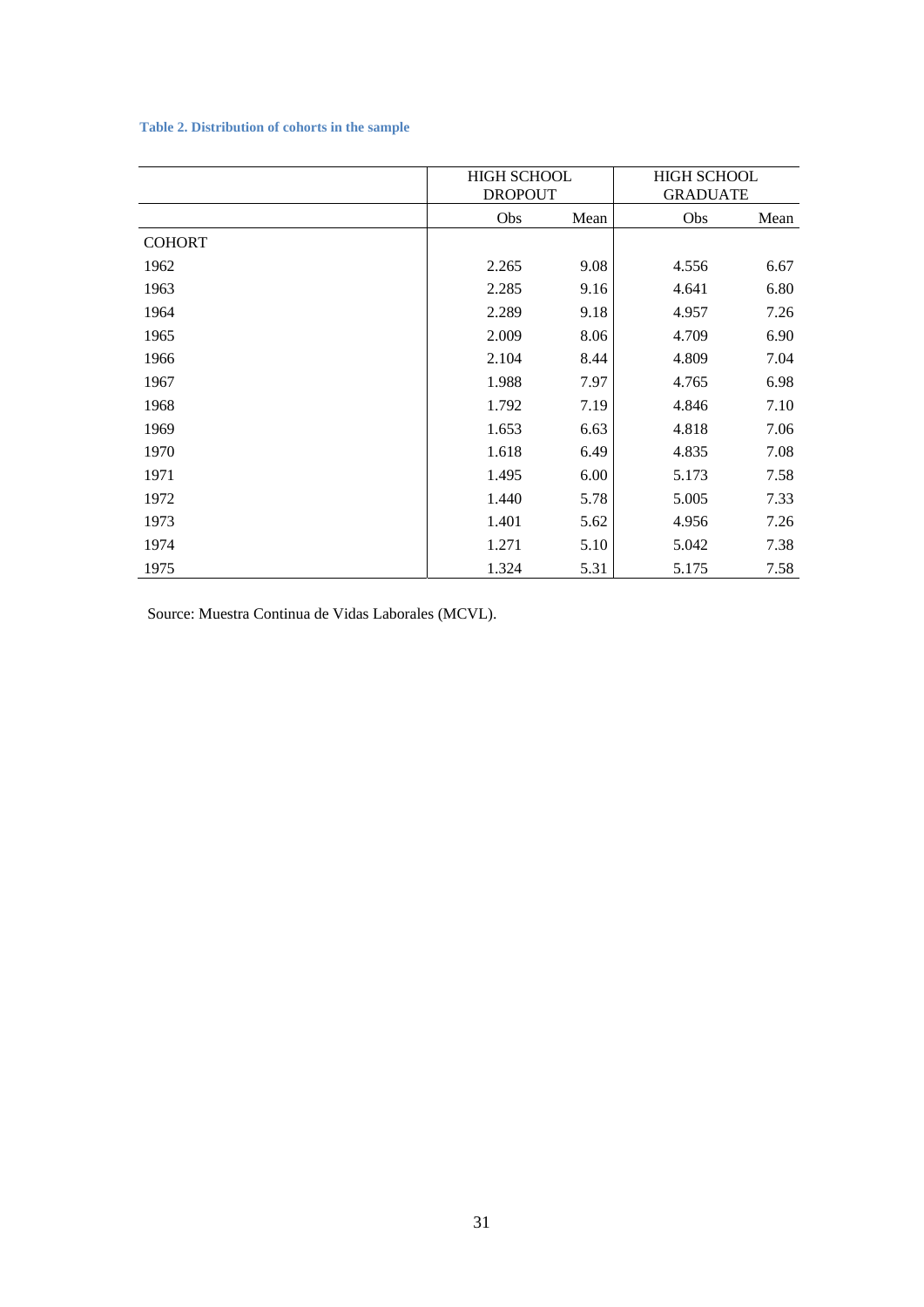

**Figure 4. Total number of men in our sample for each birth cohort and share of males who are high-school dropouts for each cohort.** 

Source: Muestra Continua de Vidas Laborales (MCVL).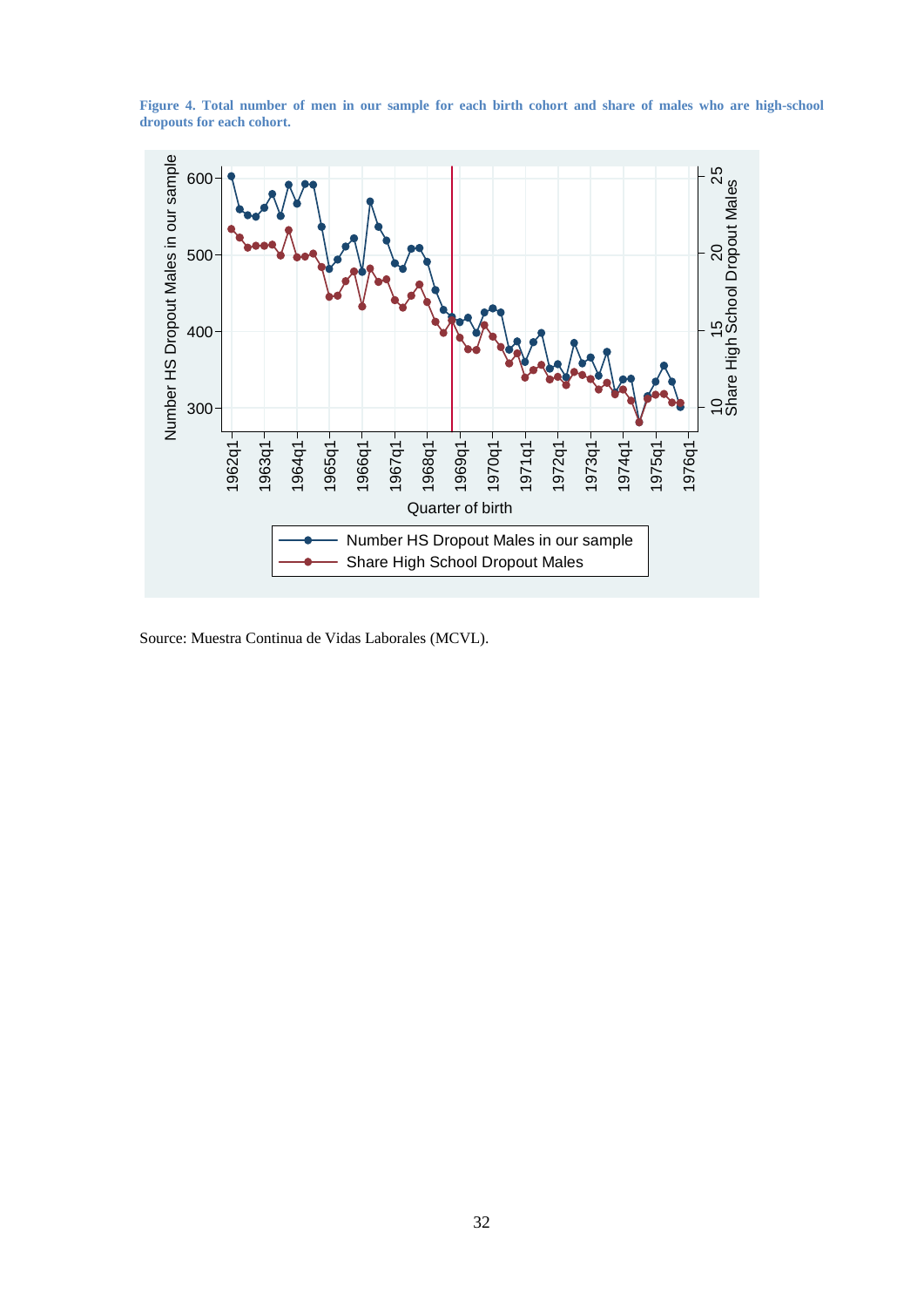|                                       | <b>Linear Trend</b> |            | Quadratic Trend |             |  |
|---------------------------------------|---------------------|------------|-----------------|-------------|--|
|                                       | (1)                 | (2)        | (3)             | (4)         |  |
|                                       |                     |            |                 |             |  |
| After                                 | $-0.011$            | $-0.012$   | 0.014           | 0.016       |  |
|                                       | (0.008)             | (0.009)    | (0.009)         | (0.010)     |  |
| Trend                                 | $-0.003***$         | $-0.001$   | $-0.011***$     | $-0.010***$ |  |
|                                       | (0.001)             | (0.001)    | (0.002)         | (0.002)     |  |
| After*Trend                           | 0.000               | $-0.001$   | $0.007***$      | $0.007**$   |  |
|                                       | (0.001)             | (0.001)    | (0.003)         | (0.003)     |  |
| UR entry (region)                     | $0.005***$          | $0.006***$ | $0.005***$      | $0.006***$  |  |
|                                       | (0.000)             | (0.000)    | (0.000)         | (0.000)     |  |
| Trimester Birth 2                     | 0.007               | 0.007      | 0.007           | 0.006       |  |
|                                       | (0.006)             | (0.006)    | (0.006)         | (0.006)     |  |
| Trimester Birth 3                     | 0.006               | 0.006      | 0.006           | 0.006       |  |
|                                       | (0.006)             | (0.006)    | (0.005)         | (0.005)     |  |
| Trimester Birth 4                     | $0.011**$           | $0.011**$  | 0.009           | 0.008       |  |
|                                       | (0.005)             | (0.005)    | (0.005)         | (0.005)     |  |
| Trend^2                               |                     | $0.03**$   | $-0.000***$     | $-0.001***$ |  |
|                                       |                     | (0.01)     | (0.000)         | (0.000)     |  |
| (After*Trend)^2                       |                     | $-0.01$    | $0.001***$      | $0.001***$  |  |
|                                       |                     | (0.02)     | (0.000)         | (0.000)     |  |
| Constant                              | $0.164***$          | $0.376***$ | $0.142***$      | $0.361***$  |  |
|                                       | (0.011)             | (0.066)    | (0.011)         | (0.065)     |  |
| Year f.e.                             |                     | X          |                 | X           |  |
| <b>Observations</b>                   | 53,001              | 53,001     | 53,001          | 53,001      |  |
| R-squared                             | 0.009               | 0.012      | 0.009           | 0.012       |  |
| Robust standard errors in parentheses |                     |            |                 |             |  |
| *** p<0.01, ** p<0.05, * p<0.1        |                     |            |                 |             |  |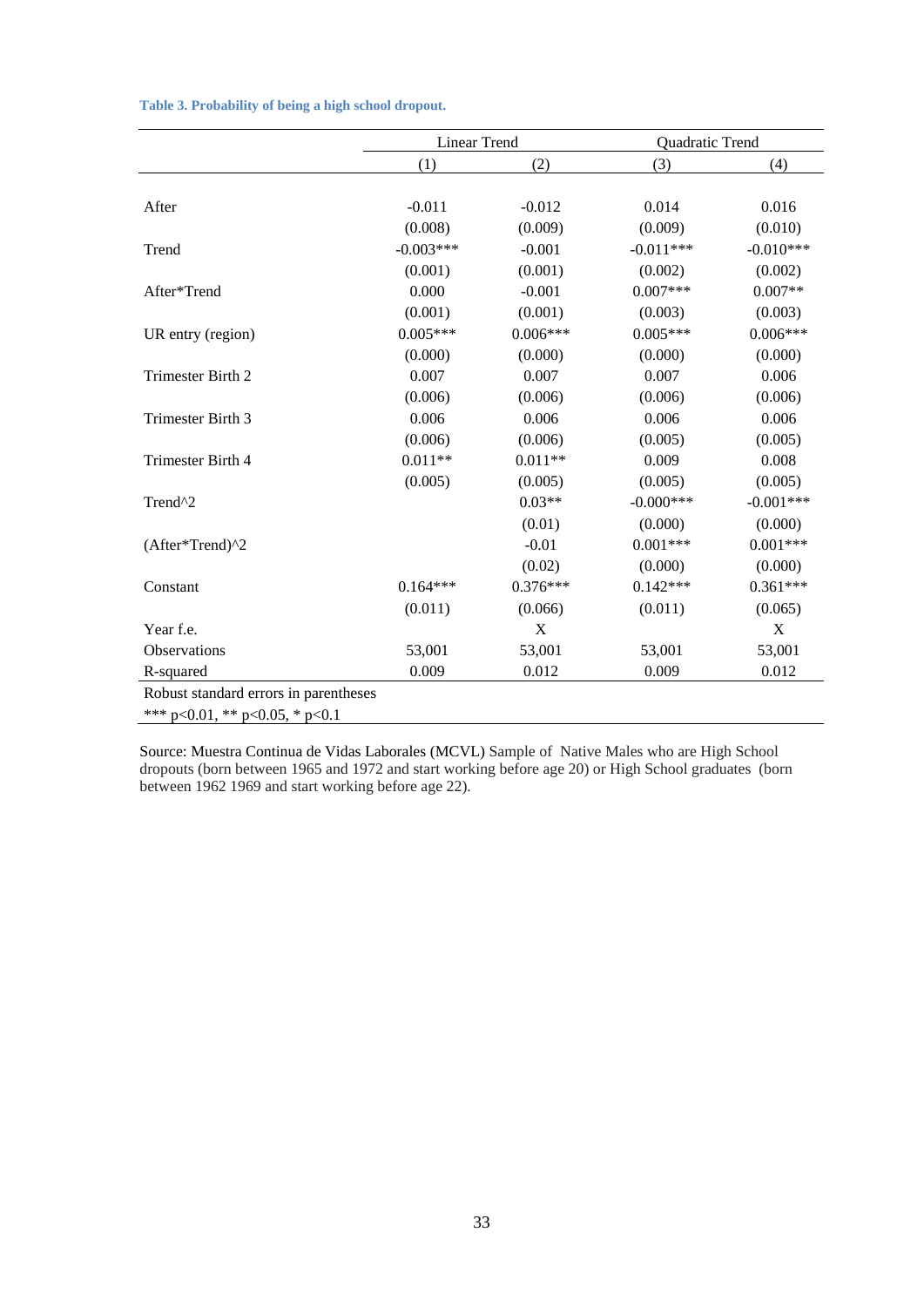|                                     | Since 1990 up to 2012          |                                                           |                       |             |            |  |  |  |
|-------------------------------------|--------------------------------|-----------------------------------------------------------|-----------------------|-------------|------------|--|--|--|
|                                     |                                | High school dropouts                                      | High school graduates |             | DiD        |  |  |  |
|                                     | (1)                            | (2)                                                       | (3)                   | (4)         | (5)        |  |  |  |
| Panel A: Temporary<br>contracts     |                                |                                                           |                       |             |            |  |  |  |
| After                               | 0.043                          | 0.043                                                     | $-0.006$              | $-0.007$    | $-0.006$   |  |  |  |
|                                     | (0.027)                        | (0.028)                                                   | (0.011)               | (0.011)     | (0.011)    |  |  |  |
| Trend                               | 0.003                          | 0.002                                                     | $0.005***$            | 0.003       | 0.003      |  |  |  |
|                                     | (0.002)                        | (0.008)                                                   | (0.001)               | (0.002)     | (0.002)    |  |  |  |
| After*Trend                         | 0.005                          | 0.005                                                     | 0.002                 | 0.002       | $0.003*$   |  |  |  |
|                                     | (0.003)                        | (0.003)                                                   | (0.001)               | (0.001)     | (0.001)    |  |  |  |
| After*Treat                         |                                |                                                           |                       |             | $0.043**$  |  |  |  |
|                                     |                                |                                                           |                       |             | (0.018)    |  |  |  |
| Treat                               |                                |                                                           |                       |             | $0.099***$ |  |  |  |
|                                     |                                |                                                           |                       |             | (0.013)    |  |  |  |
| Year f.e.                           |                                | X                                                         |                       | X           | X          |  |  |  |
| Potential exp f.e.                  |                                | X                                                         |                       | X           | X          |  |  |  |
| Observations                        | 912                            | 912                                                       | 1,008                 | 1,008       | 1,92       |  |  |  |
| R-squared                           | 0.056                          | 0.900                                                     | 0.059                 | 0.945       | 0.907      |  |  |  |
| Panel B: Non-permanent<br>contracts |                                |                                                           |                       |             |            |  |  |  |
| After                               | $0.060**$                      | $0.059**$                                                 | $-0.007$              | $-0.003$    | $-0.001$   |  |  |  |
|                                     | (0.023)                        | (0.024)                                                   | (0.026)               | (0.030)     | (0.026)    |  |  |  |
| Trend                               | $0.003*$                       | 0.001                                                     | $0.007***$            | $0.009*$    | $0.008*$   |  |  |  |
|                                     | (0.002)                        | (0.006)                                                   | (0.002)               | (0.005)     | (0.004)    |  |  |  |
| After*Trend                         | $0.006**$                      | $0.006**$                                                 | $-0.001$              | $-0.001$    | 0.001      |  |  |  |
|                                     | (0.003)                        | (0.003)                                                   | (0.002)               | (0.002)     | (0.002)    |  |  |  |
| After*Treat                         |                                |                                                           |                       |             | $0.052**$  |  |  |  |
|                                     |                                |                                                           |                       |             | (0.023)    |  |  |  |
| Treat                               |                                |                                                           |                       |             | $0.108***$ |  |  |  |
|                                     |                                |                                                           |                       |             | (0.021)    |  |  |  |
| Year f.e.                           |                                | X                                                         |                       | X           | X          |  |  |  |
| Potential exp f.e.                  |                                | X                                                         |                       | $\mathbf X$ | X          |  |  |  |
| Observations                        | 912                            | 912                                                       | 1,008                 | 1,008       | 1,92       |  |  |  |
| R-squared                           | 0.061                          | 0.887                                                     | 0.057                 | 0.905       | 0.880      |  |  |  |
|                                     |                                | Robust standard errors clustered by cohort in parentheses |                       |             |            |  |  |  |
|                                     | *** p<0.01, ** p<0.05, * p<0.1 |                                                           |                       |             |            |  |  |  |

| Table 4. Number of temporary and non-permanent contracts per year |  |  |
|-------------------------------------------------------------------|--|--|
|-------------------------------------------------------------------|--|--|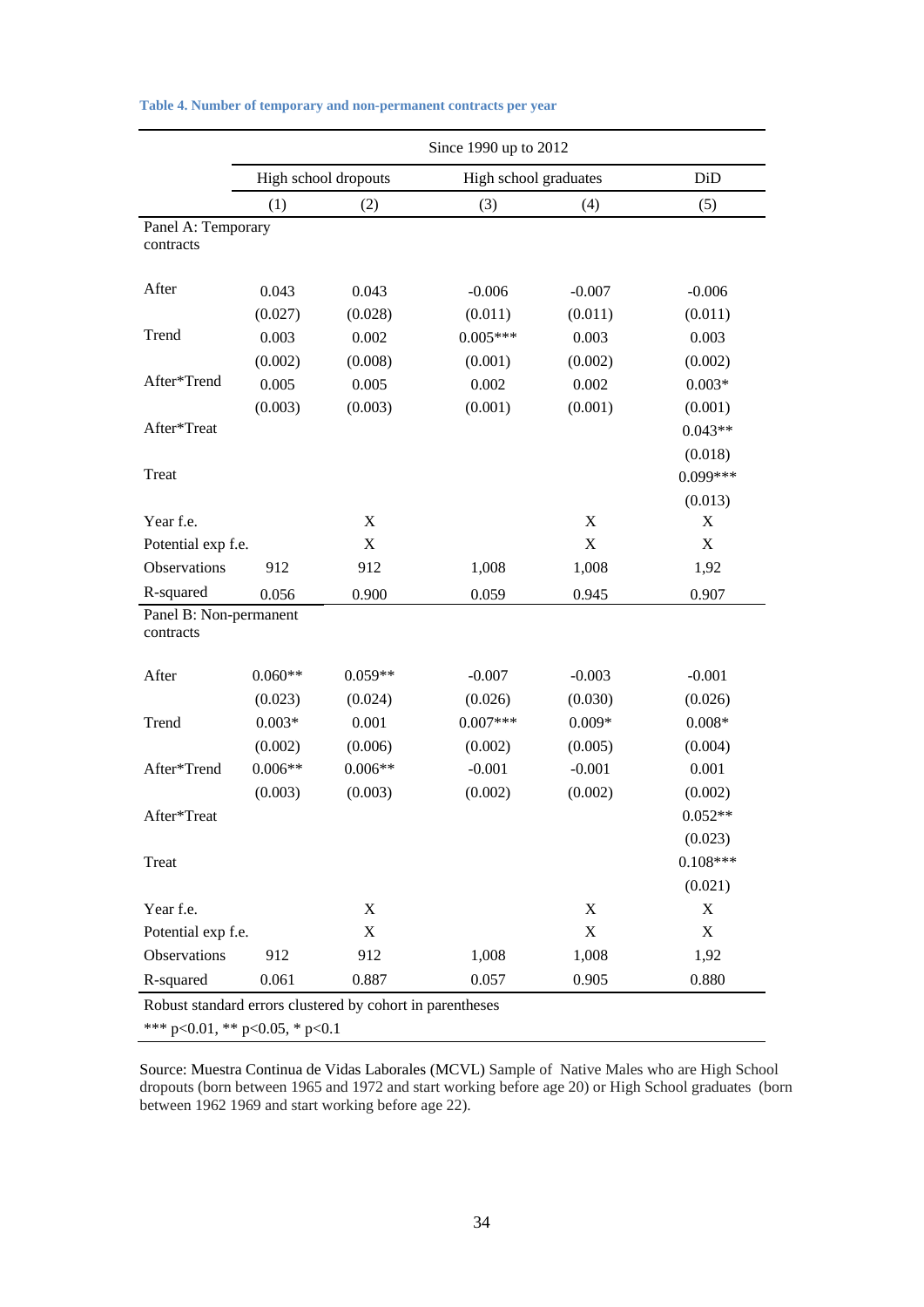**Figure 5. Plot of beta coefficients for the probability of working before age 18 for high-school dropouts.** 



Note: The coefficients are from a regression of the probability of having the first job at age 18 or before with dummies for cohorts, dummies for the trimester of birth and the unemployment rate of the region at the trimester of labor market entry.

Source: Muestra Continua de Vidas Laborales (MCVL).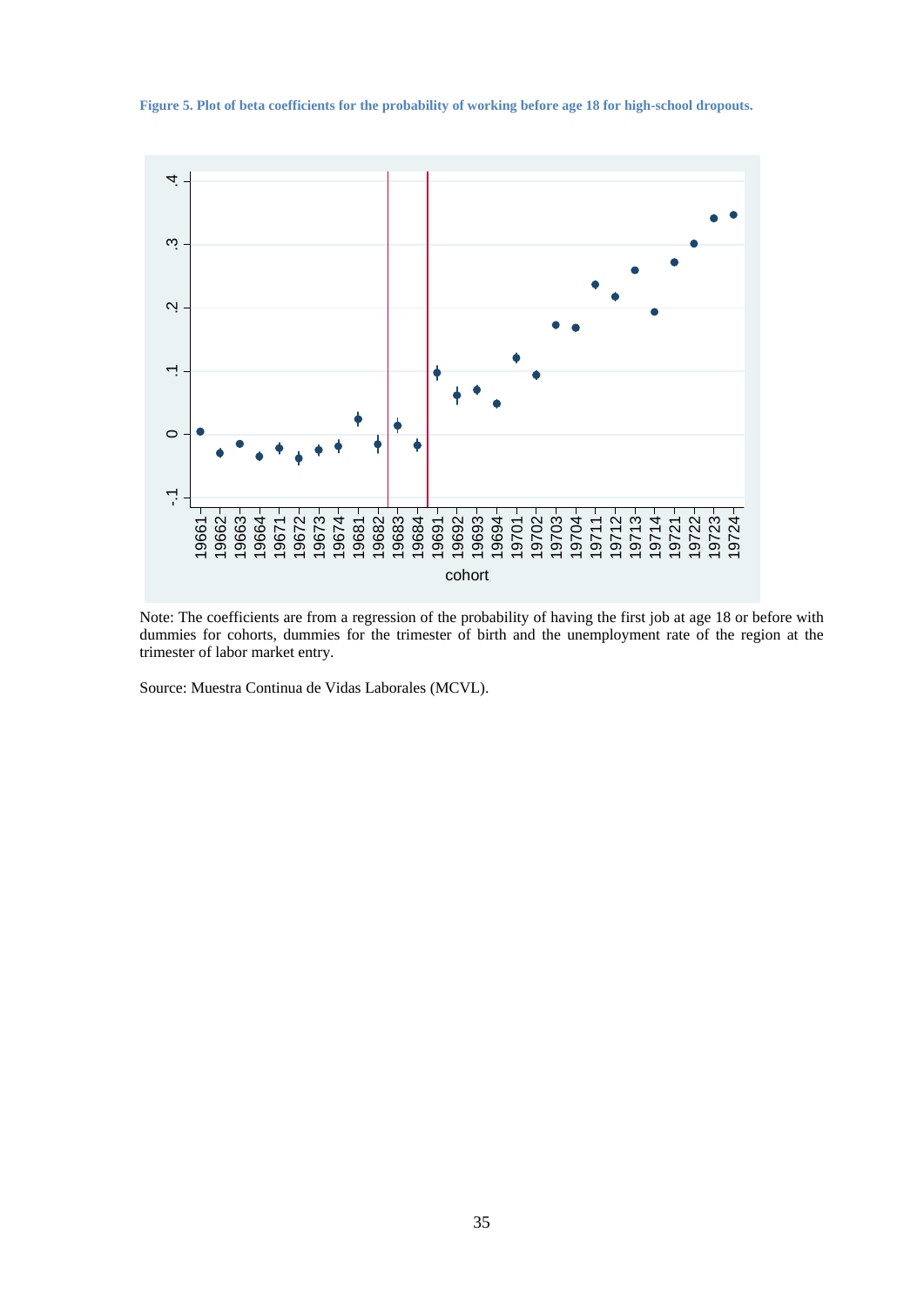

**Figure 6. Plot of beta coefficients for the probability of working before age 19 for high-school dropouts.** 

Note: The coefficients are from a regression of the probability of having the first job at age 19 or before with dummies for cohorts, dummies for the trimester of birth and the unemployment rate of the region at the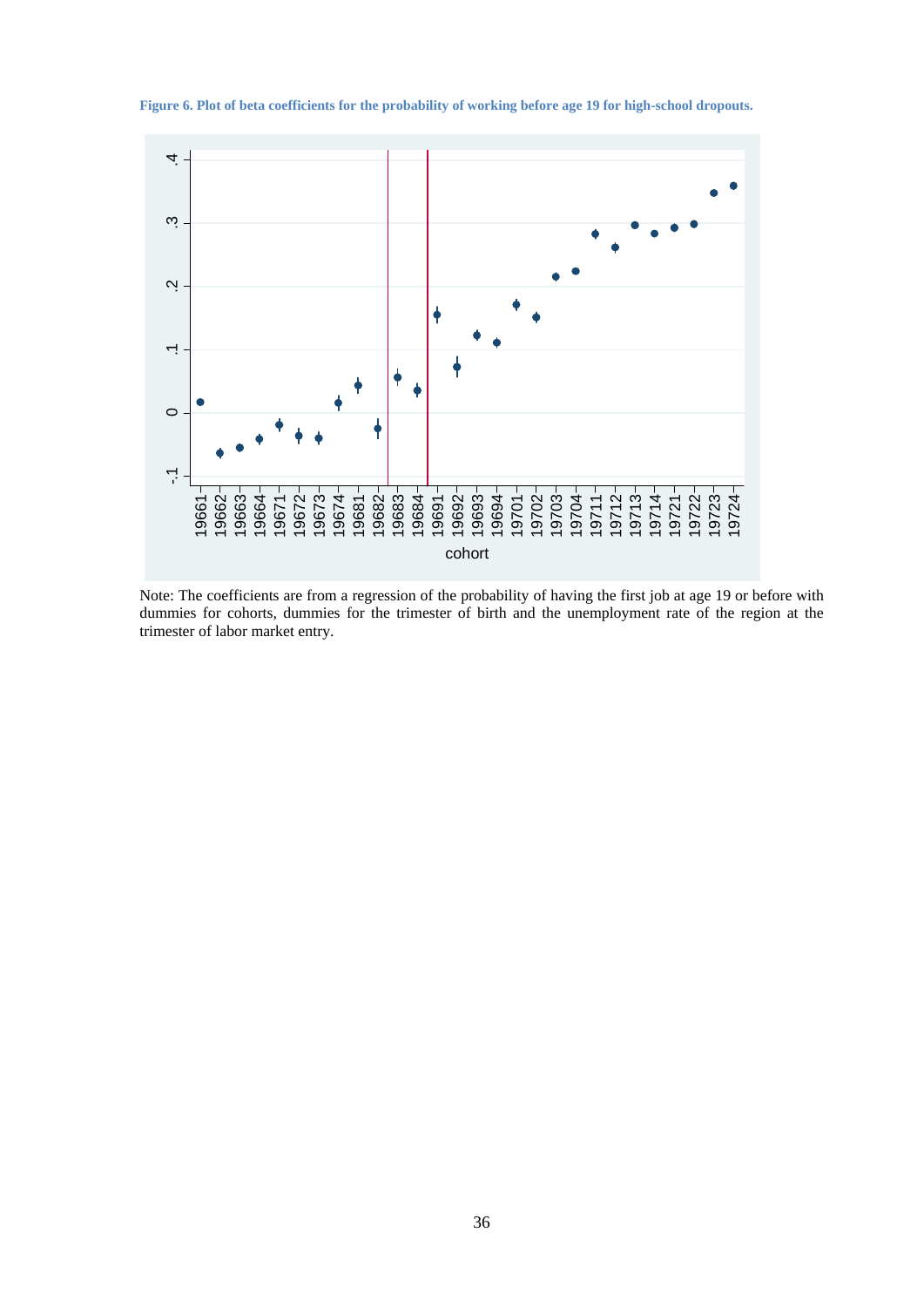|  |  |  |  |  | Table 5. Probability of working before age 18/19, individual-level data. |
|--|--|--|--|--|--------------------------------------------------------------------------|
|--|--|--|--|--|--------------------------------------------------------------------------|

|                                       | Before 18  |            | Before 19 |           |
|---------------------------------------|------------|------------|-----------|-----------|
|                                       | (1)        | (2)        | (3)       | (4)       |
|                                       |            |            |           |           |
| After                                 | 0.02       | $0.03*$    | $0.06***$ | $0.09***$ |
|                                       | (0.01)     | (0.02)     | (0.02)    | (0.02)    |
| Trend                                 | $-0.00$    | $-0.00$    | 0.00      | 0.00      |
|                                       | (0.00)     | (0.00)     | (0.00)    | (0.00)    |
| After*Trend                           | $0.02***$  | $0.02***$  | $0.02***$ | $0.02***$ |
|                                       | (0.00)     | (0.00)     | (0.00)    | (0.00)    |
| UR entry (region)                     | $-0.01***$ | $-0.01***$ | $-0.00$   | $-0.00$   |
|                                       | (0.00)     | (0.00)     | (0.00)    | (0.00)    |
| Trimester Birth 1                     | $0.11***$  | $0.11***$  | $0.13***$ | $0.12***$ |
|                                       | (0.01)     | (0.01)     | (0.01)    | (0.01)    |
| Trimester Birth 2                     | $0.09***$  | $0.09***$  | $0.10***$ | $0.10***$ |
|                                       | (0.01)     | (0.01)     | (0.01)    | (0.01)    |
| Trimester Birth 3                     | $0.05***$  | $0.05***$  | $0.04***$ | $0.03**$  |
|                                       | (0.01)     | (0.01)     | (0.01)    | (0.01)    |
| Cohort 1968.3                         |            | $0.03**$   |           | $0.07***$ |
|                                       |            | (0.01)     |           | (0.02)    |
| Cohort 1968.4                         |            | $-0.01$    |           | $-0.04**$ |
|                                       |            | (0.02)     |           | (0.02)    |
| Constant                              | $0.35***$  | $0.34***$  | $0.44***$ | $0.42***$ |
|                                       | (0.06)     | (0.06)     | (0.07)    | (0.07)    |
| Observations                          | 14,071     | 14,071     | 14,071    | 14,071    |
| R-squared                             | 0.08       | 0.08       | 0.07      | 0.07      |
| Robust standard errors in parentheses |            |            |           |           |
| *** p<0.01, ** p<0.05, * p<0.1        |            |            |           |           |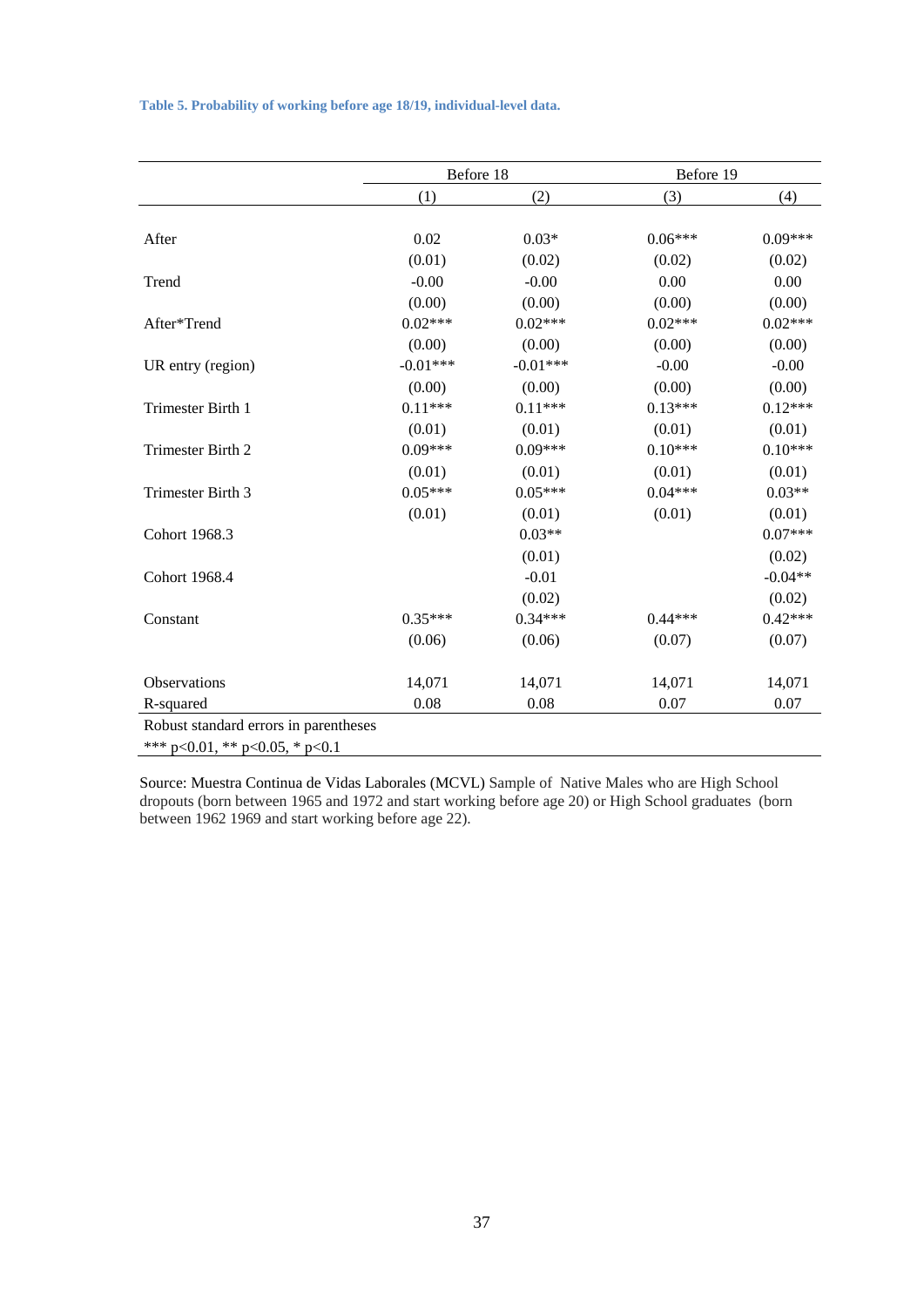**Figure 7. Annual number of days worked in the first ten years of potential labor market experience: high-school dropouts** 



Source: Muestra Continua de Vidas Laborales (MCVL).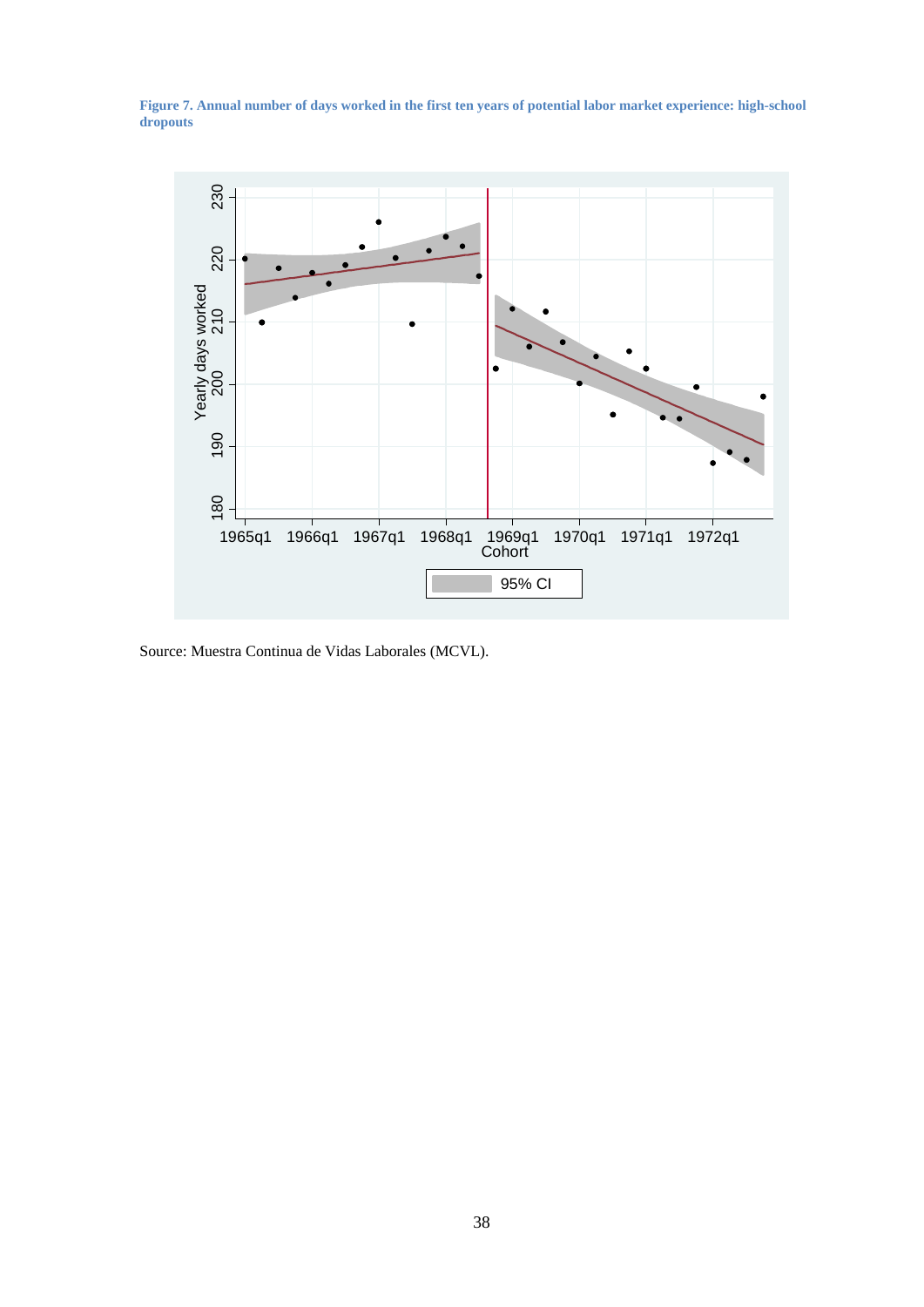**Figure 8. Logarithm of yearly earnings in the first 10 years of labor market experience: high-school dropouts.** 

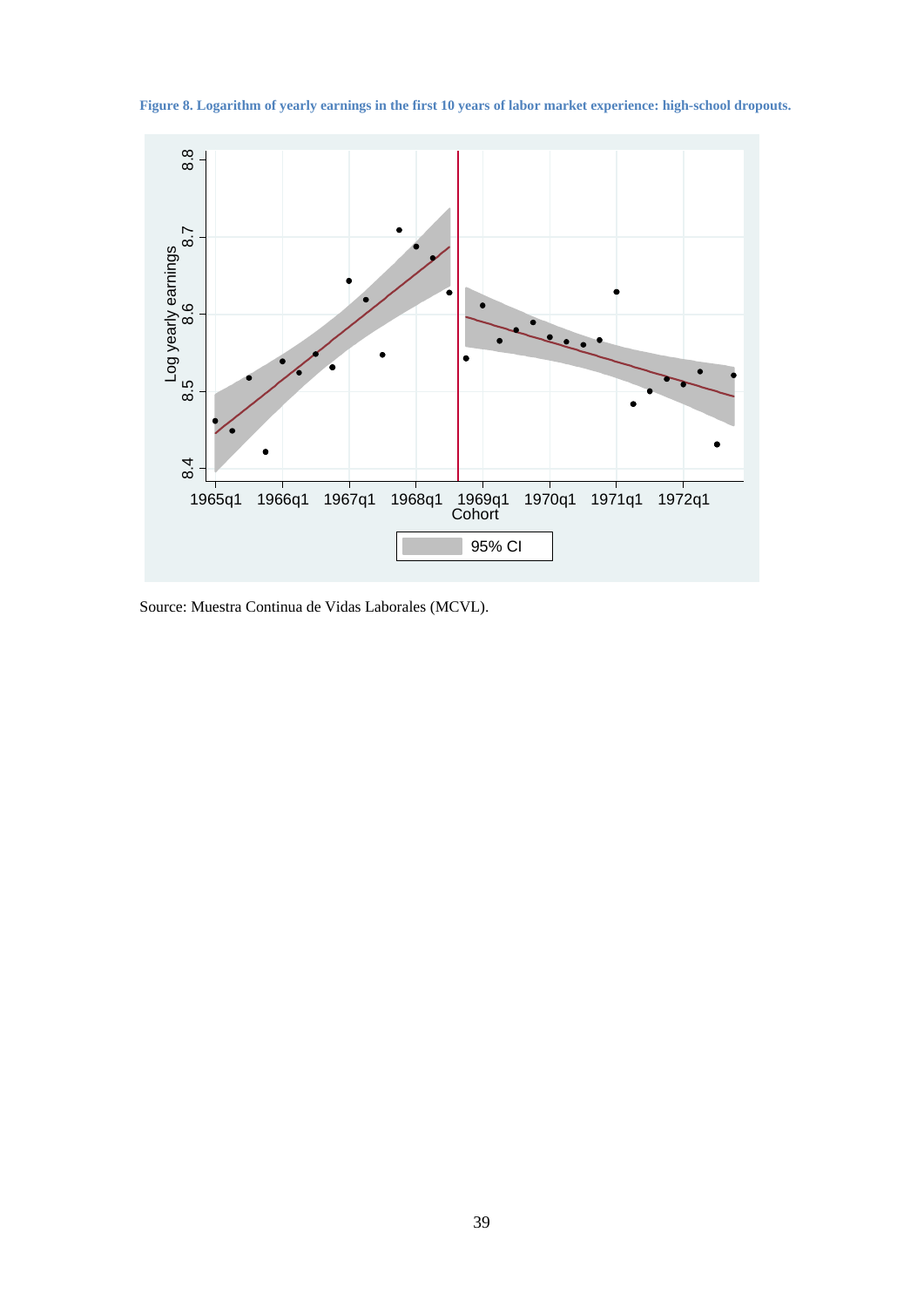#### **Table 6. Number of days worked per year**

|                                                           | First 10 years of potential experience        |             |             |             |                         |             |  |  |
|-----------------------------------------------------------|-----------------------------------------------|-------------|-------------|-------------|-------------------------|-------------|--|--|
|                                                           | High school dropouts<br>High school graduates |             |             | DiD         | High school<br>dropouts |             |  |  |
|                                                           | (1)                                           | (2)         | (3)         | (4)         | (5)                     | (6)         |  |  |
| After                                                     | $-11.916***$                                  | $-9.829***$ | 1.852       | 0.816       | 2.838                   | $-6.503***$ |  |  |
|                                                           | (3.194)                                       | (3.376)     | (2.375)     | (3.223)     | (2.529)                 | (2.272)     |  |  |
| Trend                                                     | 0.373                                         | $-0.571$    | $0.421*$    | $-3.272***$ | $-2.529***$             | 0.048       |  |  |
|                                                           | (0.245)                                       | (0.826)     | (0.208)     | (0.485)     | (0.385)                 | (0.641)     |  |  |
| After*Trend                                               | $-1.602***$                                   | $-1.604***$ | $-0.897***$ | $-0.274$    | $-0.526**$              | $-0.751***$ |  |  |
|                                                           | (0.356)                                       | (0.360)     | (0.256)     | (0.319)     | (0.241)                 | (0.267)     |  |  |
| After*Treat                                               |                                               |             |             |             | $-17.073***$            |             |  |  |
|                                                           |                                               |             |             |             | (2.166)                 |             |  |  |
| Treat                                                     |                                               |             |             |             | $-28.503***$            |             |  |  |
|                                                           |                                               |             |             |             | (1.893)                 |             |  |  |
| Year f.e.                                                 |                                               | X           |             | X           | X                       | X           |  |  |
| Potential exp f.e.                                        |                                               | X           |             | X           | X                       | X           |  |  |
| Observations                                              | 352                                           | 352         | 416         | 416         | 768                     | 912         |  |  |
| R-squared                                                 | 0.060                                         | 0.849       | 0.002       | 0.889       | 0.809                   | 0.938       |  |  |
| Robust standard errors clustered by cohort in parentheses |                                               |             |             |             |                         |             |  |  |
|                                                           | *** $p<0.01$ , ** $p<0.05$ , * $p<0.1$        |             |             |             |                         |             |  |  |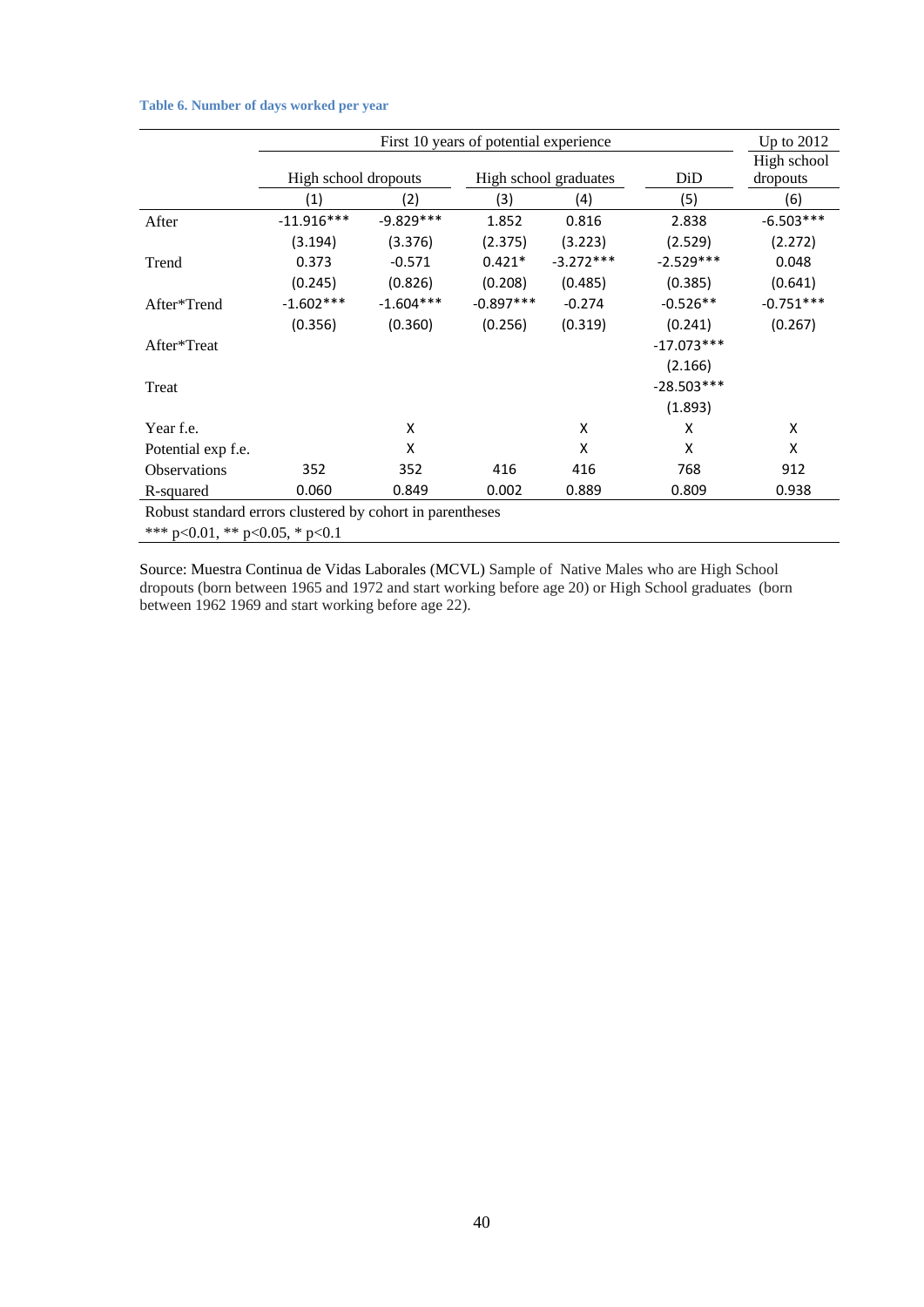#### **Table 7. Logarithm of yearly earnings**

|                                                           |             | Up to 2012           |            |                       |             |             |
|-----------------------------------------------------------|-------------|----------------------|------------|-----------------------|-------------|-------------|
|                                                           |             |                      |            |                       |             | High school |
|                                                           |             | High school dropouts |            | High school graduates | DiD         | dropouts    |
|                                                           | (1)         | (2)                  | (3)        | (4)                   | (5)         | (6)         |
| After                                                     | $-0.106***$ | $-0.089***$          | $0.057***$ | 0.007                 | 0.006       | $-0.075***$ |
|                                                           | (0.030)     | (0.028)              | (0.016)    | (0.026)               | (0.019)     | (0.020)     |
| Trend                                                     | $0.017***$  | $-0.008$             | $-0.001$   | $-0.040***$           | $-0.033***$ | 0.001       |
|                                                           | (0.003)     | (0.008)              | (0.001)    | (0.004)               | (0.003)     | (0.006)     |
| After*Trend                                               | $-0.024***$ | $-0.020***$          | 0.001      | 0.003                 | $-0.002$    | $-0.012***$ |
|                                                           | (0.003)     | (0.003)              | (0.002)    | (0.003)               | (0.002)     | (0.002)     |
| After*Treat                                               |             |                      |            |                       | $-0.065**$  |             |
|                                                           |             |                      |            |                       | (0.025)     |             |
| Treat                                                     |             |                      |            |                       | $-0.368***$ |             |
|                                                           |             |                      |            |                       | (0.023)     |             |
| Year f.e.                                                 |             | Χ                    |            | Χ                     | x           | х           |
| Potential exp f.e.                                        |             | X                    |            | X                     | x           | X           |
| <b>Observations</b>                                       | 352         | 352                  | 404        | 404                   | 756         | 912         |
| R-squared                                                 | 0.032       | 0.907                | 0.008      | 0.921                 | 0.893       | 0.974       |
| Robust standard errors clustered by cohort in parentheses |             |                      |            |                       |             |             |

\*\*\* p<0.01, \*\* p<0.05, \* p<0.1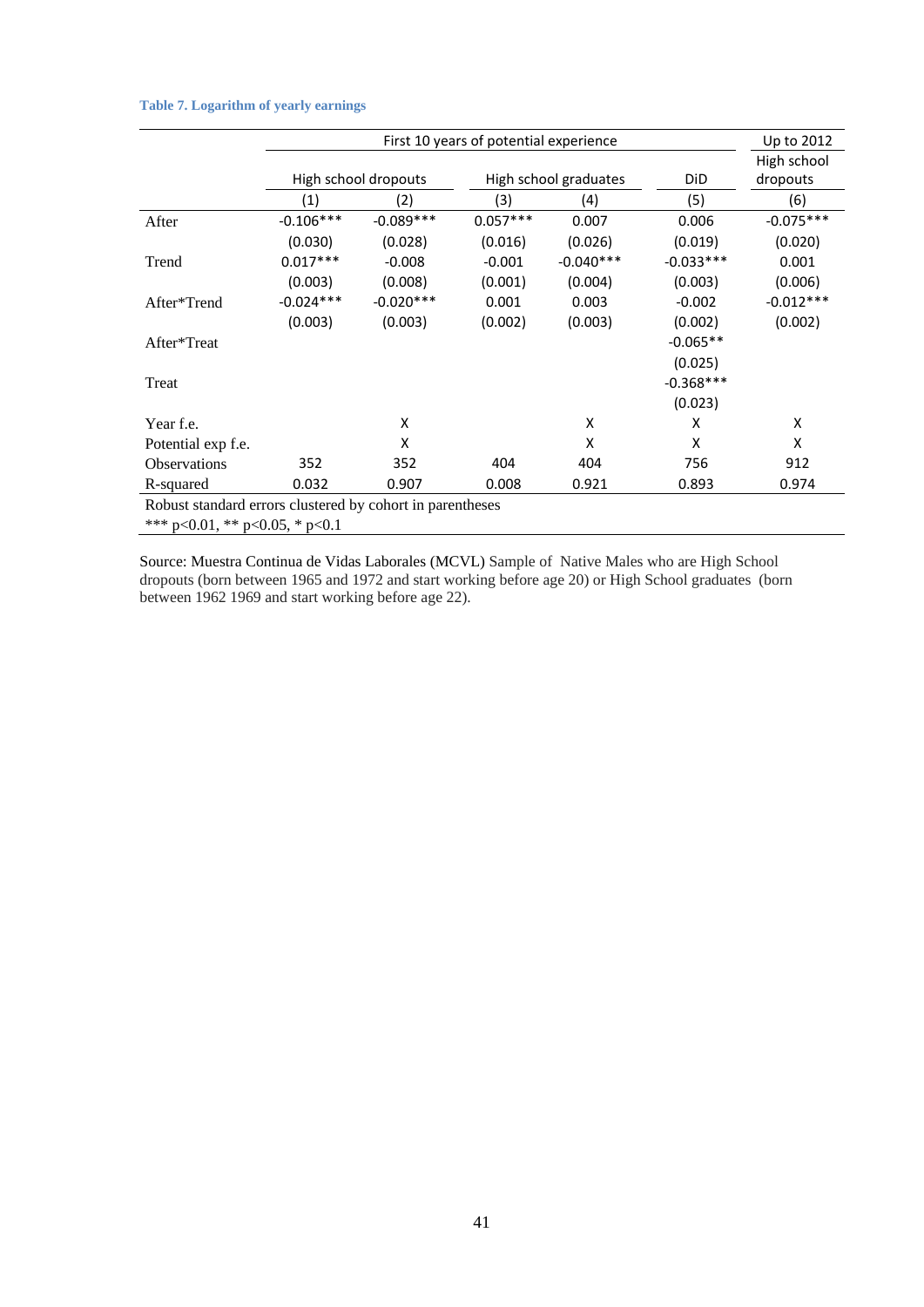**Table 8. Interactions of the effect of the reform with potential experience dummies. High-school dropouts.** 

|                                        | Days Worked | Log.Earnings |
|----------------------------------------|-------------|--------------|
|                                        | (1)         | (2)          |
|                                        |             |              |
| Trend                                  | 0.033       | 0.000        |
|                                        | (0.641)     | (0.005)      |
| After*Trend                            | $-0.726**$  | $-0.012***$  |
|                                        | (0.267)     | (0.002)      |
| After*PotExp0_9                        | $-9.976***$ | $-0.094***$  |
|                                        | (3.522)     | (0.029)      |
| After*PotExp10_19                      | $-4.493*$   | $-0.067**$   |
|                                        | (2.574)     | (0.025)      |
| After*PotExp20+                        | $-5.512*$   | $-0.063**$   |
|                                        | (2.767)     | (0.023)      |
| Constant                               | 259.672***  | $8.195***$   |
|                                        | (85.511)    | (0.630)      |
| Year f.e.                              | X           | X            |
| Potential exp f.e.                     | X           | X            |
| <b>Observations</b>                    | 912         | 912          |
| R-squared                              | 0.939       | 0.974        |
| Robust standard errors in parentheses  |             |              |
| *** $p<0.01$ , ** $p<0.05$ , * $p<0.1$ |             |              |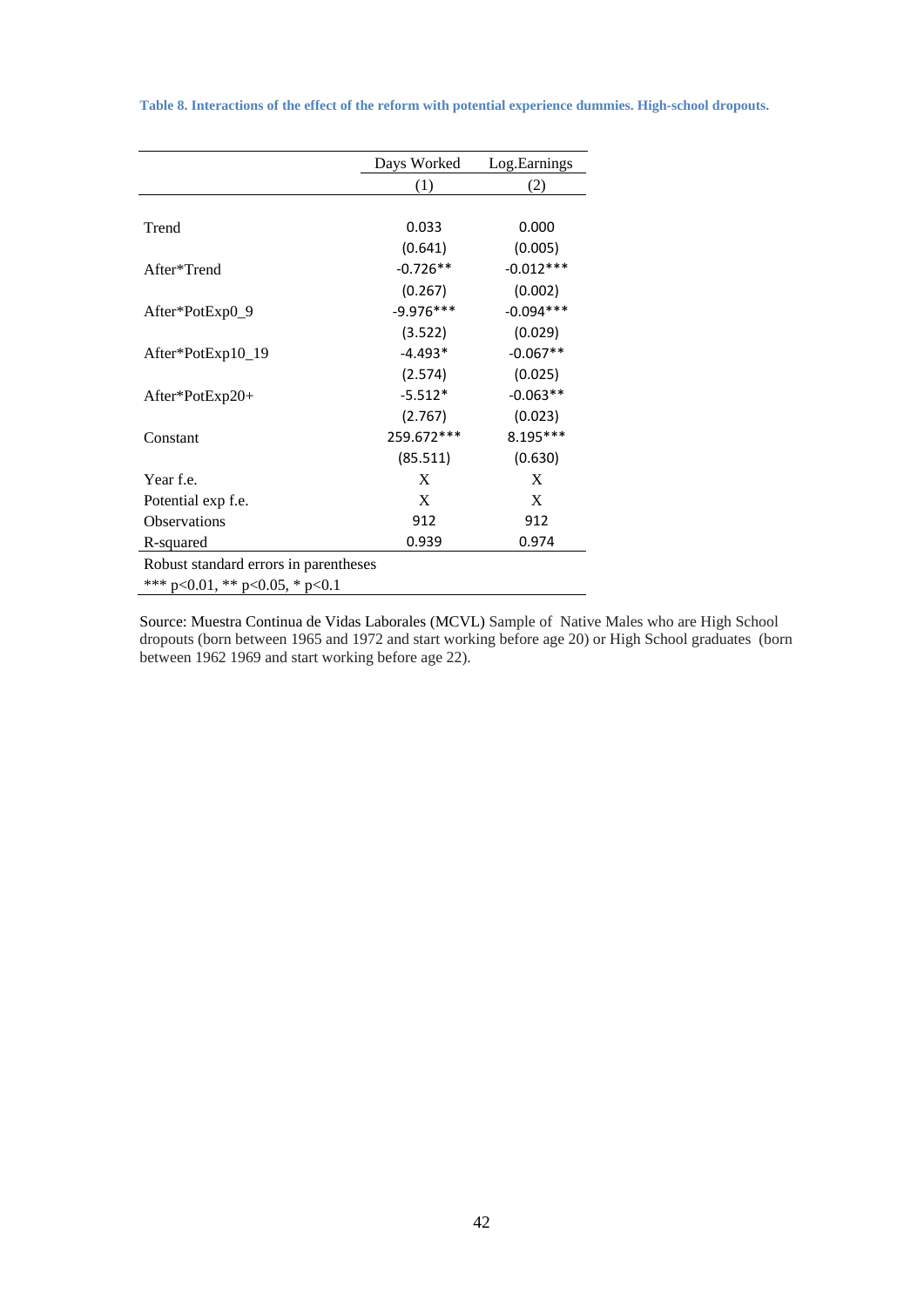|                                                           | First 10 years of potential experience |              |                   |               |                       |                         |
|-----------------------------------------------------------|----------------------------------------|--------------|-------------------|---------------|-----------------------|-------------------------|
|                                                           | Reducing Bandwidth                     |              | Polynomial Trends |               | Dummies<br>for        | Controlling             |
|                                                           | 8 Trimest                              | 12 Trimest   | 2nd<br>Degree     | 3rd<br>Degree | transition<br>cohorts | Trimesters<br>Pot. Exp. |
| After                                                     | $-10.789***$                           | $-11.391***$ | $-10.784**$       | $-11.214*$    | $-8.693**$            | $-10.726***$            |
|                                                           | (3.255)                                | (3.129)      | (4.486)           | (5.782)       | (3.650)               | (3.480)                 |
| Trend                                                     | $-2.077*$                              | $-1.274$     | $-0.502$          | $-2.255$      | $-0.054$              | $0.857***$              |
|                                                           | (1.037)                                | (0.794)      | (1.333)           | (3.280)       | (0.848)               | (0.203)                 |
| After*Trend                                               | $-0.805$                               | $-1.199***$  | $-1.271$          | 3.121         | $-1.883***$           | $-1.558***$             |
|                                                           | (0.833)                                | (0.388)      | (1.409)           | (3.917)       | (0.381)               | (0.365)                 |
| Trend <sup>^2</sup>                                       |                                        |              | 0.001             | $-0.261$      |                       |                         |
|                                                           |                                        |              | (0.067)           | (0.483)       |                       |                         |
| After*Trend^2                                             |                                        |              | $-0.024$          | $-0.185$      |                       |                         |
|                                                           |                                        |              | (0.094)           | (0.574)       |                       |                         |
| Trend <sup>^3</sup>                                       |                                        |              |                   | $-0.011$      |                       |                         |
|                                                           |                                        |              |                   | (0.019)       |                       |                         |
| After*Trend^3                                             |                                        |              |                   | 0.029         |                       |                         |
|                                                           |                                        |              |                   | (0.023)       |                       |                         |
| Year f.e.                                                 | X                                      | X            | X                 | X             | X                     | X                       |
| Potent exp. f.e.                                          | X                                      | X            | X                 | X             | X                     | X                       |
| Observations                                              | 176                                    | 264          | 352               | 352           | 352                   | 352                     |
| R-squared                                                 | 0.864                                  | 0.855        | 0.849             | 0.850         | 0.850                 | 0.867                   |
| Robust standard errors clustered by cohort in parentheses |                                        |              |                   |               |                       |                         |
| *** p<0.01, ** p<0.05, * p<0.1                            |                                        |              |                   |               |                       |                         |

| Table 9. Robustness checks. Number of days worked per year, high-school dropouts. |  |  |  |  |  |  |  |  |  |
|-----------------------------------------------------------------------------------|--|--|--|--|--|--|--|--|--|
|-----------------------------------------------------------------------------------|--|--|--|--|--|--|--|--|--|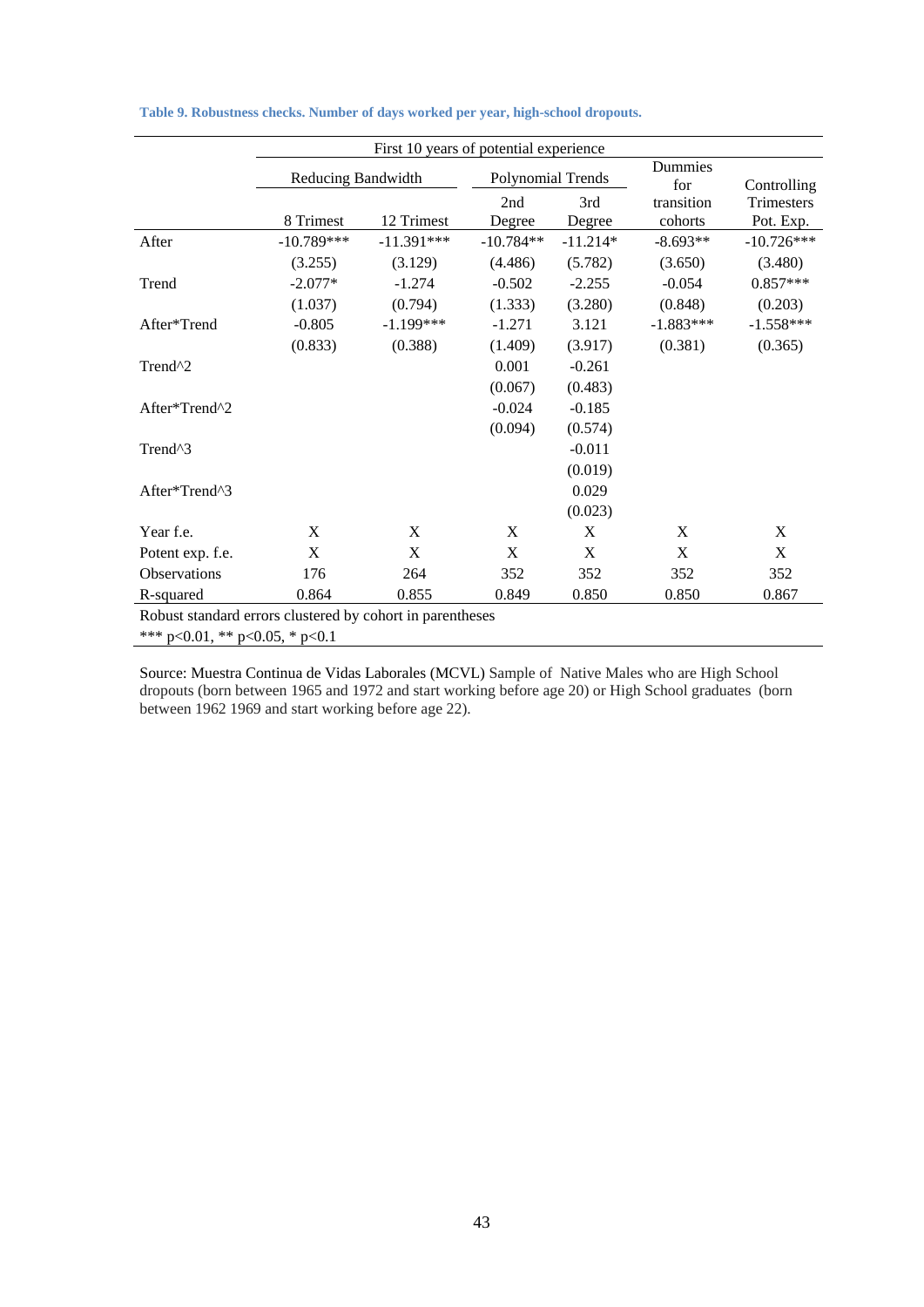|                                                           |                    |             | First 10 years of potential experience |          |                |                   |
|-----------------------------------------------------------|--------------------|-------------|----------------------------------------|----------|----------------|-------------------|
|                                                           | Reducing Bandwidth |             | Polynomial Trends                      |          | Dummies<br>for | Controlling       |
|                                                           |                    |             |                                        | 3rd      | transition     | <b>Trimesters</b> |
|                                                           | 8 Trimest          | 12 Trimest  | 2nd Degree                             | Degree   | cohorts        | Pot. Exp.         |
| After                                                     | $-0.086***$        | $-0.095***$ | $-0.093**$                             | $-0.064$ | $-0.096***$    | $-0.097***$       |
|                                                           | (0.027)            | (0.029)     | (0.034)                                | (0.042)  | (0.029)        | (0.026)           |
| Trend                                                     | $-0.011$           | $-0.011$    | $-0.012$                               | $-0.041$ | $-0.004$       | $0.014***$        |
|                                                           | (0.008)            | (0.010)     | (0.010)                                | (0.029)  | (0.008)        | (0.002)           |
| After*Trend                                               | $-0.007$           | $-0.016***$ | $-0.008$                               | 0.034    | $-0.022***$    | $-0.019***$       |
|                                                           | (0.006)            | (0.004)     | (0.010)                                | (0.033)  | (0.003)        | (0.003)           |
| Trend <sup>^2</sup>                                       |                    |             | $-0.000$                               | $-0.005$ |                |                   |
|                                                           |                    |             | (0.000)                                | (0.005)  |                |                   |
| After*Trend^2                                             |                    |             | $-0.000$                               | 0.002    |                |                   |
|                                                           |                    |             | (0.001)                                | (0.005)  |                |                   |
| Trend <sup>^3</sup>                                       |                    |             |                                        | $-0.000$ |                |                   |
|                                                           |                    |             |                                        | (0.000)  |                |                   |
| After*Trend^3                                             |                    |             |                                        | 0.000    |                |                   |
|                                                           |                    |             |                                        | (0.000)  |                |                   |
| Year f.e.                                                 | X                  | X           | X                                      | X        | X              | X                 |
| Potential exp f.e.                                        | X                  | X           | X                                      | X        | X              | X                 |
| Observations                                              | 176                | 264         | 352                                    | 352      | 352            | 352               |
| R-squared                                                 | 0.921              | 0.912       | 0.907                                  | 0.908    | 0.908          | 0.934             |
| Robust standard errors clustered by cohort in parentheses |                    |             |                                        |          |                |                   |
| *** p<0.01, ** p<0.05, * p<0.1                            |                    |             |                                        |          |                |                   |

**Table 10. Robustness checks. Logarithm of yearly earnings, high-school dropouts.**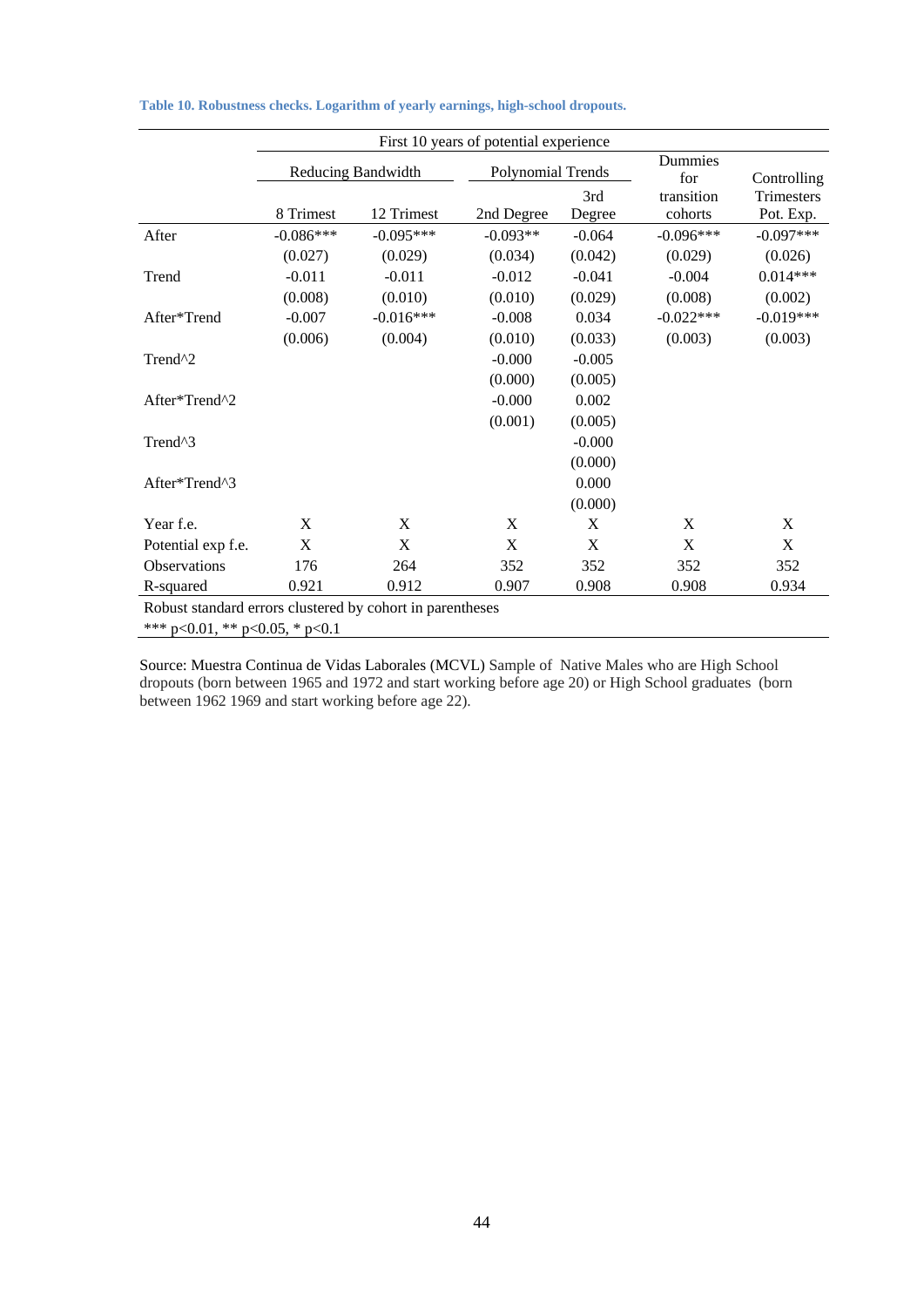|                                                           |              |               |              | First 10 years of potential experience |              |              |  |
|-----------------------------------------------------------|--------------|---------------|--------------|----------------------------------------|--------------|--------------|--|
|                                                           |              | Low UR growth |              | High UR growth                         |              |              |  |
|                                                           | HS dropouts  | HS graduates  | DiD          | HS dropouts                            | HS graduates | DiD          |  |
|                                                           | (1)          | (2)           | (3)          | (4)                                    | (5)          | (6)          |  |
| After                                                     | $-16.647***$ | 0.206         | 0.888        | $-5.491$                               | 1.296        | 4.197        |  |
|                                                           | (5.037)      | (4.369)       | (3.219)      | (5.205)                                | (3.197)      | (2.882)      |  |
| Trend                                                     | 0.587        | $-4.528***$   | $-3.312***$  | $-1.388$                               | $-2.526***$  | $-2.074***$  |  |
|                                                           | (1.011)      | (0.669)       | (0.528)      | (1.192)                                | (0.466)      | (0.397)      |  |
| After*Trend                                               | $-2.115***$  | $-0.568$      | $-0.872**$   | $-1.411**$                             | $-0.097$     | $-0.343$     |  |
|                                                           | (0.626)      | (0.428)       | (0.329)      | (0.614)                                | (0.310)      | (0.289)      |  |
| After*Treat                                               |              |               | $-17.094***$ |                                        |              | $-17.223***$ |  |
|                                                           |              |               | (3.391)      |                                        |              | (3.066)      |  |
| Treat                                                     |              |               | $-34.466***$ |                                        |              | $-25.041***$ |  |
|                                                           |              |               | (2.553)      |                                        |              | (2.727)      |  |
| Year f.e.                                                 | X            | X             | X            | X                                      | X            | X            |  |
| Potential exp f.e.                                        | X            | X             | X            | X                                      | X            | X            |  |
| <b>Observations</b>                                       | 352          | 416           | 768          | 352                                    | 416          | 768          |  |
| R-squared                                                 | 0.813        | 0.880         | 0.790        | 0.821                                  | 0.883        | 0.802        |  |
| Robust standard errors clustered by cohort in parentheses |              |               |              |                                        |              |              |  |

**Table 11 . Number of days worked per year in regions with low and high unemployment rate growth in the 1980s.** 

\*\*\* p<0.01, \*\* p<0.05, \* p<0.1

Note: Regions with low average unemployment rate growth (3.1 percentage points) in 1982-1986 were: Baleares, Catalunya, Valencia, Murcia & Castilla La Mancha.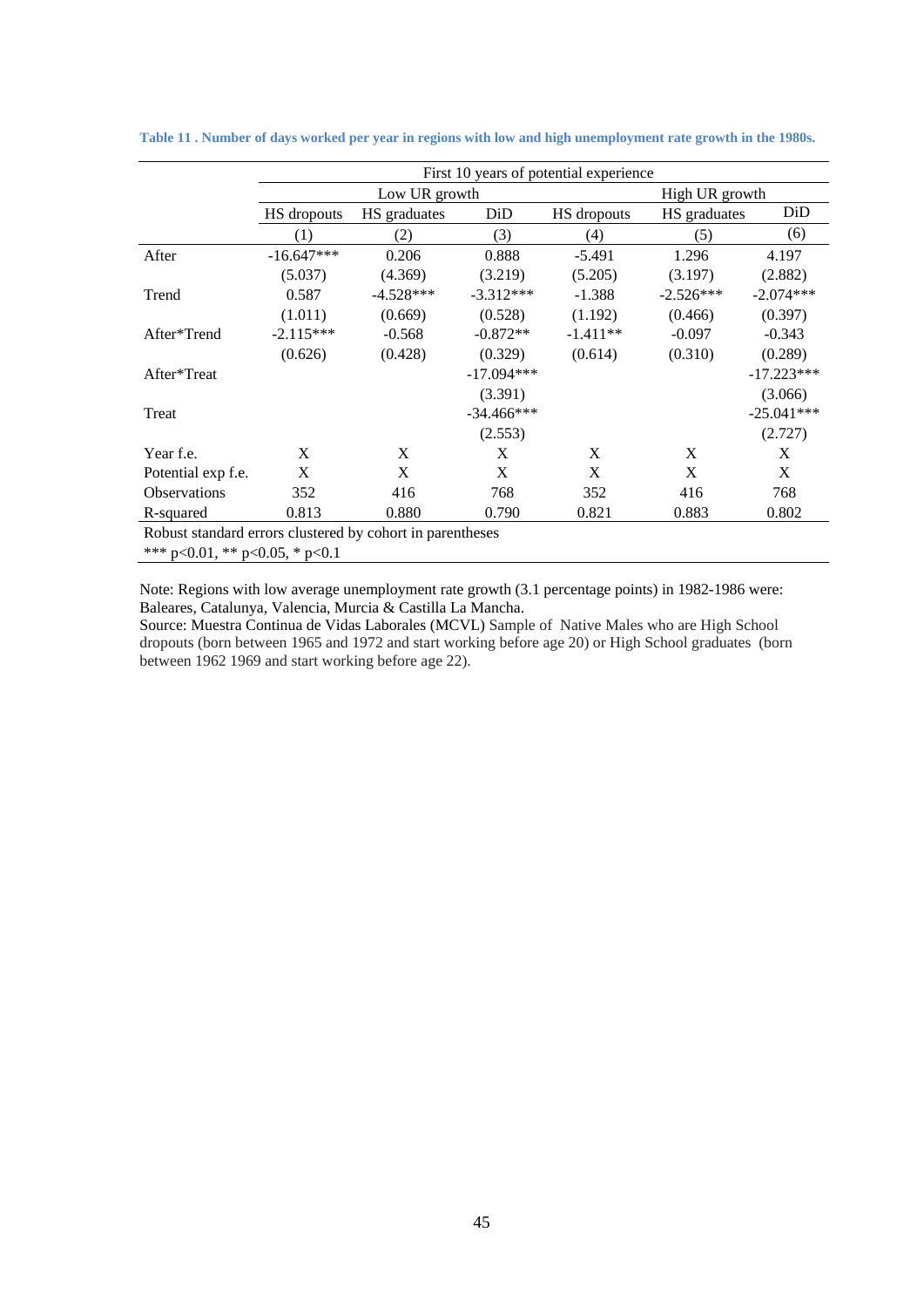|                                                           | First 10 years of potential experience |                       |             |                        |  |  |
|-----------------------------------------------------------|----------------------------------------|-----------------------|-------------|------------------------|--|--|
|                                                           |                                        | Number of days worked |             | Logarithm yearly wages |  |  |
|                                                           | (1)                                    | 2)                    | (3)         | (4)                    |  |  |
| After                                                     | $-15.028***$                           | $-14.704***$          | $-0.156***$ | $-0.116***$            |  |  |
|                                                           | (4.462)                                | (5.070)               | (0.036)     | (0.035)                |  |  |
| Trend                                                     | $-0.528$                               | $-1.486$              | 0.003       | $-0.013$               |  |  |
|                                                           | (1.279)                                | (1.385)               | (0.011)     | (0.012)                |  |  |
| After*Trend                                               | $-0.363$                               | 0.412                 | $-0.004$    | $-0.008$               |  |  |
|                                                           | (1.684)                                | (2.002)               | (0.014)     | (0.016)                |  |  |
| LM entry UR                                               | 1.913                                  | 3.116                 | 0.030       | 0.018                  |  |  |
|                                                           | (2.580)                                | (2.966)               | (0.021)     | (0.023)                |  |  |
| Year f.e.                                                 |                                        | x                     |             | x                      |  |  |
| Potential exp f.e.                                        |                                        | x                     |             | x                      |  |  |
| <b>Observations</b>                                       | 352                                    | 352                   | 352         | 352                    |  |  |
| R-squared                                                 | 0.060                                  | 0.849                 | 0.033       | 0.907                  |  |  |
| Robust standard errors clustered by cohort in parentheses |                                        |                       |             |                        |  |  |
| *** $p<0.01$ , ** $p<0.05$ , * $p<0.1$                    |                                        |                       |             |                        |  |  |

**Table 12. Number of days worked per year and logarithm of yearly wages for high school dropouts after controlling for the unemployment rate of the trimester of labor market entry.** 

Source: Muestra Continua de Vidas Laborales (MCVL) Sample of Native Males who are High School dropouts (born between 1965 and 1972 and start working before age 20).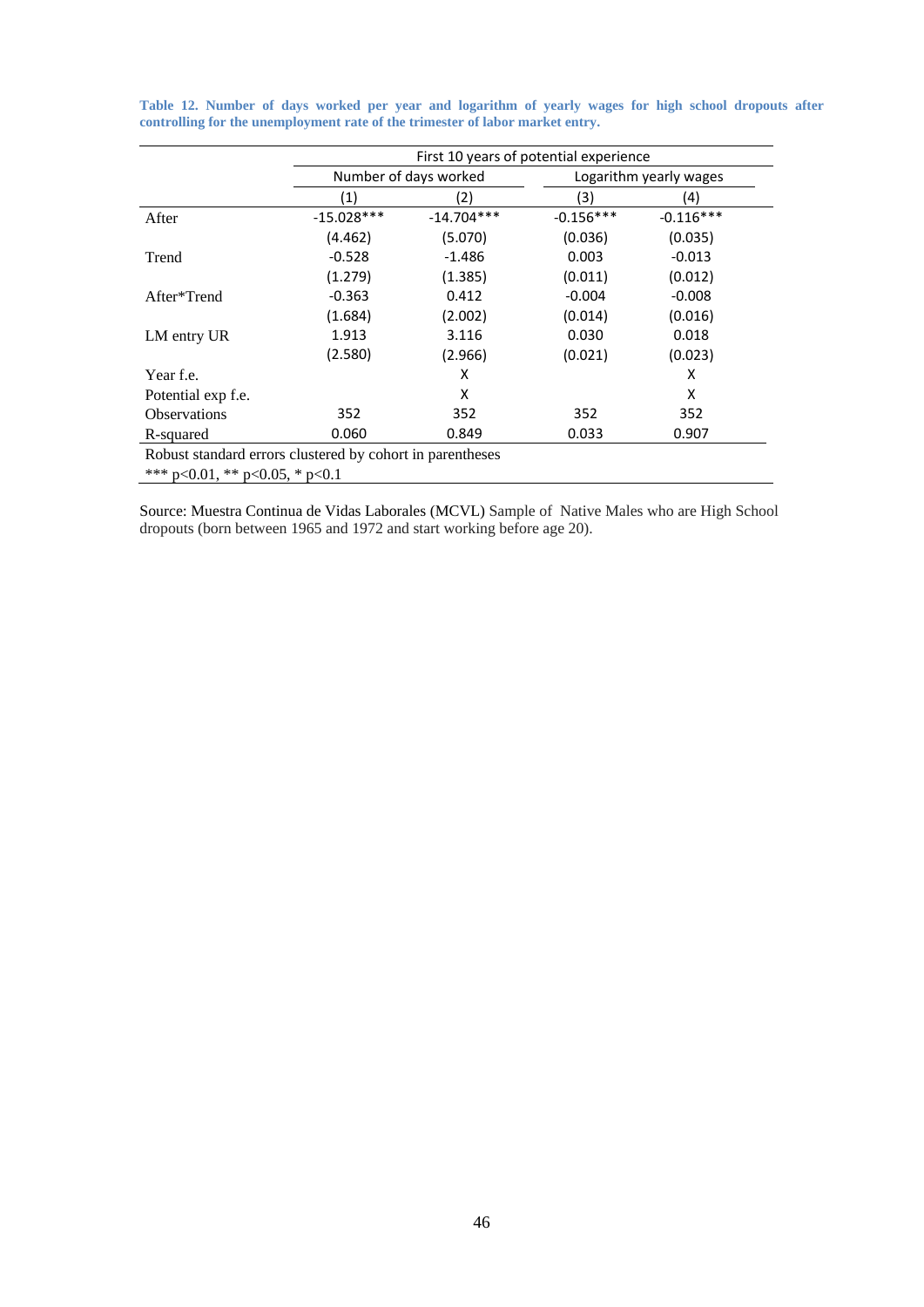**Figure 9. Number of days worked per year: placebo test, 2 cohort-years bandwidth** 



Source: Muestra Continua de Vidas Laborales (MCVL) Sample of Native Males who are High School dropouts (born between 1965 and 1972 and start working before age 20).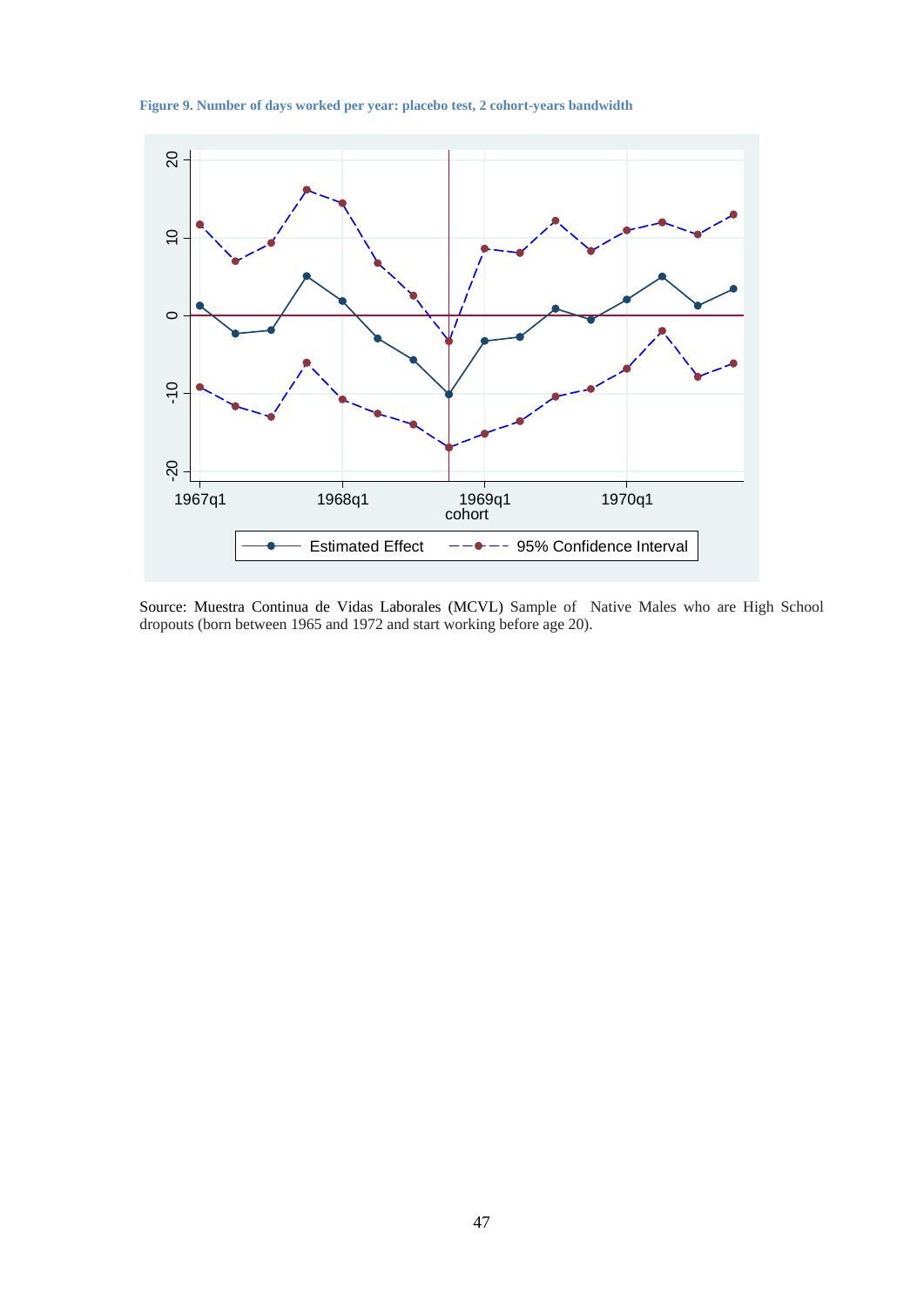

**Figure 10. Logarithm of yearly earnings: placebo test, 2 cohort-years bandwidth** 

Source: Muestra Continua de Vidas Laborales (MCVL) Sample of Native Males who are High School dropouts (born between 1965 and 1972 and start working before age 20).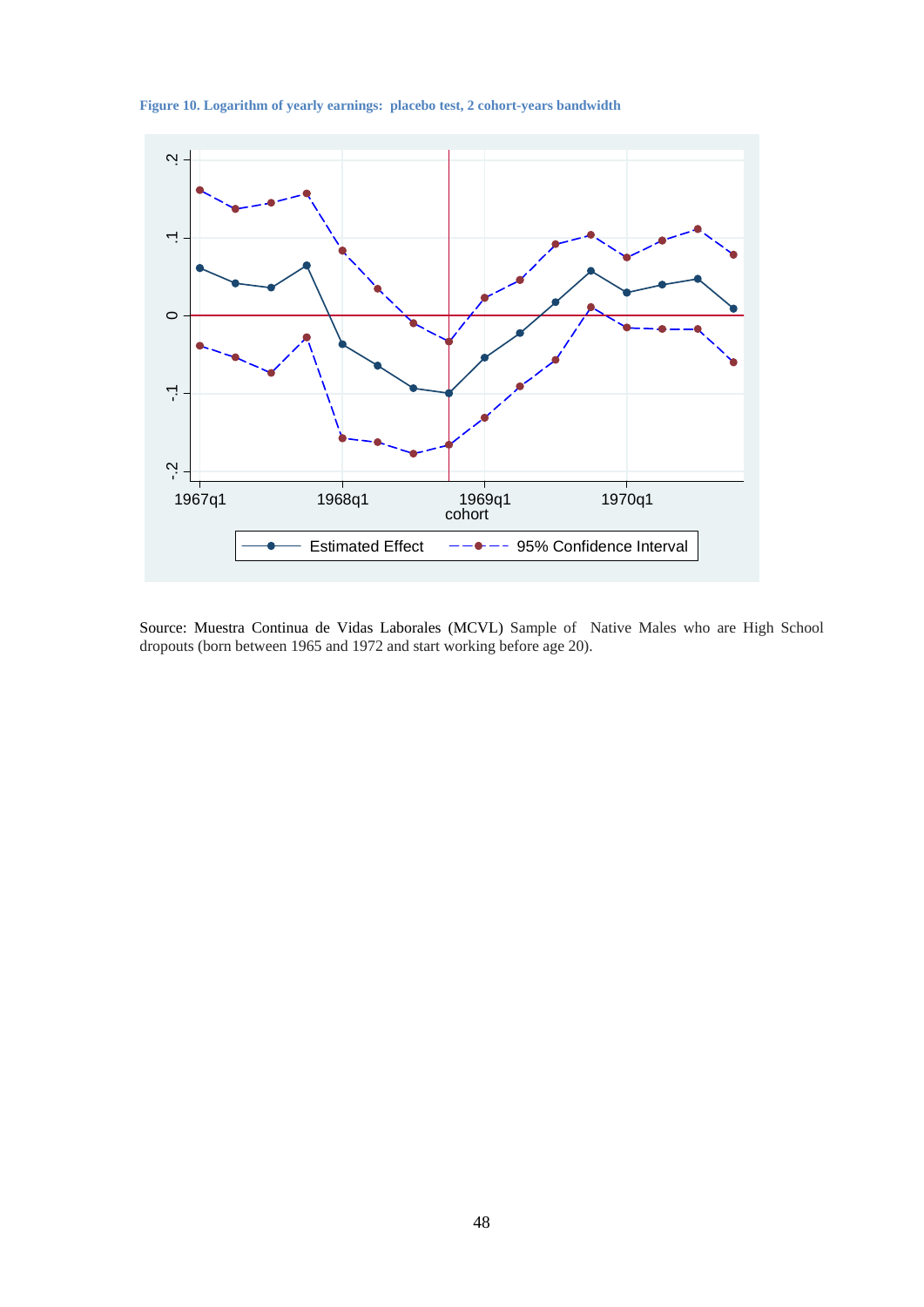## APPENDIX

#### **Table 13. Aggregation of sectors in the economy.**

| Sector of the economy        | <b>Description of sector</b>                                                                                       |
|------------------------------|--------------------------------------------------------------------------------------------------------------------|
| High Tech.<br>Manufacturing  | Manufacturing using capital intensive and ICT<br>technologies (Chemical industry, electrical industry,<br>$etc.$ ) |
| Low Tech.                    | Manufacturing with low capital intensity (Furniture,                                                               |
| Manufacturing                | Plastics, etc.)                                                                                                    |
| High Tech. Services          | Transport, Telecommunication, Finances, Education,<br>Health, etc.                                                 |
| Trade                        | Wholesale trade, retail.                                                                                           |
|                              | Hotels, restaurants, etc.                                                                                          |
| Other Low Tech.              | Labor intensive Services (water and waste treatment,                                                               |
| <b>Activities</b>            | personal services), Agriculture, Energy Industry                                                                   |
| Construction                 | <b>Building activities</b>                                                                                         |
| <b>Public Administration</b> | All public activities but health and education. Real                                                               |
| & Real State                 | State activities                                                                                                   |
| Missing                      | No information about sector of activity                                                                            |

Source: Muestra Continua de Vidas Laborales (MCVL).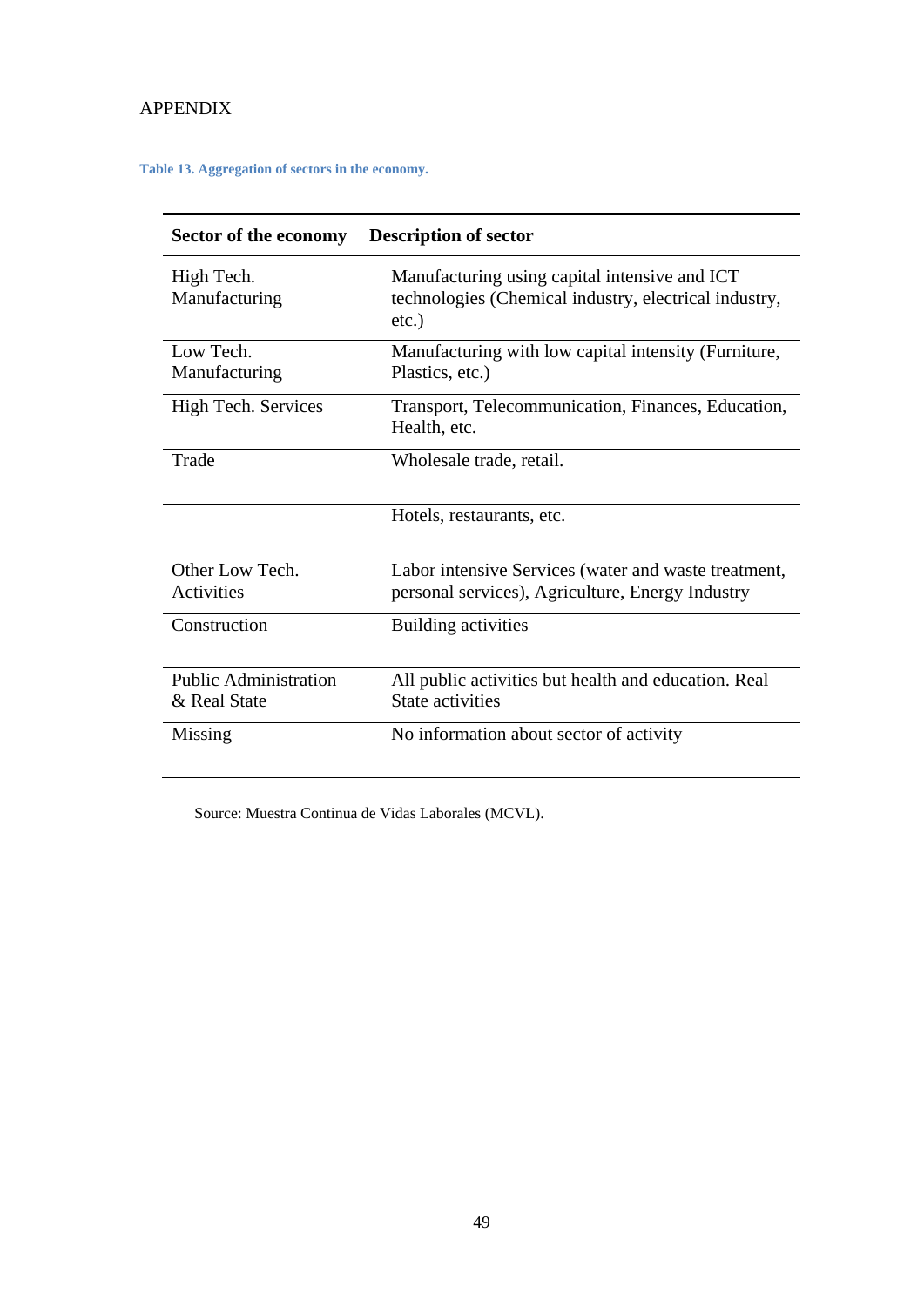



Source: Muestra Continua de Vidas Laborales (MCVL).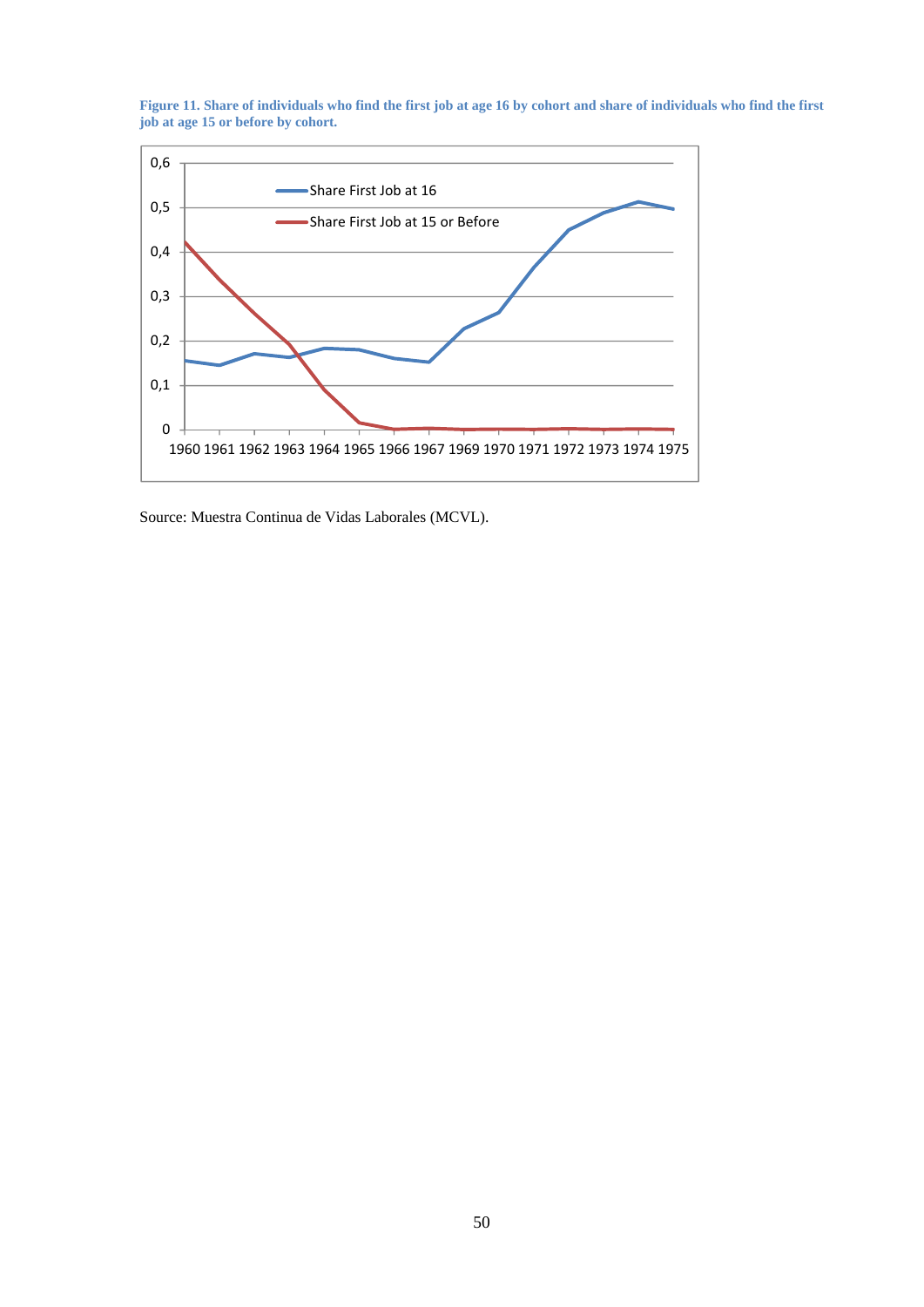**Figure 12. Number of days worked per year: placebo test**